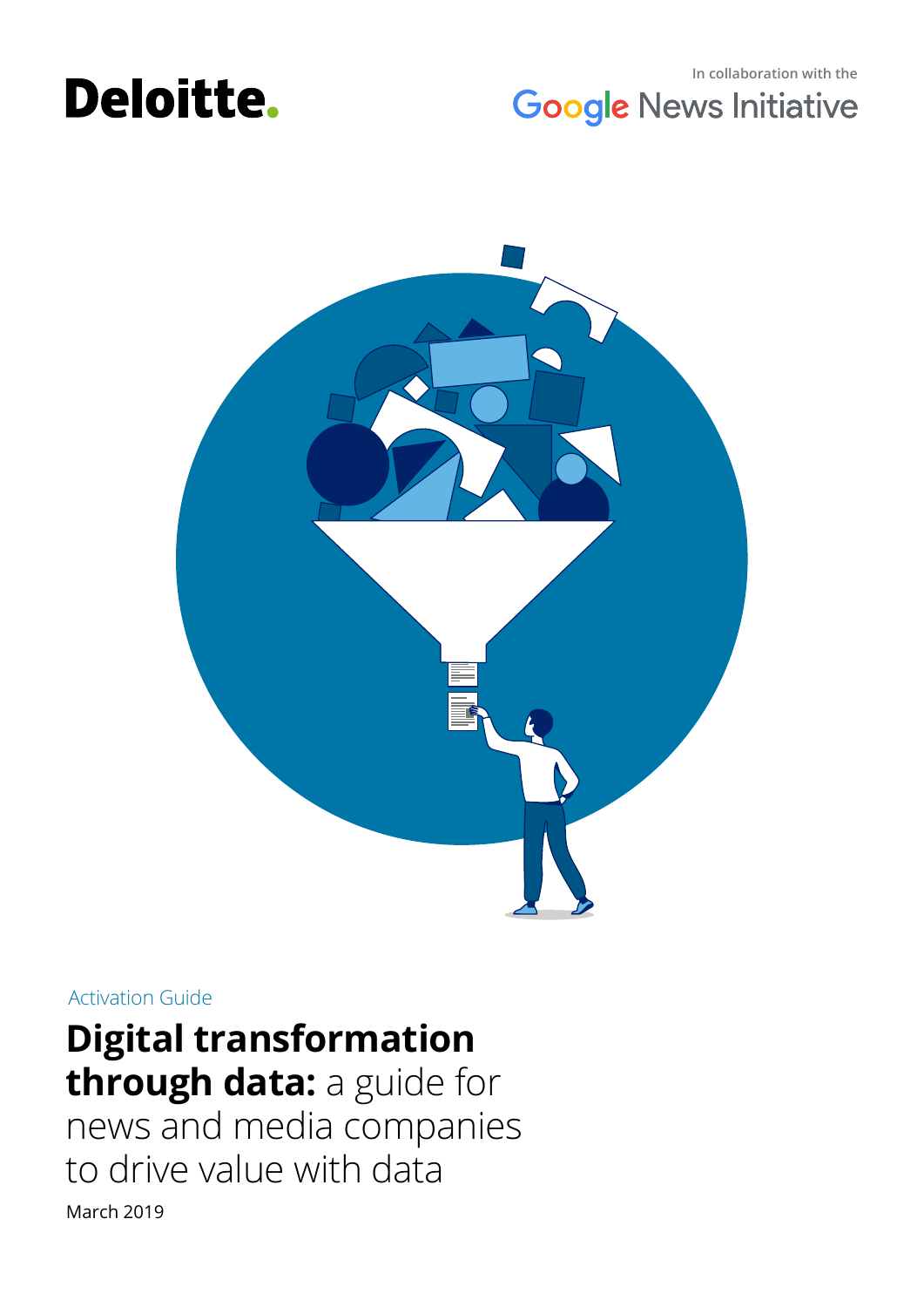# Content



# Data foundations

# Use cases

# 17

7



| <b>Increase direct-paying relationships with readers</b> |
|----------------------------------------------------------|
| Subscription pricing and promotion  24                   |
| Design for reader lifetime value (LTV) 26                |
|                                                          |
|                                                          |
|                                                          |
|                                                          |
|                                                          |
|                                                          |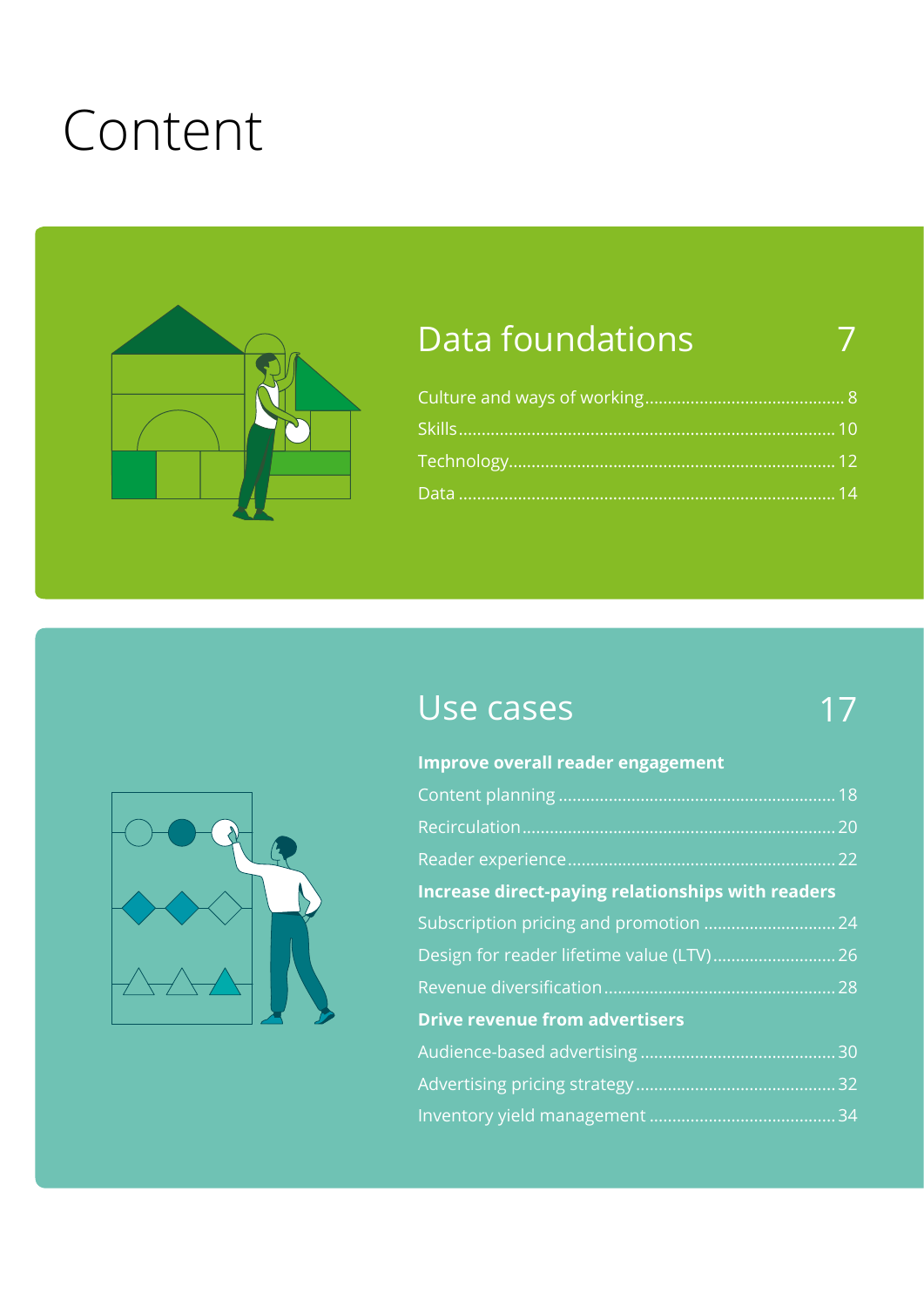# Introduction

Digital innovation has reshaped the news and media industry. The transition from print to digital started more than two decades ago, and the changes to news and media companies during this time have been dramatic. Few publications still exist as print-only editions anymore. Almost all major print and broadcast news outlets now maintain digital versions.

To capitalize on this evolution, news and media companies are harnessing the power of their digital platforms to **generate insights on reader behavior in ways that were never before possible**. By applying these insights with increasing sophistication, companies are improving both reader engagement and online revenue performance.

# A guide on how news and media companies can deliver more value with insights

Digital transformation is not a new agenda item for most news and media companies, but it is increasingly important. Deloitte conducted a digital transformation study to understand **how** news and media companies **use audience data to better engage readers online and drive revenue.**

As part of this study, Deloitte held interviews with **more than 80 individuals across more than 50 news and media companies from 16 countries across the globe.** Study participants spanned:



In order to compare news and media companies' data capabilities across regions and highlight how organizations can become more advanced, Deloitte created a **Data Maturity Scale** with four distinct levels of maturity - Level 1 (Nascent), Level 2 (Developing), Level 3 (Mature), and Level 4 (Leading).

In addition to representing the news and media company perspective, interviews were conducted with **more than 20 technology providers, advertisers, and advertising agencies** to understand the data trends affecting the overall news and media ecosystem.

#### **About the report**

This report was published by Deloitte with the support of the Google News Initiative (GNI). The findings were discussed with Google executives; however, Deloitte is responsible for the analysis and conclusions from the study.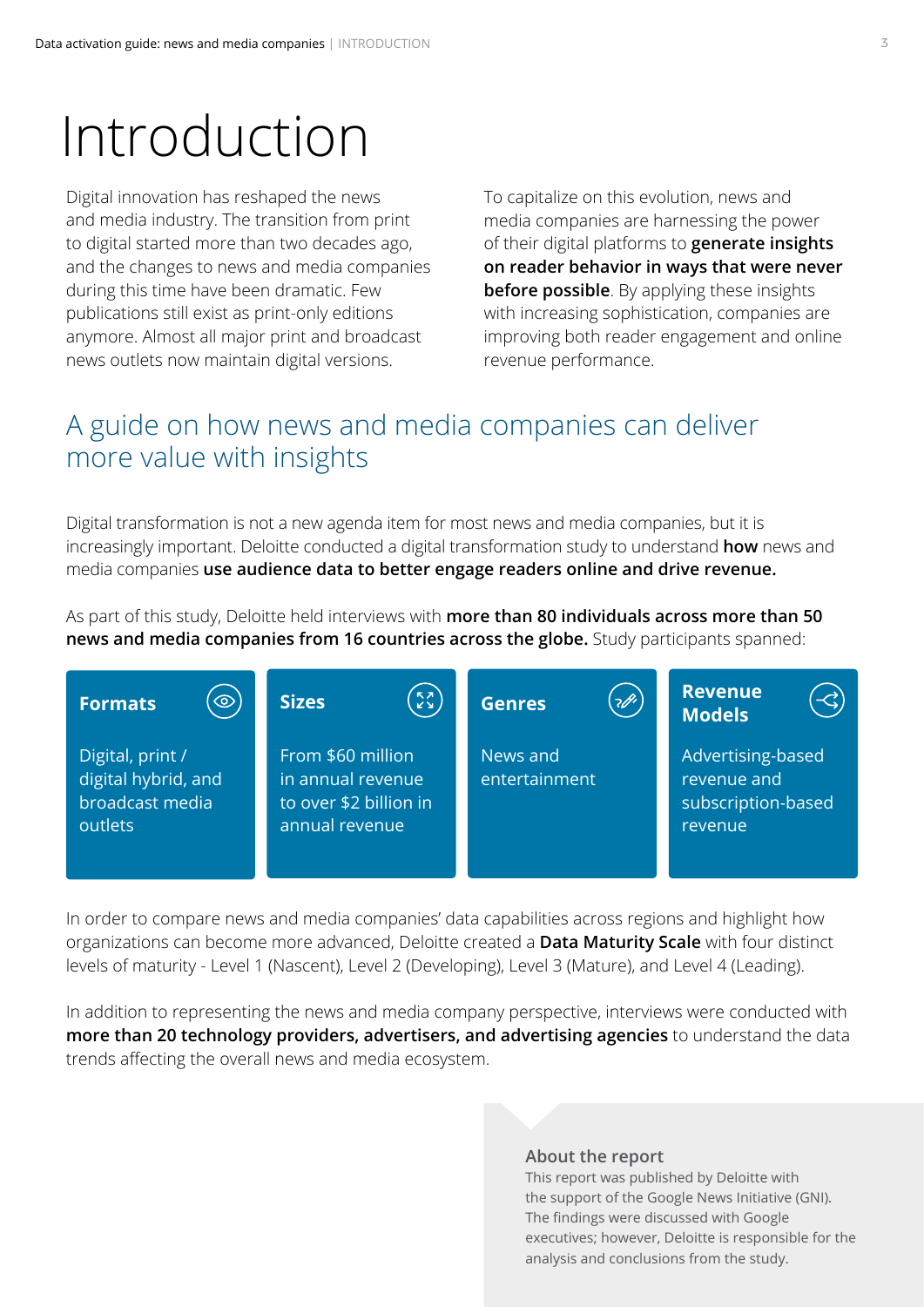#### **So where are news and media companies on the digital transformation journey?**

Not surprisingly, news and media companies around the world are at different stages of maturity. Some use audience data to drive meaningful value through innovative data-supported efforts, while others are still trying to get the foundations established and struggle to prioritize data over competing capital investments.

Among other things, limited visibility into what peers are doing can distort a company's view of its own data and analytics capabilities. To provide a common view, Deloitte developed a **Data Maturity Scale** to help plot study participants on a defined spectrum. The outputs of this analysis were then used to construct the **[Diagnostic](http://digitalmaturitybenchmark.withgoogle.com/news) tool** to help companies self-assess their data maturity and plan the best path forward for their own transformations.

**A challenge for news and media companies is how to improve data maturity.** The **Data Maturity Scale** provides helpful context for a news

and media company's current position relative to best-in-class organizations, but this knowledge alone fails to show companies how to improve their current position. The intent of this guide is to help companies understand and articulate the key activities needed to improve the use of audience data within their organizations.

[To learn more, go to the](#page-35-0)  **Data maturity scale** section.

## Data Activation Framework

Based on interviews and learnings from top-performing news and media companies, Deloitte developed the **Data Activation Framework** shown below.

The following three stages are critical to a company's transformation:

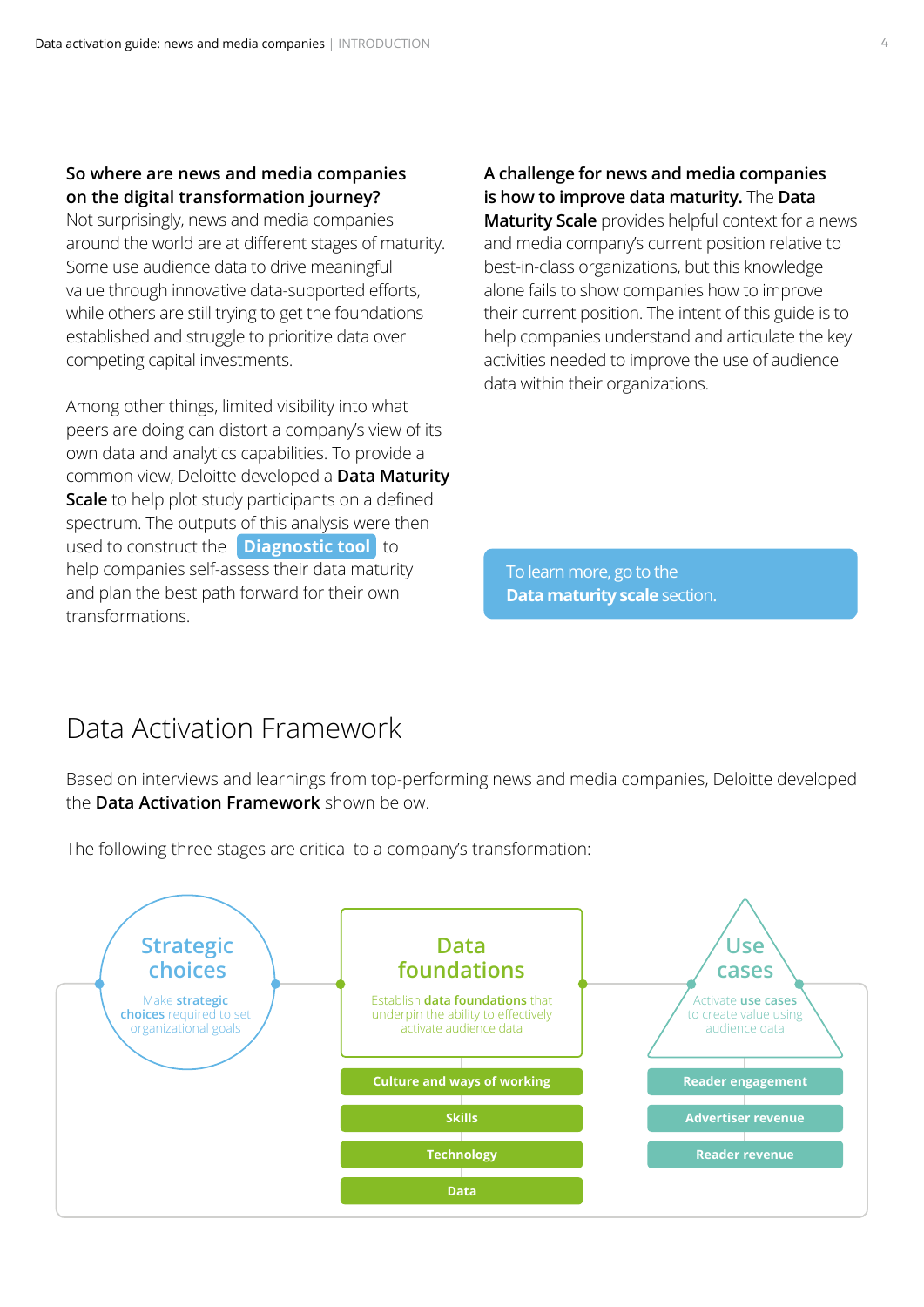# Making **Strategic Choices**

Many factors, including business model, region, and editorial strategy, influence where a news and media company should focus its digital transformation efforts. To prioritize investments and plan initiatives to enhance data capabilities, news and media companies must first begin by answering a set of questions designed to express the organization's strategy:

#### **What is our winning aspiration?**

What does it mean to win — do we want to have the largest reach, be the authority on a particular topic, or be the nation's daily digest? What are the corresponding organizational goals when balancing financial profit with other factors (e.g., social impact)?

#### **Where will we play?**

Which markets do we want to prioritize — regional, national, or international? Which readers do we want to serve, and what products or content do we serve them?

#### **How will we win?**

How do we plan to differentiate to win readers - breadth or depth of content, convenience, or cost?

#### **What capabilities must we have?**

What distinctive activities must we excel at to win content creation, distribution, or personalization? Should we build proprietary technology or can we buy off-theshelf solutions?

**What management systems do we need?**  How will we measure success? What are the key performance indicators (KPIs), and how will we govern the organization to achieve them?

To learn more, read **Playing To Win: How Strategy Really Works**, by A.G. Lafley, and Roger L. Martin.

Bypassing this key starting point and moving forward without a strategy puts the organization at risk of solving the wrong problem. The most common error is solving a problem that might be critical to another company's strategy, but not the company's own strategy. Think about a niche vertical news publisher investing heavily in ad targeting and programmatic capabilities when its advertisers want a direct, collaborative relationship. Or imagine an emerging market news publisher attempting to launch a premium subscription model, despite consumers in the market showing low willingness to pay for news content. In articulating the strategy, companies are defining a set of guiding principles for their digital transformation and associated initiatives.

# Building **Data Foundations**

There are core cultural, technological, skillbased, and data-related capabilities required to successfully activate audience data. For example, a trustworthy data supply chain is a prerequisite to audience-based advertising, and hiring data analysts comes before optimizing a recirculation tool. While these topics may seem obvious to most, the reality is that even though news and media companies try to pursue more advanced audience data applications, most still struggle to build the data foundation that will underpin their data strategy.

# Activating **Use Cases**

There are multiple ways in which news and media companies collect, analyze, and activate audience data to drive value. These efforts tend to fall into one of three operational objectives:

- **Improving overall reader engagement**
- **Increasing direct-paying relationships with readers**
- **Driving revenue from advertisers**

Within each operational objective is a set of defined use cases designed to drive value through more effective application of audience data.

To learn more, go to the **[Building Data Foundations](#page-6-0)** section. [To learn more, go to the](#page-16-0) **Activating Use Cases** section.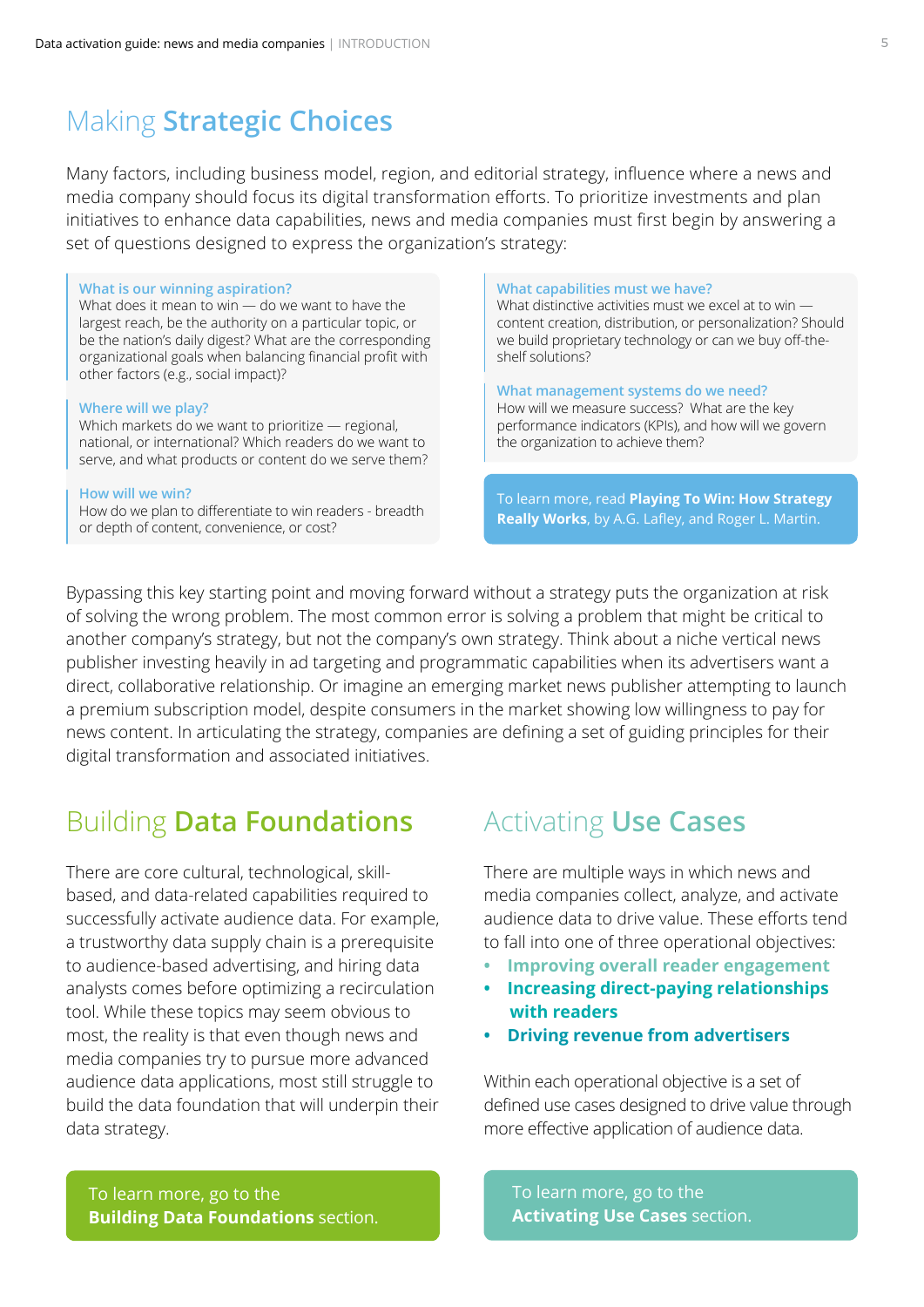

# How to use this guide

This document is designed to guide news and media companies through the **Data Activation Framework**. Best practices are outlined in both the **Building Data Foundations** and **Activating Use Cases** sections to help companies ask the right questions and facilitate conversations necessary for positive change.

The material is intended to provide value to news and media companies at any stage of the Maturity scale. As a result, certain sections may resonate more depending on a company's maturity.

As a rule of thumb, companies with lower data maturity may want to direct their focus toward understanding how to build data foundations, while leading companies may focus on specific use cases that validate existing decisions and spark new ideas for improvement.

We encourage readers to self-assess their data maturity using the **[Diagnostic tool](http://digitalmaturitybenchmark.withgoogle.com/news)** and hone in on the sections of this guide that are most applicable to their near-term and long-term data needs.

[To learn more, go to the](#page-35-0)  **Data Maturity Scale** section.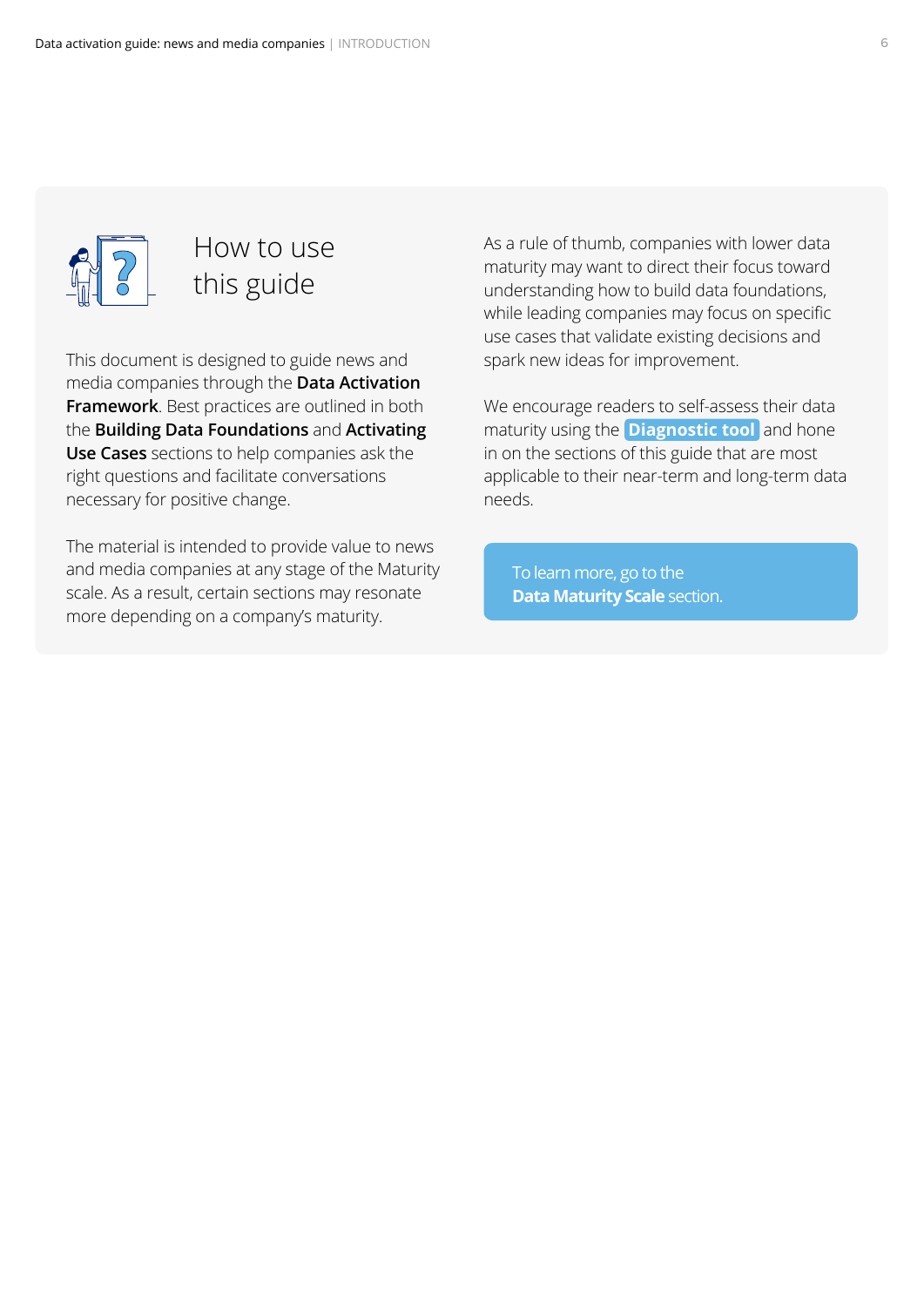# <span id="page-6-0"></span>Building Data Foundations

This section of the guide is designed to explore detailed perspectives on improving data foundations across four layers:



# **Culture & ways of working**



- Broadcast a thoughtful data strategy
- Strive for inspired data leadership
- Foster collaboration and cross-functional working
- Create a safe place for experimentation

# **Skills**



- I Identify the skills you need
- I Integrate the team with the rest of the business
- Attract the right talent and fill gaps with third parties

# **Technology**



- Democratize your data using tools and applications
- Build vs. buy, take a strategic view
- Open the technology toolbox
- Take your technology to the next level





- Understand the different types of data
- Categorize the audience data
- Activate and differentiate the value of data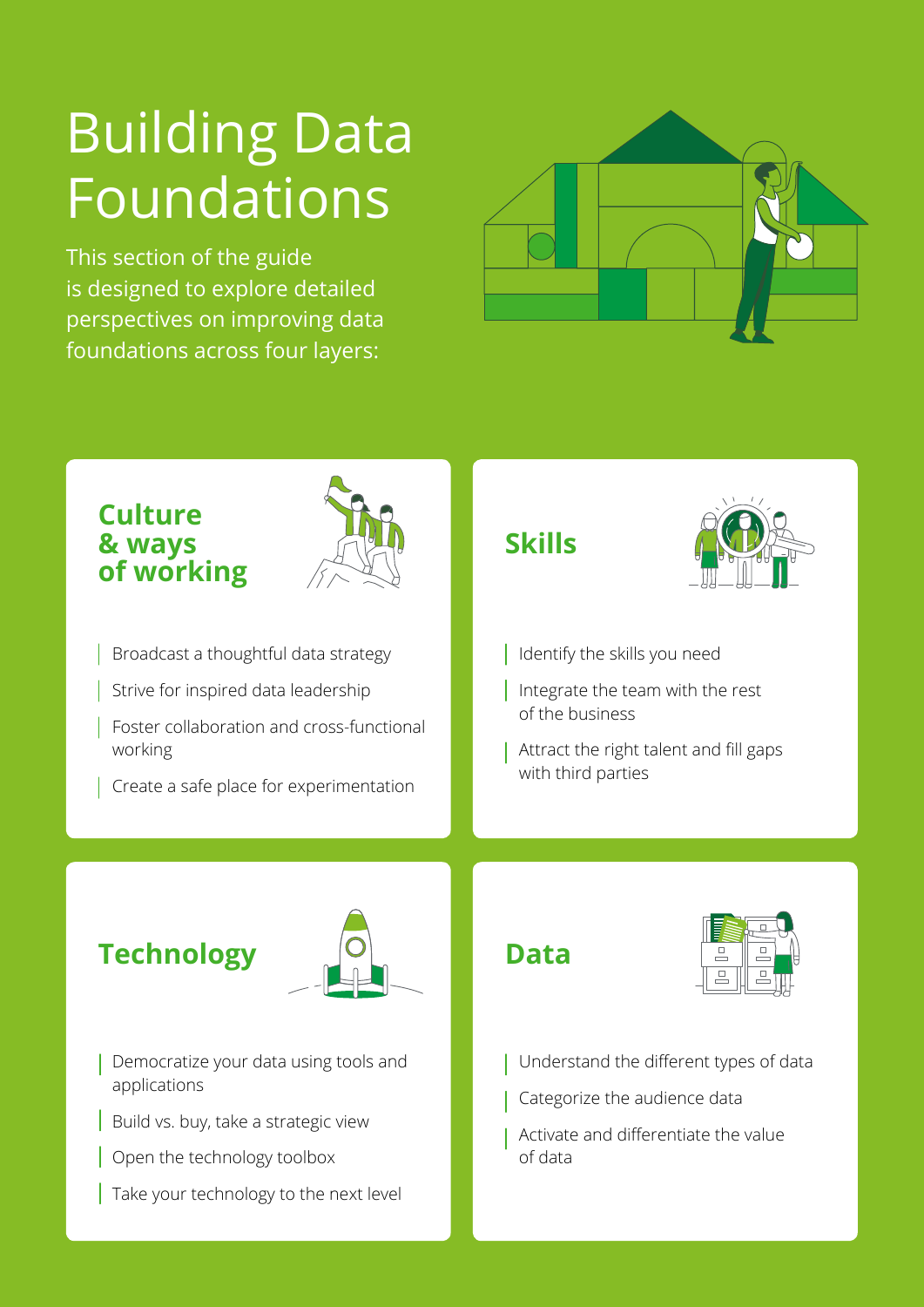# Culture & ways of working

Culture plays a significant role in determining whether a news and media company will be successful executing data initiatives. A winning culture articulates data's role in achieving the organization's overall strategy, fostering an environment that encourages data-informed decision making, and creating mechanisms for cross-functional working and collaboration.

**Companies should focus on the following four actions:**

# Key questions

**?**

Do any senior leaders live and breathe data?

Can the leadership team articulate how data supports the organization's mission or strategy?

Who is rewarded by using audience data in business decisions? How is success measured and failure treated?

How often do sales, marketing, data, editorial, and information technology (IT) teams work together?

# Broadcast a thoughtful data strategy

News and media companies have mission statements. When asked, most employees can share their organization's mission statement with some degree of accuracy. However, **most employees do not know their organization's data strategy**. While a data strategy is not as foundational as a mission statement — it is important for leaders to send a clear message about **why** and **how** the organization uses data. Consider these **three examples** that were heard during interviews with *leading* news and media companies:

"We are data-informed,

not data-driven"



"We like to consider ourselves a data-obsessed company and all employees have data-based KPIs"

"As a reader-first publisher, data is a tool to better know and serve our readers"

# Strive for inspired data leadership

It is important to align data functions with the centers of power in an organization. **Most news publishing executives are not data natives, and yet they are critical influencers of data investment, cross-functional support, and strategy.** Absent senior leadership to explain and shape how data supports both the editorial and commercial objectives of the organization, the data team will struggle to communicate the data strategy and empower the rest of the organization.

| <b>For leaders</b> aiming to become                                                                                                                                                                                                                                                                  | For managers aiming to inspire interest                                                                                                                                                                                                                                                                                                                                                                                                                       |
|------------------------------------------------------------------------------------------------------------------------------------------------------------------------------------------------------------------------------------------------------------------------------------------------------|---------------------------------------------------------------------------------------------------------------------------------------------------------------------------------------------------------------------------------------------------------------------------------------------------------------------------------------------------------------------------------------------------------------------------------------------------------------|
| more data forward:                                                                                                                                                                                                                                                                                   | in senior leaders:                                                                                                                                                                                                                                                                                                                                                                                                                                            |
| Listen to your team.<br><b>Identify</b> cross-functional subject matter experts<br>at varying levels of the organization to help you<br>think through the data challenges you see.<br>Leverage the strengths of staff that have an<br>intimate understanding of how data is used in<br>the business. | Document goals and aspirations for data. Though<br>some leaders may have an inherent bias against<br>data initiatives, others may not be equipped with the<br>right facts, or they may be prioritizing other costly<br>initiatives.<br><b>Isolate the relevant</b> facts and model the overall<br>$\bullet$<br>impact to the business - start incrementally and,<br>once credibility is established through precedent,<br>propose transformational solutions. |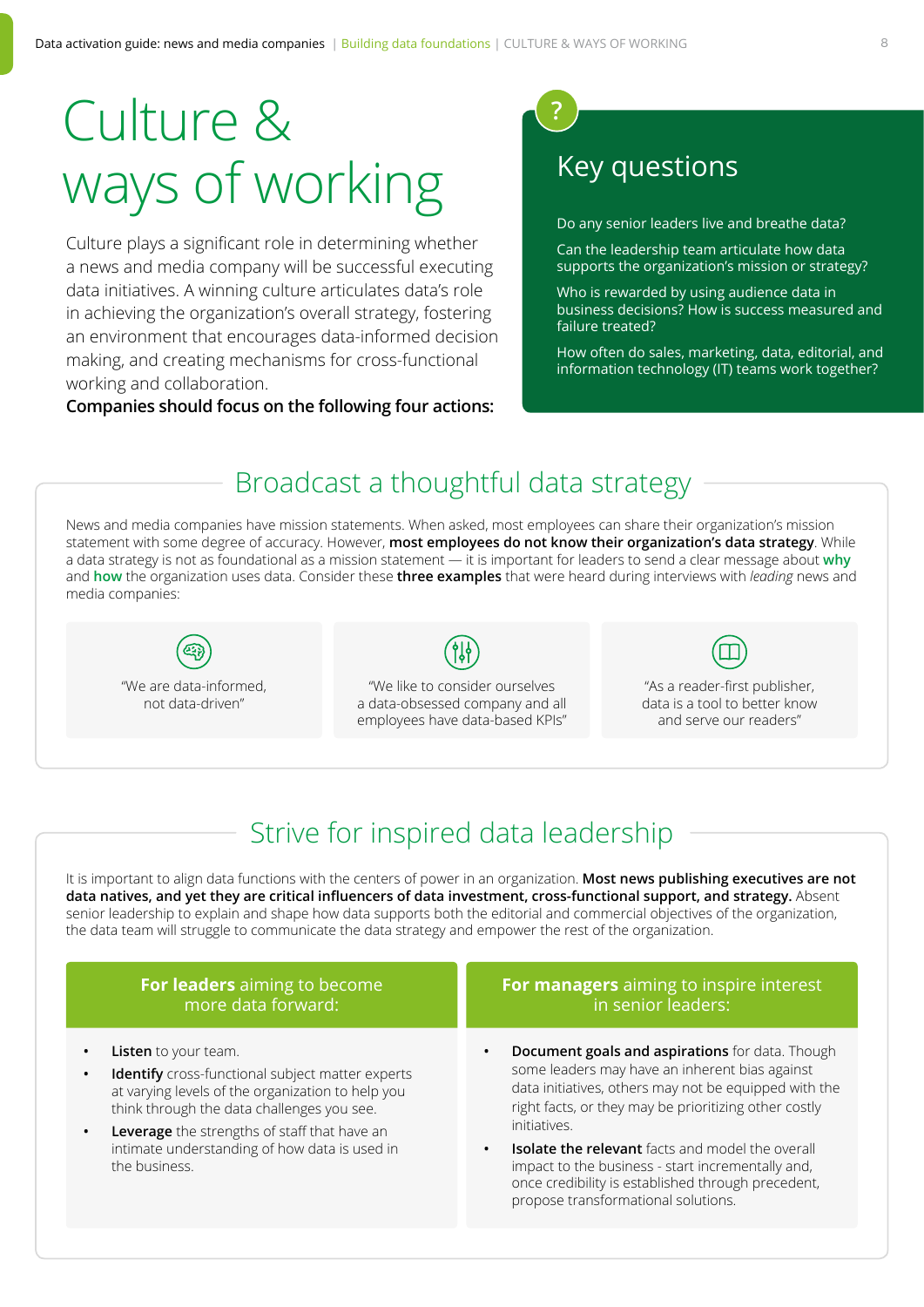*"We have data that even Facebook and Google don't have. We're sitting on this data and people, to some extent, don't know we [data team] exist in the group."* **-** *Mature* **media company, APAC**

# Foster collaboration and cross-functional working

#### Set KPIs to bring teams together

There is **no one-size-fits-all approach for goal setting and incentives**, but leading news and media companies typically identify an overarching organizational objective that is tied to **well-defined metrics**.

One company that optimizes for subscription revenue isolates **page views per subscriber**, meaning subscribers should be deriving the most value from their subscriptions.

One news publisher that optimizes for its social mission to affect how society sees and thinks about the world isolates **unique page views**, meaning more new people are exposed to the publisher's world view.

One company that optimizes for virality measures **social clicks versus total clicks,** meaning it can evaluate overall social sharing across different pieces of content.

certain activities.

| ÷ |  |  |
|---|--|--|
|---|--|--|

Break down walls without apology and bring people together

Setting the appropriate KPIs and managing incentives empowers positive behavior over the long-term, but in the near-term, **brute force is occasionally required.** 

A leading news publisher in the United States noted that changes started to take hold when a new senior executive joined the team and **"broke down walls"**. The executive set organizational objectives and routinely hosted meetings with cross-functional teams. These meetings built the habit of having collaborative conversations. **Discipline** was critical to making cross-functional teaming the norm.



Create mechanisms that both require and support cross-functional work

#### **Engage the data and IT teams**

to design and build a data infrastructure that captures relevant data for marketing and reader segmentation purposes.

#### **Implement a reader engagement dashboard** that enables:

- **Editorial** team to understand drivers of content performance
- **Marketing** team to time email marketing campaigns based on reader behavior
- **Data** team to be responsible for designing and managing the data infrastructure

#### **Develop data governance policies** that take into account relevant legal,

public relations, human resources, and product considerations.

# Create a safe place for experimentation

Fostering a culture of experimentation and putting tools in place to support processes represents a complete paradigm shift for some companies. **It can feel contrary to the draft, edit, perfect, then publish nature of media, but it is key to thriving in a digital environment.**

#### **Leading news and media companies not only collect and analyze audience data — they generate it** by running experiments and tests on new strategies and initiatives. Companies generate real feedback and data points that can guide decisions to pursue or abandon

#### **Leading companies encourage experimentation**

by using control groups to test new ideas for just about everything related to the news, including designing the user experience, testing headlines and formats, advertising, or pricing and promotions.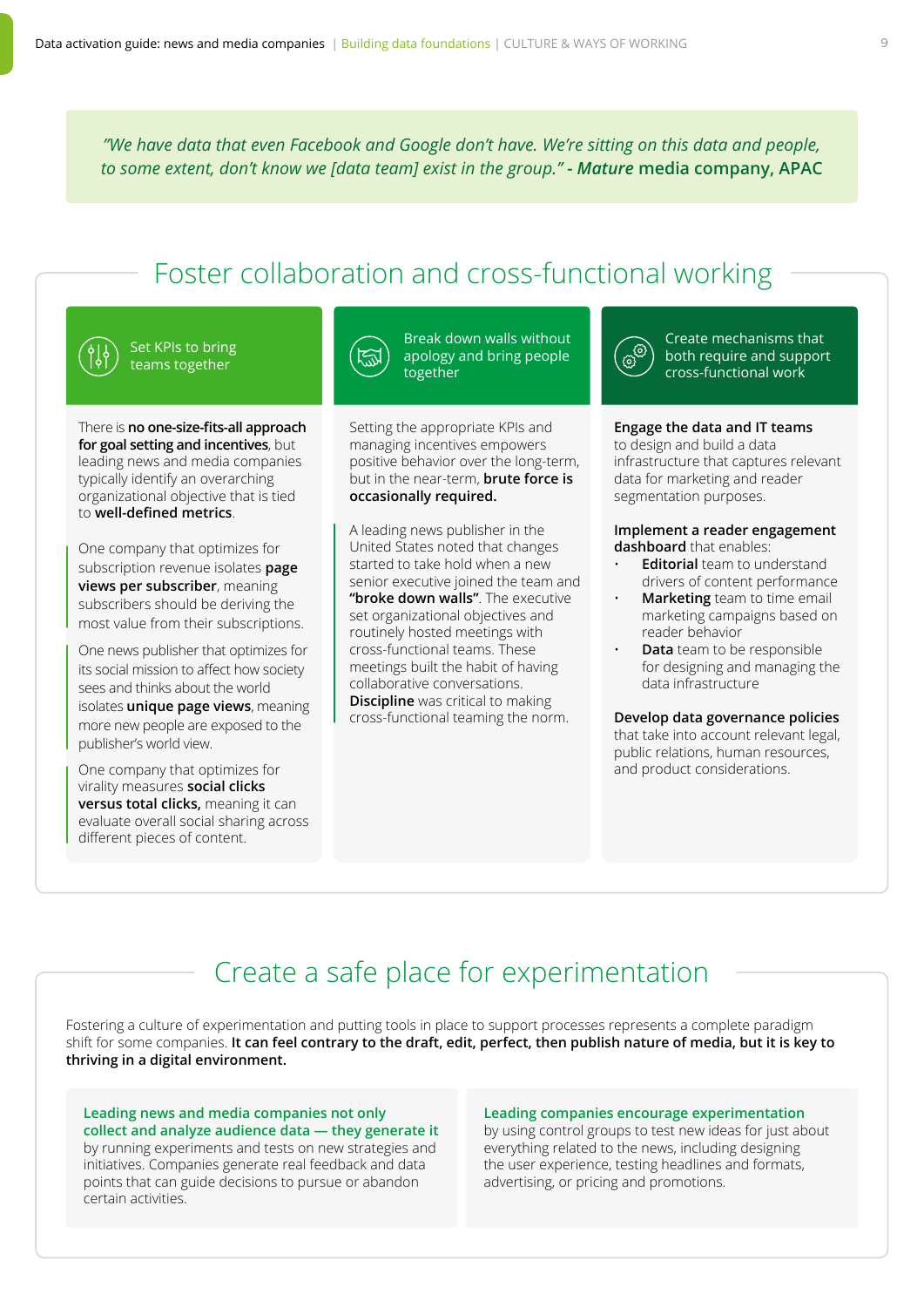# Skills

Digital transformation requires unique skill sets, including some highly technical skills. Organizations must identify, recruit, and grow individuals with the specialized data skills they need. Establishing a permanent fit for data talent in the organizational design is critical to bringing the most qualified voices to the table in any data-focused effort. **Companies should focus on the following three actions:**



What functions does your data team serve?

What data roles are a part of your organization?

How do you attract data talent?

How do you grow data talent through training?

How does your data team support weekly, monthly, and quarterly planning meetings?

Who on your team can translate business needs into data and analytics requirements?

## Identify the skills you need

Starting with the basics, **what does a data professional do?** The concept of a data team or data organization can be an amorphous catchall. A multitude of different data roles exist, from digital business analyst to audience specialist to cloud engineer. To demystify this growing list, **the four primary data roles a news and media companies should consider when staffing a data function include:**

# **Architects**

These highly technical system engineers are responsible for the back-end technological integration of data sources. Architects design the blueprint for how data enters, resides, transforms, and exits the company's technology systems.

**Role:** architecture, network and security, platform and data engineering, development, and cloud operations

#### **Insight generators**

While architects are concerned with designing and constructing the pipes through which data flows, insight generators are more concerned with the data itself. Insight generators organize, curate, and analyze data to make it usable and actionable for a stated business purpose.

**Role:** engagement analytics, sales and marketing analytics, business intelligence enablement, and data supply chain



#### **Business translators**

Business translators are data-fluent business leaders that serve as catalysts between architects, insight generators, and the rest of the organization. Business translators ensure that data teams build products that satisfy business needs, as well as educate the rest of the business on data's impact on their goals, including its limitations and possibilities.

**Role:** Data Partner Management, Business Operations, and Business Development



#### **Data governors**

Data governors are responsible for understanding the legal and security risks associated with how customer data is handled within the business. Data governors translate regulatory and compliance requirements into policies and procedures that govern how data systems and processes are designed, built, and maintained.

**Role:** privacy, policy compliance, and security assurance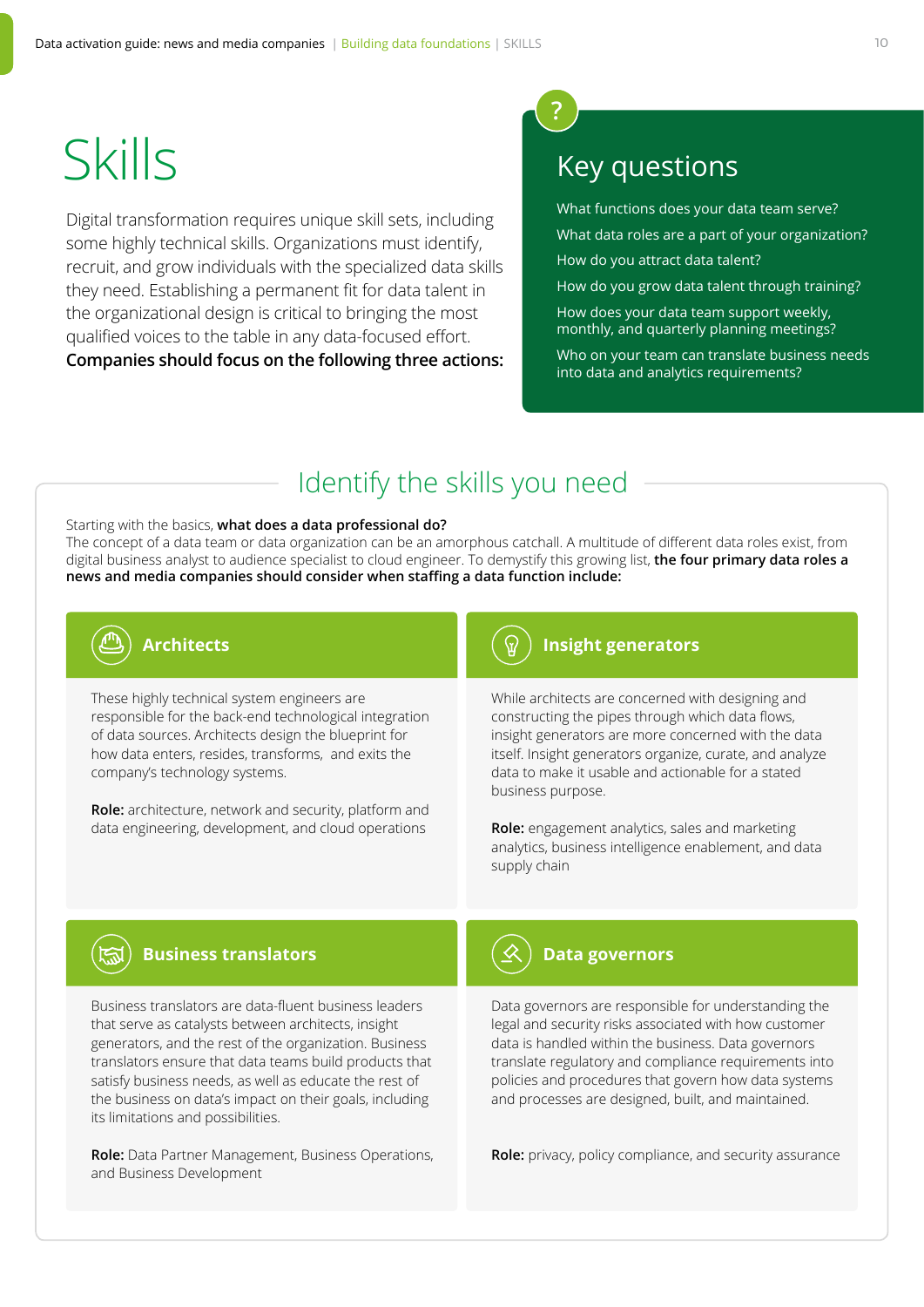*"The biggest bottleneck is that we can't hire enough people who understand the business and the data side. They are very hard to find...even harder to keep."* **-** *Developing* **news publisher, EMEA**

# Integrate the data team with the rest of the business

Across the wide variety of news and media companies interviewed in this study, no single organizational structure emerged as "the right one." However, **three common approaches on how to fit the data team into the overall organizational design** did emerge:



Center of excellence (centralized)

A single, central data team acts as a shared capability for the organization.

The role of the central data team is to drive innovation and change through all areas of the business. In best-in-class companies, the central data team drives action by setting the agenda for itself and various groups within the business. Conversely, in less mature organizations, the data team is passively driven by data requests to produce reports and analysis.



Distributed / embedded team (decentralized)

Data professionals are embedded in different teams (e.g., marketing, editorial) and apply the organization's data to the team's specific business problems and data needs.

This distributed team acts as a network of data "ambassadors" that show the business value of using data in the day-to-day activities. In this structure, the technology and infrastructure responsibilities for data typically sit with IT.



Hub-and-spoke

A central team focuses on developing capabilities to serve the wider business, while specialized team members are embedded (and sometimes rotated) through different areas of the business.

This allows the central team to push forward on significant projects (e.g., new technology or infrastructure), while the specialized team serves day-to-day business needs and feeds information back to the central team.

## Attract the right talent and fill gaps with third parties

A common practical challenge for news and media companies across all parts of the **Data Maturity Scale** is recruiting the best talent. Many factors, including brand, location, and maturity, may affect a company's access to talent. **Some** *leading* **companies shared their successful approaches to talent acquisition,** which can be used by all companies.



#### **Articulate a data-specific value**

**proposition -** The nature of the work is critical for data professionals. Those who are attracted to *leading* companies may be enticed by the potential for innovation, while those who are attracted to nascent companies may enjoy the ownership and challenge of building a data operation from the ground up.



**Appeal to values -** Given the creative, social, and cultural impact of news organizations, data specialists may be attracted to the purpose of the organization. To create the most attractive roles for their target hires, companies should articulate how data supports the organization's overall strategy and day-to-day operations.



#### **Share a data-friendly culture -**

Similar to other professionals, data professionals are attracted to an organization's culture. Excited and driven data teams lead to more excitement and bigger teams. Companies who see data as merely an operational support function will struggle to attract top talent.

**Due to recruitment challenges or financial constraints, a news and media company may need to seek alternatives to hiring talent. To fill this gap, companies often forge relationships with third parties, such as universities, think tanks, temporary agencies, consulting firms, or systems integrators.**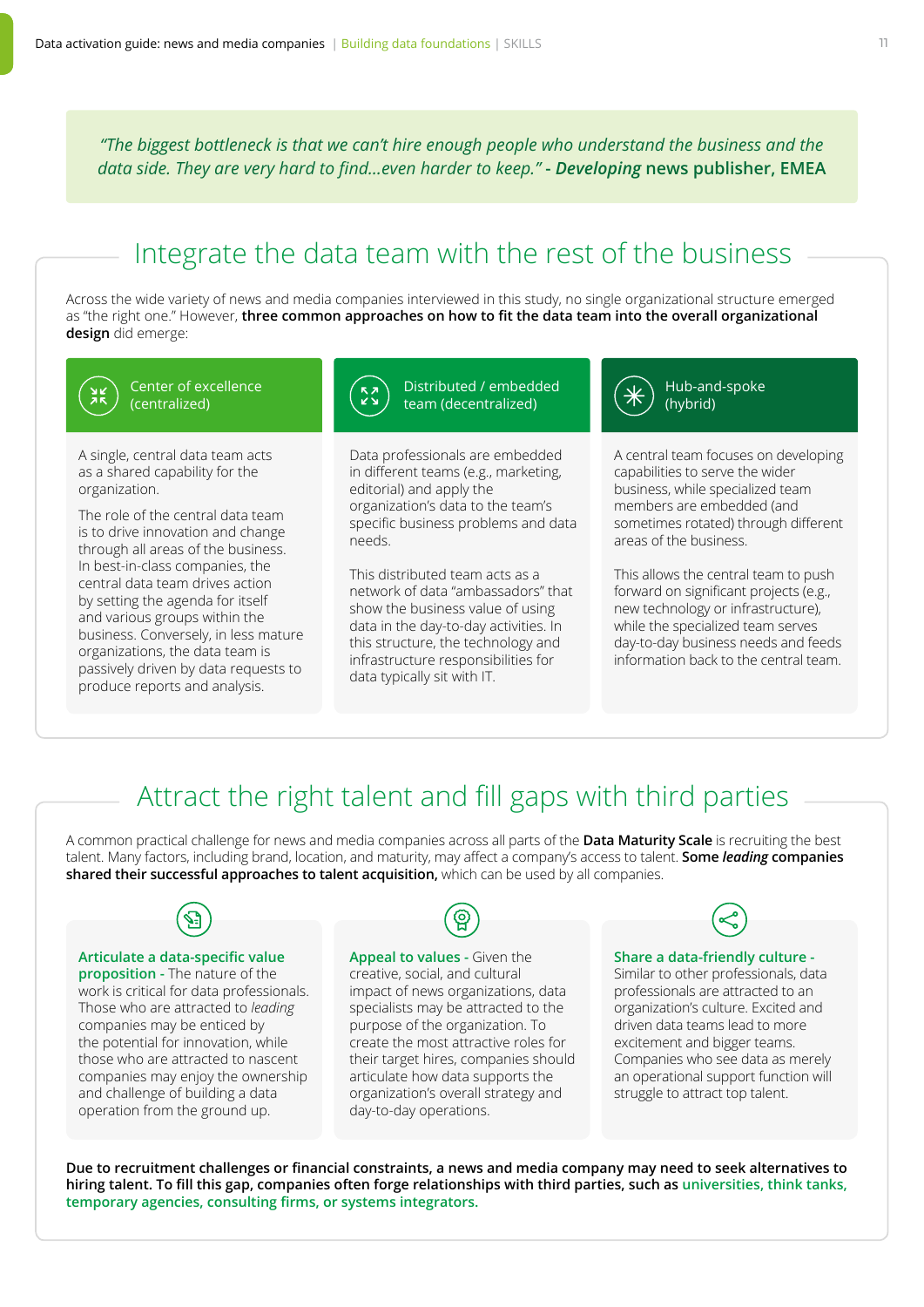# Technology

Technology, tools, and platforms activate the critical processes required to spur innovation and drive growth through data. Deploying the right technology to embed data in your key business functions is fundamental to the success of the data strategy, but it is often foreign territory to many executives.

#### **Companies should focus on the following four actions:**

# Key questions

**?**

What components of your technology stack are used to improve the experience of readers and advertisers?

What components of your technology stack are built in-house?

What components of your technology stack are sourced from external providers?

What drives your decision to build or buy?

Who are the users of technology in your organization?

What proportion of data-related activities require technical specialists?

# Democratize your data using self-service tools and applications

The technology platform or data layer is generally not something that can be easily used or accessed by the majority of the business. This is the root cause of the complaint, **"It takes me weeks to get the data from the data team."** More than 50% of news and media companies in the study said that the availability of data resources was a bottleneck that slowed adoption of desired data practices in the business. Extending access and education for data-related technology and designing systems and tools with self-service in mind can mitigate the risk of a data bottleneck.

Implementing self-service tools achieves two key goals. First, **self-service tools empower a broader set of teams to access data independently and use it to support their decision making.** With data in their own hands, teams are more likely to uncover new patterns and drive new initiatives. Second, **self-service tools free up time for data teams to work on more sophisticated initiatives.** Data teams are often relegated to just reporting, but by widening access and educating the business on how to use data-related technology, you can widen the data team's role within the organization and increase the value you derive from data.

# Build versus buy — take a strategic view

A common decision most news and media companies in the study faced in developing their technology stack is whether they should build a component in-house or license a customizable solution from a vendor. There is no one-size-fits-all answer to this question. The best approach is to think of it as a strategic question. While these decisions are multidimensional, a key driver is whether the company has the human and financial resources to undergo an internal development project. Should you have the resources to build technology components in-house, a helpful philosophy to follow is: **if it's core, build it, otherwise buy and customize.**

Internally building your technology can enhance customization and lead to a unique competitive advantage, if you are able to make the build and maintenance investment. Certain news and media companies in this study have taken this a step further and actually developed an entirely new business selling their proprietary technology to other companies.

The proliferation of technology products — those developed by news and media companies and existing off-the-shelf solutions — means that **if you can't build it or it's not core,** then there are viable options to maintain a competitive user experience without risking major investment.

> *"We work closely with vendors. It helps us to influence roadmaps and get more value out of their products"* **- EMEA publisher**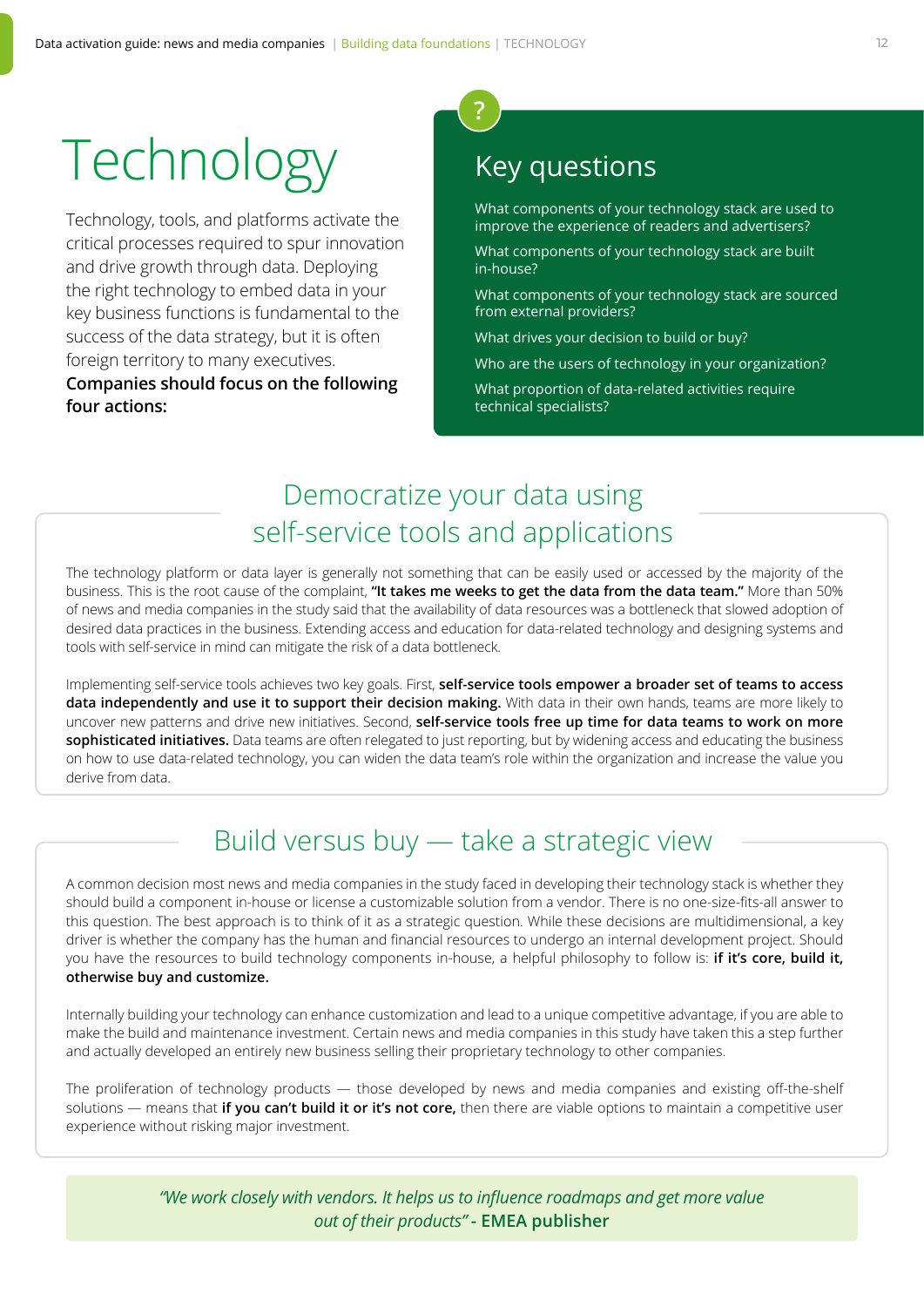*"We will take the editorial teams through the limits you can place on machine learning so we know we're making the right decisions."* **-** *Mature* **news and media company, US**

## Open the technology toolbox

| Over 50% of news and media companies interviewed                                                                                                                                                                                                                   | A data lake (or warehouse) is a centralized repository                                                                                                                                                                                                                                                                                                                                                                                  |
|--------------------------------------------------------------------------------------------------------------------------------------------------------------------------------------------------------------------------------------------------------------------|-----------------------------------------------------------------------------------------------------------------------------------------------------------------------------------------------------------------------------------------------------------------------------------------------------------------------------------------------------------------------------------------------------------------------------------------|
| for this study cited "access to the right technology" as a                                                                                                                                                                                                         | of data from multiple sources. It is critical to define                                                                                                                                                                                                                                                                                                                                                                                 |
| bottleneck in their digital transformation journey. As a                                                                                                                                                                                                           | the most appropriate structure and rules for the data                                                                                                                                                                                                                                                                                                                                                                                   |
| starting point, below is a list of some technology components                                                                                                                                                                                                      | lake to ensure the data is stored in an organized and                                                                                                                                                                                                                                                                                                                                                                                   |
| and functionalities leading companies have in their toolboxes.                                                                                                                                                                                                     | accessible manner.                                                                                                                                                                                                                                                                                                                                                                                                                      |
| A data management platform (DMP) helps                                                                                                                                                                                                                             | A customer data platform (CDP) records and tracks                                                                                                                                                                                                                                                                                                                                                                                       |
| companies build audience segments, manage first-party                                                                                                                                                                                                              | readers' online behavior across devices. A CDP functions                                                                                                                                                                                                                                                                                                                                                                                |
| segments with third-party data, and push segments to                                                                                                                                                                                                               | similarly to a DMP, but with a greater emphasis on                                                                                                                                                                                                                                                                                                                                                                                      |
| other systems.                                                                                                                                                                                                                                                     | capturing 360-degree user identities.                                                                                                                                                                                                                                                                                                                                                                                                   |
| A customer relationship management (CRM) system                                                                                                                                                                                                                    | A content management system (CMS) stores,                                                                                                                                                                                                                                                                                                                                                                                               |
| records and tracks user interactions for all registered                                                                                                                                                                                                            | organizes, and updates all aspects of content                                                                                                                                                                                                                                                                                                                                                                                           |
| readers and subscribers. This data is critical as it enables                                                                                                                                                                                                       | development from creation through publishing. The                                                                                                                                                                                                                                                                                                                                                                                       |
| the business to enhance segments with known, persistent                                                                                                                                                                                                            | CMS can provide real-time control of which layouts and                                                                                                                                                                                                                                                                                                                                                                                  |
| user identifiers, which aids individualized targeting efforts.                                                                                                                                                                                                     | stories go to specific user segments.                                                                                                                                                                                                                                                                                                                                                                                                   |
| Reporting and web analytics tools collect and<br>organize data captured from online activity, including<br>key insights from the reader's journey. These tools<br>help the business build and monitor systems based on<br>aggregate on-site and in-app activities. | Cloud computing is the delivery of computing services<br>using a network of remote servers, instead of a local server.<br>It solves many of the challenges of on-premise data storage<br>and analysis. Reduced total cost of ownership, increased<br>reliability and scalability, and more manageable integration<br>with third-party analytical tools help companies move<br>quickly and with great flexibility as their needs change. |

#### Case study

A **multi-title media company in EMEA** made the decision to move all of its data to the cloud. The transformation took less than a year and delivered massive value by opening up data access and reducing costs. Moving to the cloud enabled the company to democratize its data through global access and self-service tools, leading to greater insights and reducing the number of requests in the IT backlog.

## Take your technology to the next level

Leading news and media companies are pushing the edge of their technical capabilities. They spend years acquiring an integrated mix of core data-related technology components and continuously introduce new and more powerful infrastructure components and applications. But being at the forefront of technology innovation is not just for bestin-class companies, many less mature companies are looking to make a step-change in processing and analytical capabilities and are seeking opportunities to leapfrog traditional solutions.

**Artificial intelligence (AI) and Machine learning (ML)** help deliver rich, predictive insights for companies. Not only do AI and ML uncover patterns in extremely large datasets, but trained models improve their insights over time as more data is added.

#### Case study

A **leading EMEA news and media company** is using ML to improve subscriber retention. The model ingests vast quantities of subscriber data to determine behavioral flags that indicate whether a subscriber is likely to cancel a subscription. The company can then target the subscriber with retention activities.

Data about which retention strategies worked in the past is fed back into the model, and the company is able to identify the types of retention actions that are best suited to different types of readers.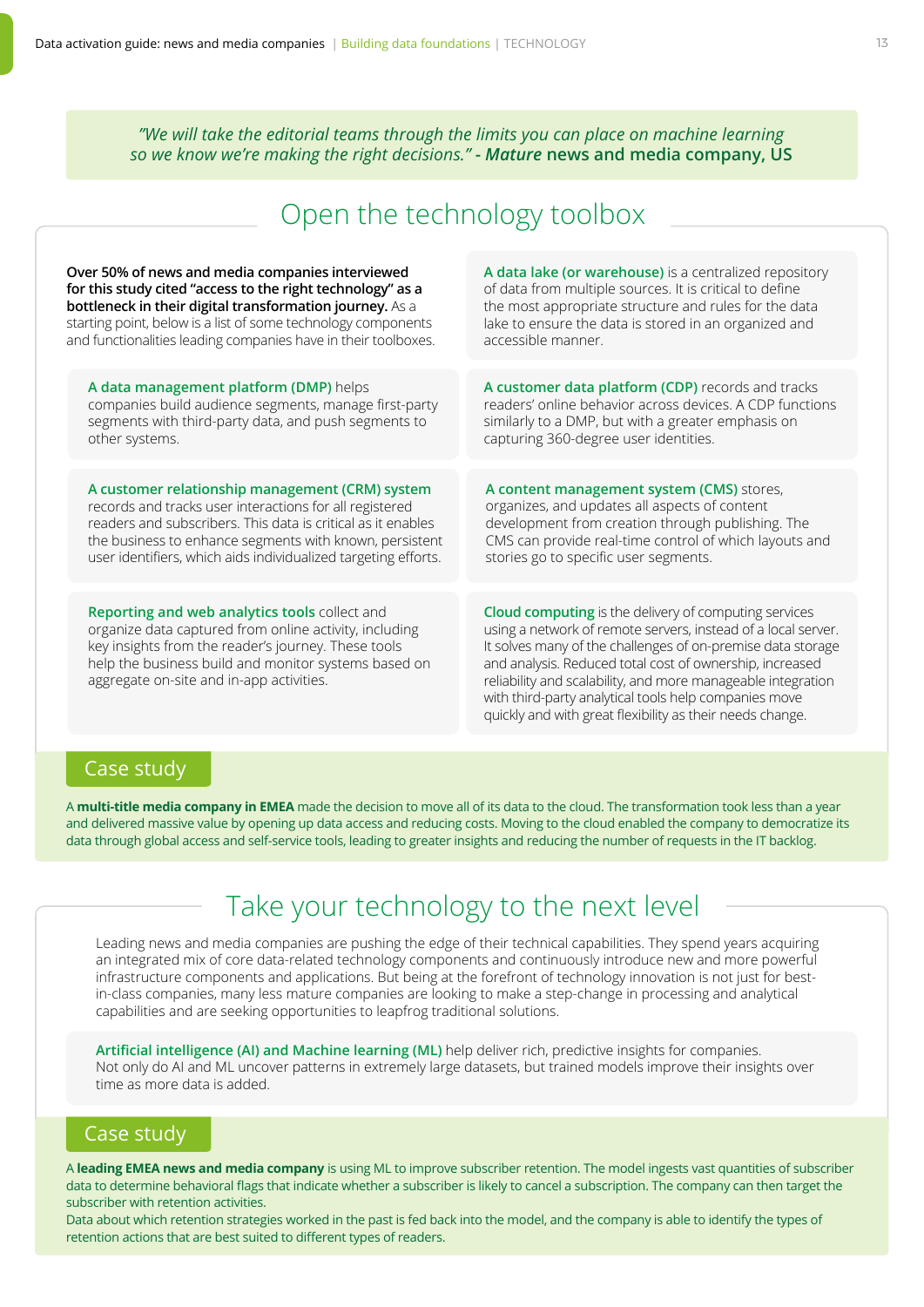# Data

**?**

Managing first-party data sources, along with **Making Strategic Choices** on how data can be augmented fuels some of the critical use case activities that differentiate leading news and media companies from others. Companies also need to consider how they incorporate the right governance practices to ensure their data is well-structured, responsibly handled, and compliant. **Companies should focus on the following three actions:**

# **?**

# Key questions

What is the value of your first-party data?

In what way is your first-party data unique?

How do you prioritize and pursue data partnerships?

What is your organization's policy on data privacy and compliance?

How are you preparing for current and future regulatory changes?

## Understand the different types of data

**What is the difference between first-party data, second-party data, and third-party data?**

**First-party data** is information collected directly from your readers (e.g., subscription data).

**Second-party data** is another entity's first-party data. This is similar to first-party data, but it comes from a source other than a company's own readers.

**Third-party data** is data that a company buys from an outside source that pulls it from various other platforms and websites where it was generated.

## Categorize audience data

News and media companies collect a wide variety of audience data using their analytics platform, including time on site or referral source (i.e., where the reader was prior to clicking onto the company's website). While the specifics may differ, there are **four common categories of audience data** that companies either collect directly or through external data sources:

#### **Account** 【 ② 】 Location 【 ( e ) Browsing 】 ( ① ) Profile سی Reader's location Reader's on-site and in-Data from other Registered user data and transaction data during on-site and app behavior, including sources (e.g., thirdacross all websites, in-app browsing what and when he or party providers) that products, and services activity (i.e., IP address, she browses, and how help augment reader geolocation) he or she navigates the profiles website **Example data Example data Example data Example data** IP address Name Pages viewed Demographics Mobile device location Email Social media activity Session length Other sites visited Frequency of visits Address Transaction history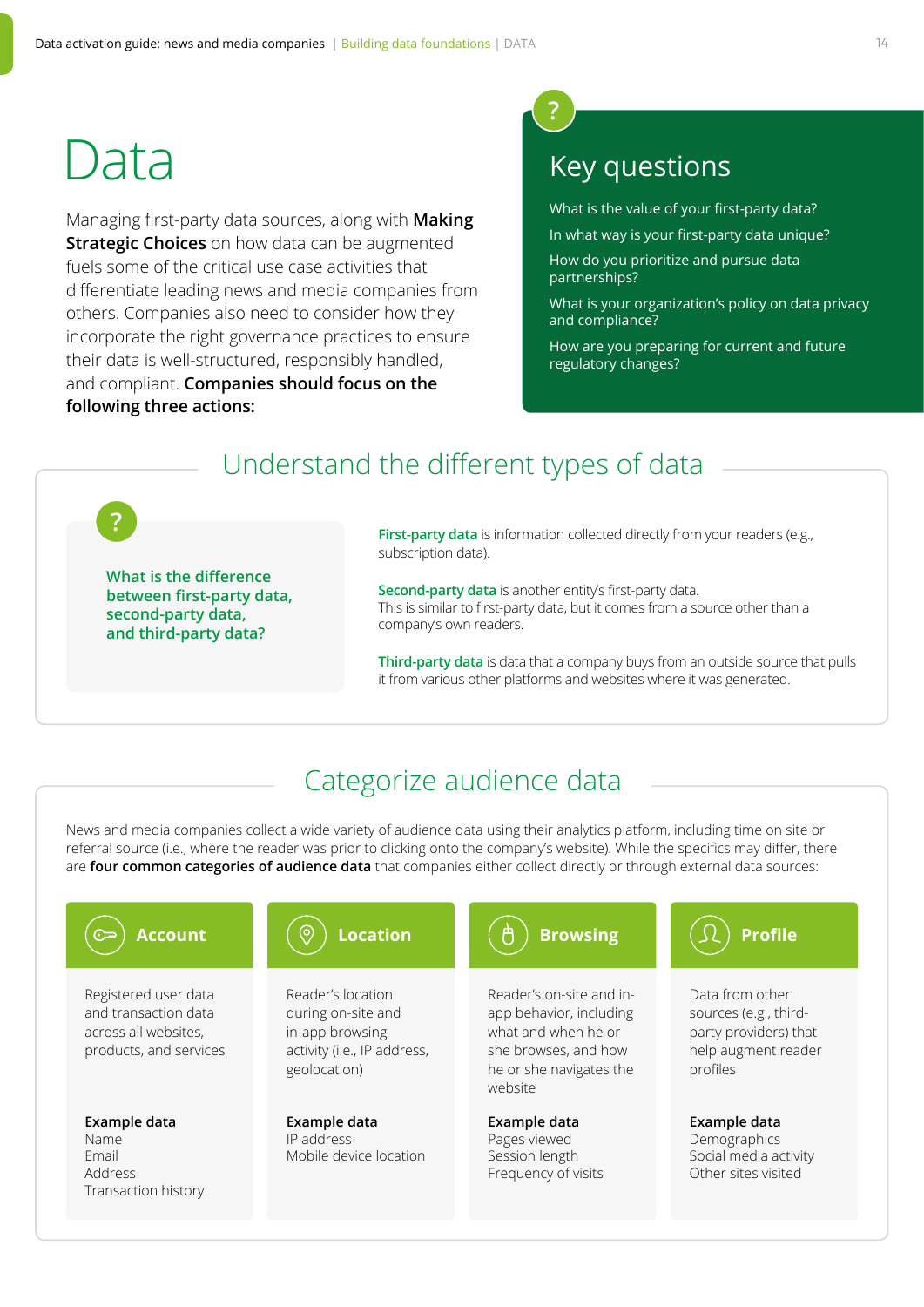*"First-party data-driven audience segmentation helps us anchor CPM 30%-40% higher than the overall market."* **-** *Mature* **news publisher, APAC**

## Activate and differentiate the value of data

Many advertisers and advertising agency representatives interviewed for this study said **the value of news and media company data is maximized when it has scale, is unique, and / or is attributable to a high-value reader segment**. A common complaint from advertisers is the need to connect to separate systems for separate companies as it limits the scalability of the data. Other times, advertisers and agencies feel they can attain a similar level of insight from third-party data providers when companies cannot attribute data to a specific segment. When promoting the value that first-party data can provide, it is important for news and media companies to align their data strategy with the needs of advertisers. **Companies should focus on the following four actions to activate their first-party data:**



**Create**

**Source**

All news and media companies interviewed for the study source second- or third-party data to augment their first-party datasets. However, **the extent to which they rely on outside data varies considerably.** Most leading companies are focused on honing their first-party data capabilities and limiting their reliance on external data providers to counteract quality concerns associated with some third-party data and ensure compliance with user privacy regulations.



#### **Analyze**

Effective insight generators (see *Skills* section) develop diverse and valuable audience segments to serve market demand for these specialized groups. **They identify patterns within the data to isolate common characteristics within the readership**. The more robust the data collection and ingestion, the more specific the segmentation and analysis that can be done. ক্লে

**Sell**

It is difficult to generate significant uplift in cost per thousand impressions (CPM) from a company's audience data via open auction programmatic channels. News and media companies that build trusting relationships with advertisers are able to directly engage and articulate the value potential of reaching certain parts of their reader base. **Successful companies have proven the performance of their data** through A/B testing, and they work with advertisers to identify campaign-level opportunities to activate their data.

#### Case studies

US news publisher

A *leading* publisher includes an emotion tracker at the end of certain articles so readers can identify how they feel about the article. This layer of reader engagement creates a rich connection between the publisher and readers.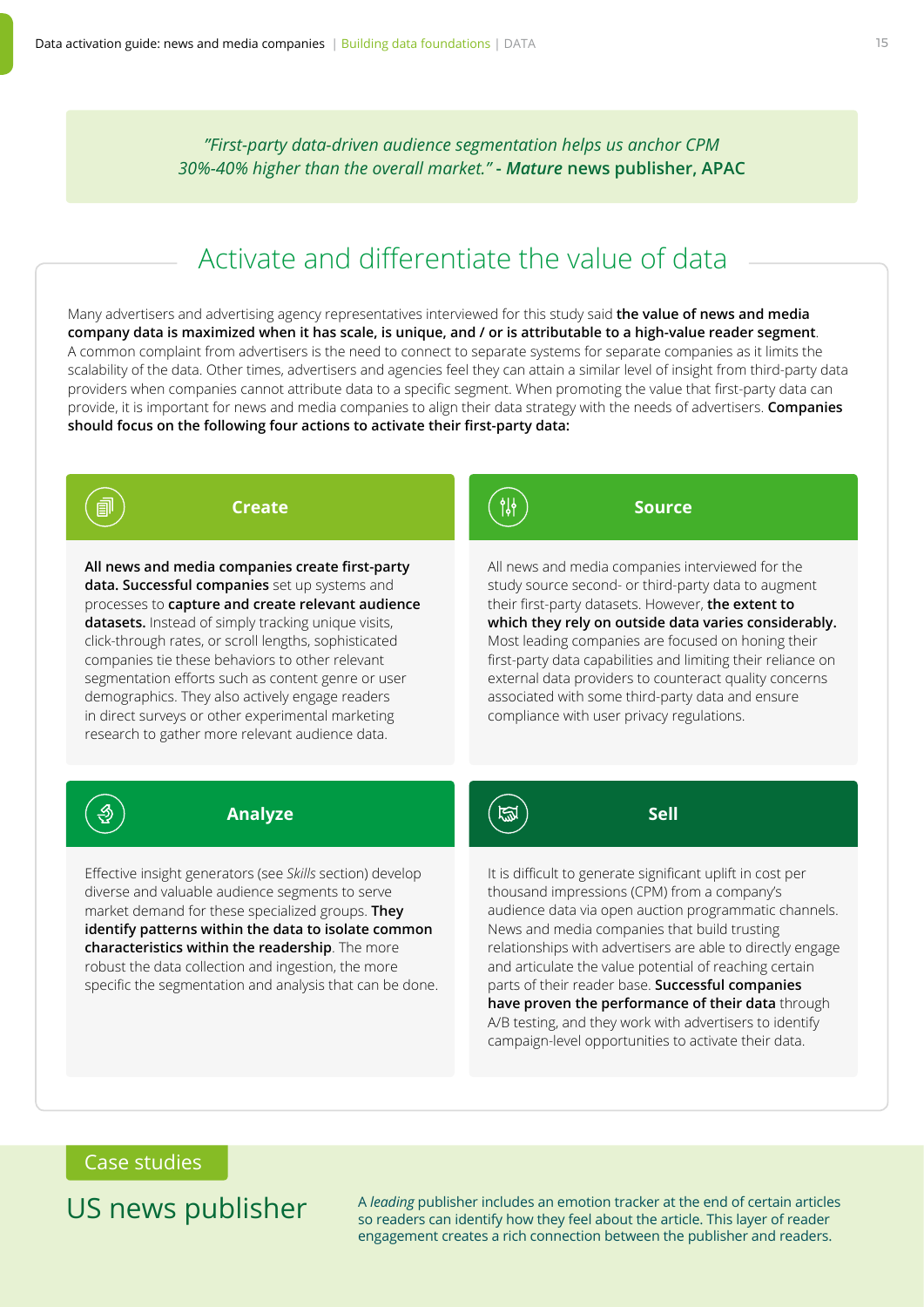# Common challenges along the data journey

News and media companies that struggled to improve data maturity shared **common challenges** in trying to drive meaningful transformation. **Leading companies shared their success stories in overcoming similar battles.**

|          | Challenges                                                                                                                                                                                     | How others have overcome this                                                                                                                                                                                                                                                                                                                                                                                                                                   |
|----------|------------------------------------------------------------------------------------------------------------------------------------------------------------------------------------------------|-----------------------------------------------------------------------------------------------------------------------------------------------------------------------------------------------------------------------------------------------------------------------------------------------------------------------------------------------------------------------------------------------------------------------------------------------------------------|
|          | Data is at odds with the editorial<br>strategy. Intuition plays a critical<br>role in defining great journalism,<br>and data is perceived as a threat<br>to intuition                          | Ease into the integration by introducing intuitive tools<br>and plainly communicating how data supports, instead of<br>replaces, the strategy or editorial mission.<br>Drive deliberate collaboration between data teams and<br>the newsroom to dispel any mysteries around data.                                                                                                                                                                               |
|          |                                                                                                                                                                                                |                                                                                                                                                                                                                                                                                                                                                                                                                                                                 |
|          | <b>Scarce data resources are</b><br>devoted to competing priorities.<br>It is hard to articulate an ROI for<br>data initiatives                                                                | Start small to prove small concepts and leverage proven<br>concepts to influence leaders on more transformational<br>investments.<br>Require that KPIs are part of the business case for any new<br>data initiative so that the impact to the business can be<br>clearly articulated.                                                                                                                                                                           |
|          |                                                                                                                                                                                                |                                                                                                                                                                                                                                                                                                                                                                                                                                                                 |
|          | <b>Leaders are not data-natives</b><br>and lack an appreciation for its<br>necessity to compete and grow                                                                                       | Invest in senior talent, sometimes from other consumer-<br>forward industries such as retail, to own the data agenda<br>and give senior talent the power necessary to affect change.<br>Educate senior leaders on the value of data, including what<br>it can do (and what it cannot do), to make it relevant to their<br>individual priorities.                                                                                                                |
|          |                                                                                                                                                                                                |                                                                                                                                                                                                                                                                                                                                                                                                                                                                 |
| <u>ල</u> | <b>Siloed organizational structure</b><br>makes cross-functional<br>collaboration difficult                                                                                                    | Set KPIs to bring teams together by identifying an<br>overarching organizational objective and tying performance<br>metrics to the desired outcome.<br>Break down walls without apology. Brute force may be<br>required to change well-worn practices.<br>Use the same tools across functions to get people using the<br>same reports and speaking the same language.                                                                                           |
|          |                                                                                                                                                                                                |                                                                                                                                                                                                                                                                                                                                                                                                                                                                 |
|          | <b>Different businesses that were</b><br>acquired or built over time have<br>their own data and technology,<br>but technology silos make it<br>difficult to get a single view<br>of the reader | Admit there is a problem, but <b>do not become paralyzed</b> $-$<br>a completely frictionless technology stack is not an all-or-<br>nothing prerequisite.<br>Align organizational priorities and involve senior<br>leadership to resolve turf wars and territorialism.<br>Take a long-term view and set clear expectations because<br>transformational changes take time. Rushing into short-term<br>fixes can further complicate your technology architecture. |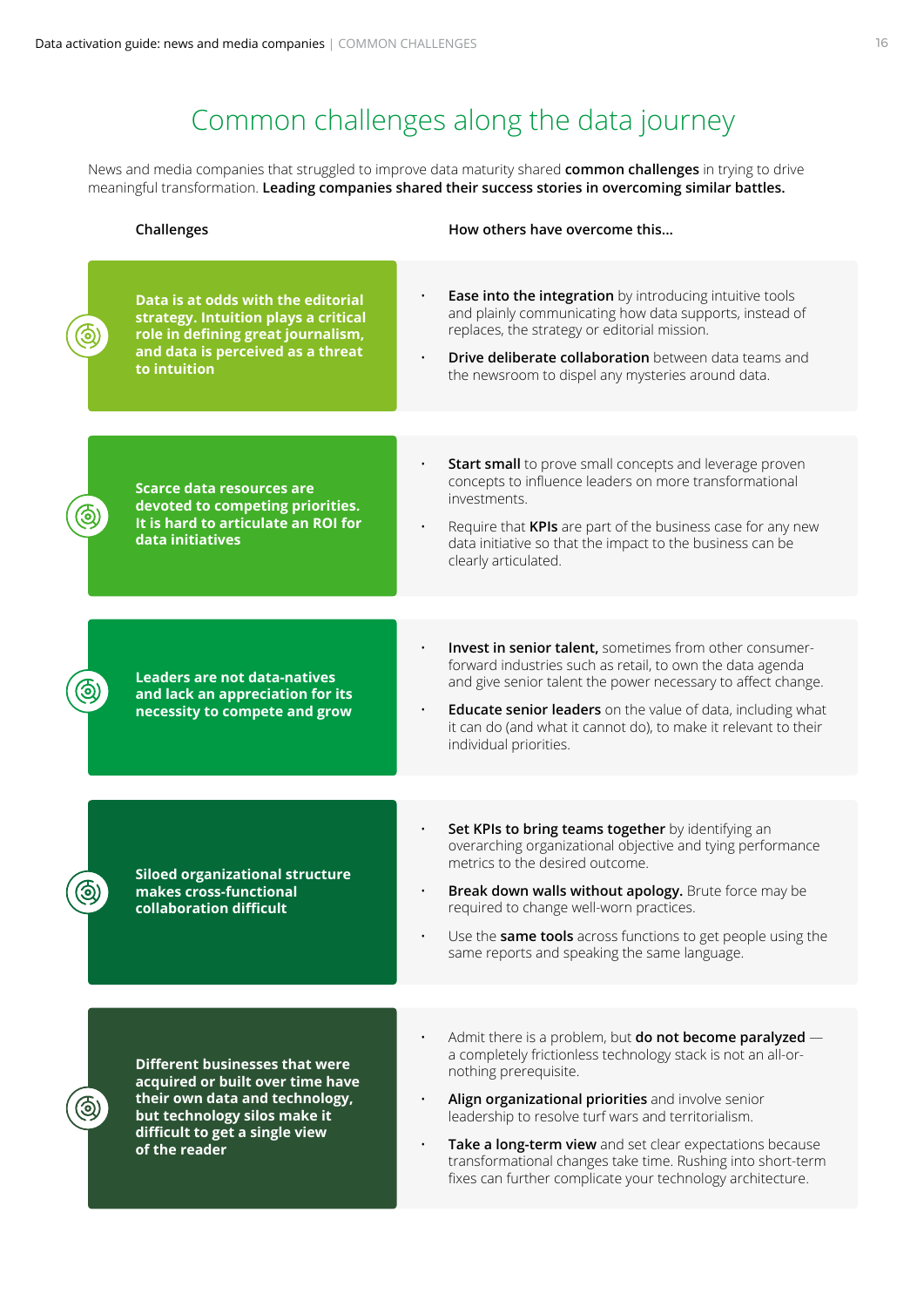# <span id="page-16-0"></span>Activating use cases

This section is intended to provide a directional guide for news and media companies who aspire to execute or improve upon a given use case.



# **Improve overall reader engagement**



# **Increase direct-paying relationships with readers**

Subscription pricing and promotion



Design for reader lifetime value (LTV)





# **Drive revenue from advertisers**

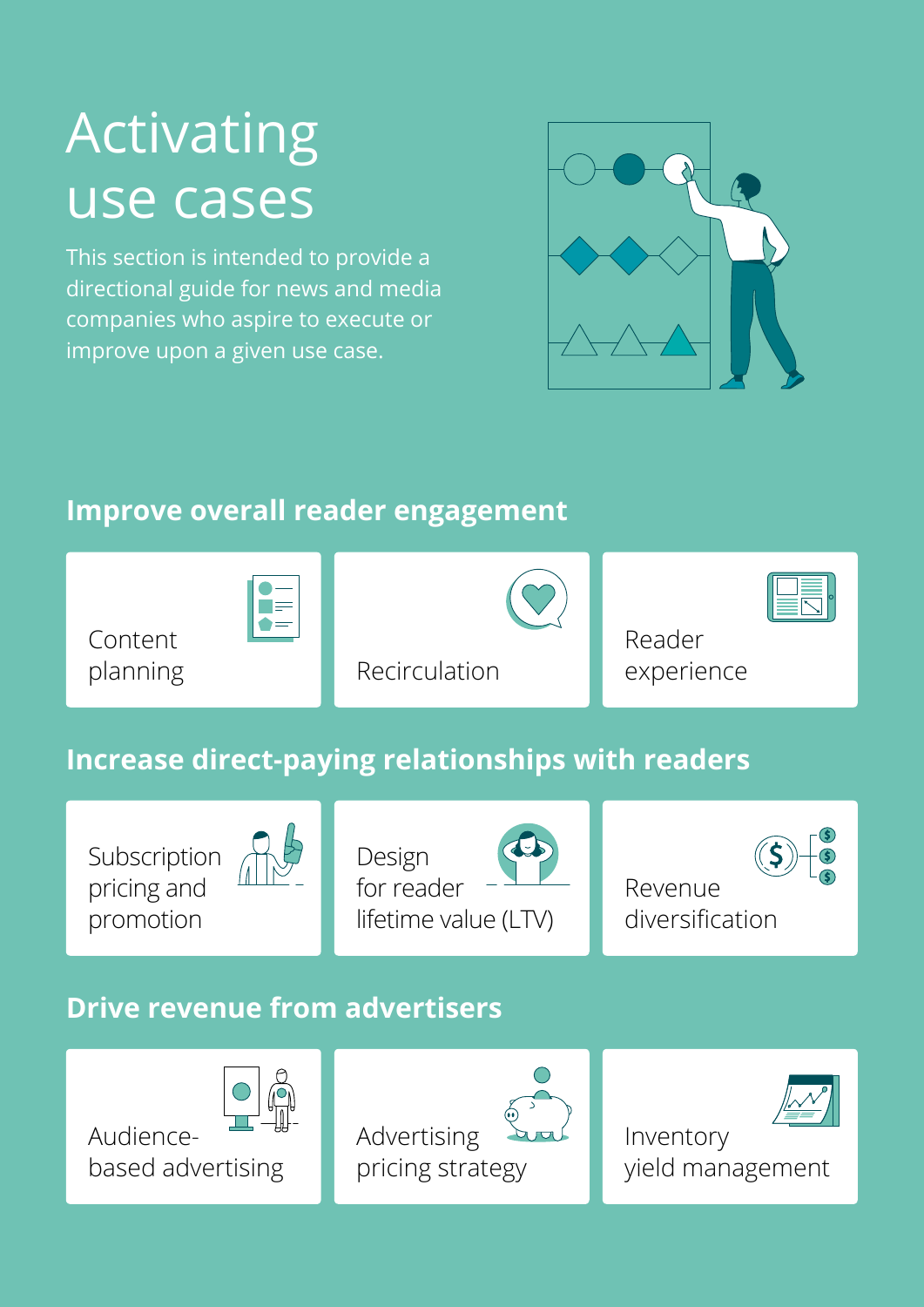# Content planning

Use content engagement metrics and reader behavior patterns to inform the content brief, format, channel, and calendar to ultimately drive higher engagement.

# 48%

of companies in the study scored themselves as **nascent** or **developing** in content planning.

Continuous A/B testing is a key differentiator that separates leading companies from nascent ones. One company saw a **click-through rate increase of 70%** due to slight tweaks to headline titles over a two-week time period.

# Master these data foundations

Leading companies who excel in content planning exhibit common characteristics that enable them to succeed.



Recognize the value of data and balance that with editorial judgment **Culture** to optimize its use.

垂

Content analytics are available across business areas, and supporting tools are intuitive and accessible to those without a data background. **Tech Data** mechanisms.



Editorial and data teams collaborate and speak one language; in other words, journalists and editors **Skills** understand the data and how to use it effectively.



Effective content classification through robust and accurate tagging processes and

# Maturity scale (extended version in the [Diagnostic tool](http://digitalmaturitybenchmark.withgoogle.com/news))

| <b>Nascent</b>                                                                                      | <b>Developing</b>                                                                                                                            | <b>Mature</b>                                                                                                                                   | <b>Leading</b>                                                                                                                                                                                                          |
|-----------------------------------------------------------------------------------------------------|----------------------------------------------------------------------------------------------------------------------------------------------|-------------------------------------------------------------------------------------------------------------------------------------------------|-------------------------------------------------------------------------------------------------------------------------------------------------------------------------------------------------------------------------|
| No segmentation:<br>Little to no segmentation<br>of readers.                                        | <b>Basic segmentation:</b><br>Analyze content<br>consumption patterns<br>between segments to find<br>broad insights for content<br>planning. | <b>Detailed segmentation:</b><br>content consumption<br>patterns analyzed by<br>segment (derived using<br>personal and behavioral<br>data).     | <b>Dynamic segmentation:</b><br>Strong knowledge of<br>content consumption<br>by segment (derived<br>dynamically using<br>advanced characteristics<br>and behavioral data)<br>can be used to indicate<br>content value. |
| <b>Basic KPIs: Monitor basic</b><br>KPIs for each piece of<br>content to understand<br>performance. | <b>Regular KPIs: Cross-</b><br>platform performance<br>metrics tracked using<br>standard analytics<br>capabilities from leading              | <b>Advanced analytics:</b><br>Single view of KPIs<br>available for each piece of<br>content, typically using off-<br>the-shelf analytics tools. | <b>Custom analytics:</b><br>Customized set of<br>performance metrics<br>tracked in near real-time.                                                                                                                      |
|                                                                                                     | providers.                                                                                                                                   | <b>Data-informed content</b><br>strategy: Insights inform,<br>but do not lead, editorial<br>choices.                                            | Data-enabled content<br>strategy: Intuitive<br>visualization tools used by<br>all editorial teams to make<br>insights more accessible.                                                                                  |

#### Case study

EMEA news and media company

An EMEA publisher went from **developing to mature** as it organically developed an in-house content planning tool over **two-to-three years** that originated from a hack day. The tool tracked a simple set of metrics focused entirely on journalism and was developed within the newsroom to ensure it addressed editors' needs. The tool was made available to everyone in the organisation and reached a significant number of active users across the breadth of the company. The tool is now a

means to support wider strategy, recognizing regular readers as revenue models shifted, and helping the publisher to identify that **the lower third of its articles generated a tiny proportion of digital traffic.** The publisher used this insight to help editors understand the **limits of their promotional ability, focus their journalism more effectively, target their resources** and **increase audience reach and engagement.**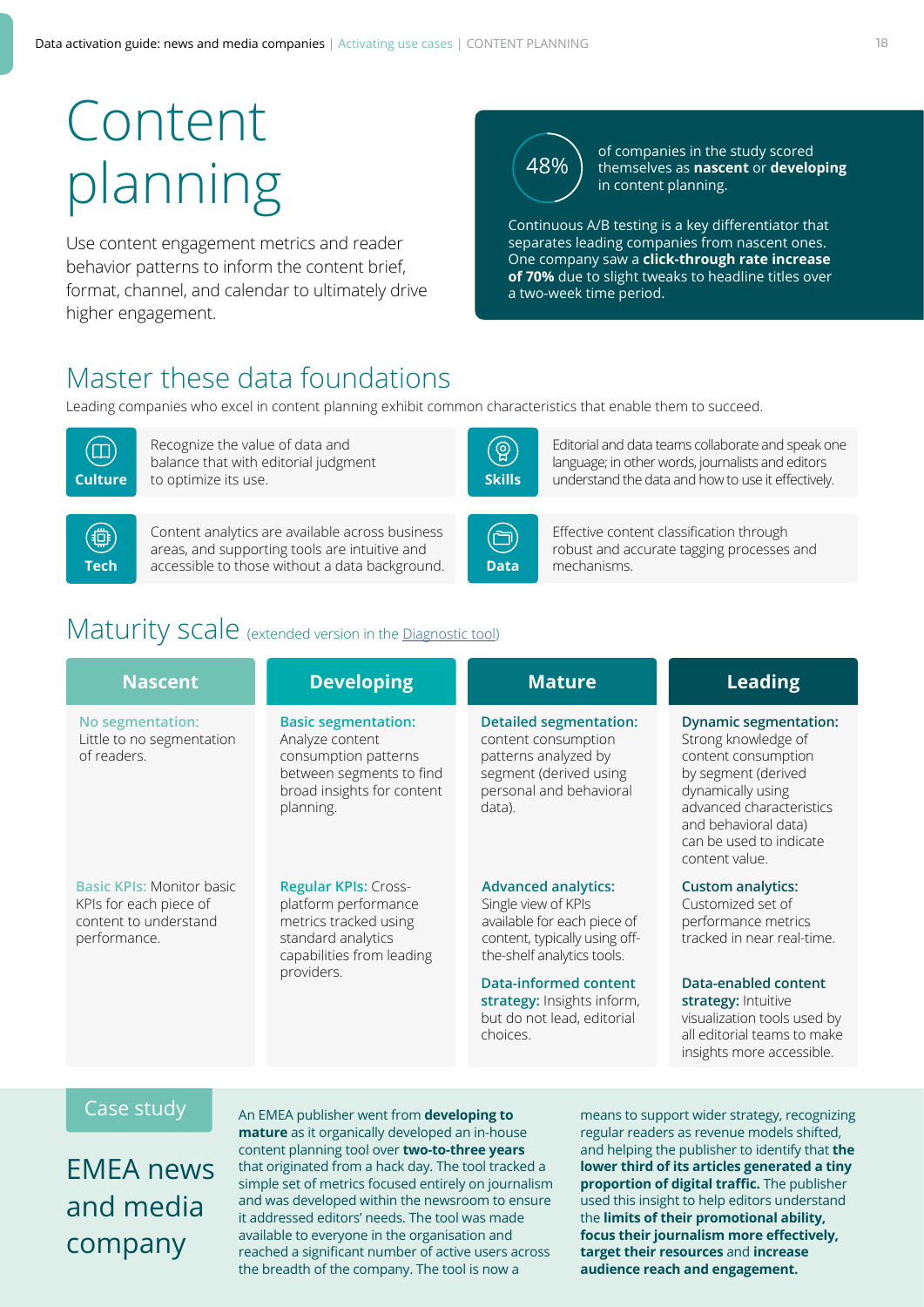### Five steps to activation

Activate this use case after you have properly developed your data foundations. Depending on your level of maturity, you may have mastered certain steps and should focus efforts on perfecting activities further along the journey.

#### 1 **Audit your content tagging**

Content analytics that support content planning rely on metadata tags that **identify the key characteristics of a piece of content.** Ensure you have a robust and sufficiently granular content tagging process and decide how you will manage and govern that data. This hygiene factor will have a significant impact on the **insights you can draw from your content analytics.**

#### **Set objectives together with editorial**

 $\mathcal{P}$ 

4

Set objectives for using audience insights and content analytics within the content planning process. Data and editorial teams need to **articulate the role of data in achieving the editorial mission.** 

#### **1. Decide HOW to tell the stories**

Use data to maximize the impact that a journalist can make from the content he or she produces.

Once a journalist has produced a piece of content, he or she and the editors can use data to inform the headline and link trending hashtags, keywords, images, or video thumbnails.

More typical for a core news company

#### **2. Decide WHAT stories to tell**

Make the content planning process more efficient by using audience data to plan what stories to tell.

Data can be used to identify patterns in the content that people engage with and suggest the types of content that will lead to greater engagement.

More typical for an entertainment and lifestyle company

#### 3 **Test the process and develop buy-in**

Design the content analysis and **test how you use it as part of content planning.** Audience insights can be powerful, but if you do not master how this feeds into the editorial planning process, these insights will not go anywhere. **Establish guardrails around the decisions** you will use data to enhance, and determine who will make the final decision with key stakeholders.

Several news and media companies said that a key barrier to using data in the content planning process is the fear of imposing on the editorial mission. Leading companies tackle this head on. They use data to support the editorial mission and the newsroom's day-to-day activities. They have not achieved it overnight. They spend time with the editorial team and journalists and strive for the same organizational goals.

#### **Collaboratively develop tools and reports**

Work with editors and journalists to develop the report or tool that will be used on an ongoing basis. **Be clear on the needs and priorities of the newsroom** and how those translate into a **prioritized list of technology requirements.** The most sophisticated instances of these tools typically have been developed in-house; however, many companies drive significant impact using vendor solutions customized to their needs.

- **• Continuously collaborate with the newsroom** and people who will use the content planning tools. What are their pain points and how can you solve them?
- **• Be clear on the boundaries within which you are working.** What outcomes does data have a right to decide and influence?
- **• Be mindful of what you decide to measure.** Your data points should be actionable, precisely defined, and meaningful. They should help editors and journalists achieve their editorial mission.
- **• Judiciously prioritize development activities.** What are the 20% of features that drive 80% of the value in the content planning process?

### 5 **Test, refine, and democratize**

**Test proof of concepts and prototypes with would-be users.** It is important to get early feedback and refine before embarking on a large-scale rollout. Identify individuals who will champion the use of the tool and the insight it brings. These influencers will be critical to embedding the use of content insights across the organization and building momentum.

**TOP TIPS**

TIPS  $\overline{e}$ 

**TWO PERSPECTIVES ON OBJECTIVES**

 $\overline{a}$ TWO<sub>I</sub>

# Key teams to activate: Business intelligence  $||$  Data engineering Audience insights | | Editorial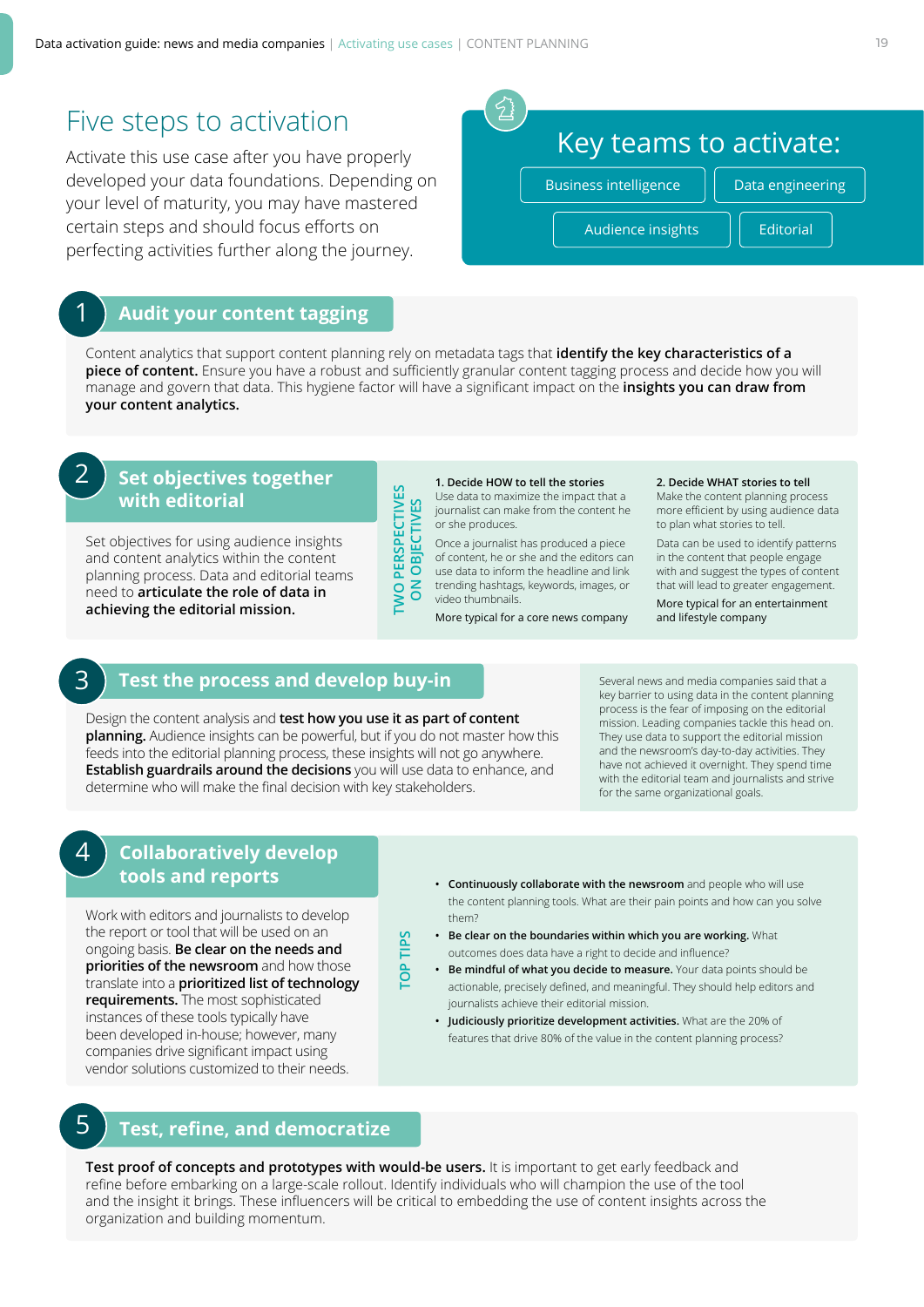# Recirculation

Serve relevant and personalized content recommendations to increase the percentage of readers who visit another page on a company's website after reading the first article.

67%

of companies in the study scored themselves as **nascent** or **developing** in recirculation.

While most companies have implemented some content recommendation capability, additional revenue uplifts can be realized by making recommendations based on individual reader interests (or the interests of lookalike audiences). Personalization of content recommendations has **improved click-through rate by 50%** for mature companies who have taken this approach.

# Master these data foundations

Leading companies who excel in recirculation exhibit common characteristics that enable them to succeed with this use case.



Culture of experimentation that drives constant testing of content recommendations to **Culture** uncover new behavioral insights.

讏

Sophisticated Content Management System to manage content classification and integrate with other data sources. **Tech Data** mechanisms.



Data analysts adept at descriptive and predictive modeling techniques identify the best content **Skills** choice for a given reader.



Effective content classification through robust and accurate tagging processes and

## Maturity scale (extended version in the [Diagnostic tool](http://digitalmaturitybenchmark.withgoogle.com/news))

| <b>Nascent</b>                                                                                         | <b>Developing</b>                                                                                                              | <b>Mature</b>                                                                                                                                                                                                                                       | <b>Leading</b>                                                                                                                                                                   |
|--------------------------------------------------------------------------------------------------------|--------------------------------------------------------------------------------------------------------------------------------|-----------------------------------------------------------------------------------------------------------------------------------------------------------------------------------------------------------------------------------------------------|----------------------------------------------------------------------------------------------------------------------------------------------------------------------------------|
| No segmentation:<br>All readers served the<br>same content.                                            | <b>Basic segmentation:</b><br>Segmentation uses<br>standard characteristics.                                                   | Advanced<br>segmentation:<br>Segmentation uses<br>personal and behavioral<br>characteristics.                                                                                                                                                       | <b>Dynamic audience</b><br>segmentation: Near real-<br>time segmentation uses<br>advanced characteristics<br>and behavioral patterns.                                            |
| <b>Limited content</b><br>segmentation: Content<br>is static with only basic<br>segmentation by topic. | <b>Basic content targeting:</b><br>Readers see content<br>recommendations<br>based on their history or<br>expressed interests. | <b>Automated content</b><br>targeting: Some content<br>is static and universal,<br>but other content is<br>personalized based<br>on historical behavior,<br>including cross-device<br>views, referral channel,<br>location, time, and<br>interests. | <b>Personalized content</b><br>targeting: Content is<br>dynamically served based<br>on the user's historical<br>activity, interests, and<br>near real-time browsing<br>behavior. |

#### Case study

US news and media company

A multibranded news and media company is on its journey from **developing to leading** maturity as it expands its capabilities in **content tagging and machine learning** to predict emotional responses to articles. The company now employs a team of taxonomists that collaborate with editors to define the right set of tags for each piece of content. The

number of tags per piece of content can be in the hundreds, and tags range from basic descriptors (i.e., demographics, location, and genre) to psychographic, predicting reader emotion with tags such as "tear jerker." Machine learning is now being explored to automate what has historically been a largely manual process.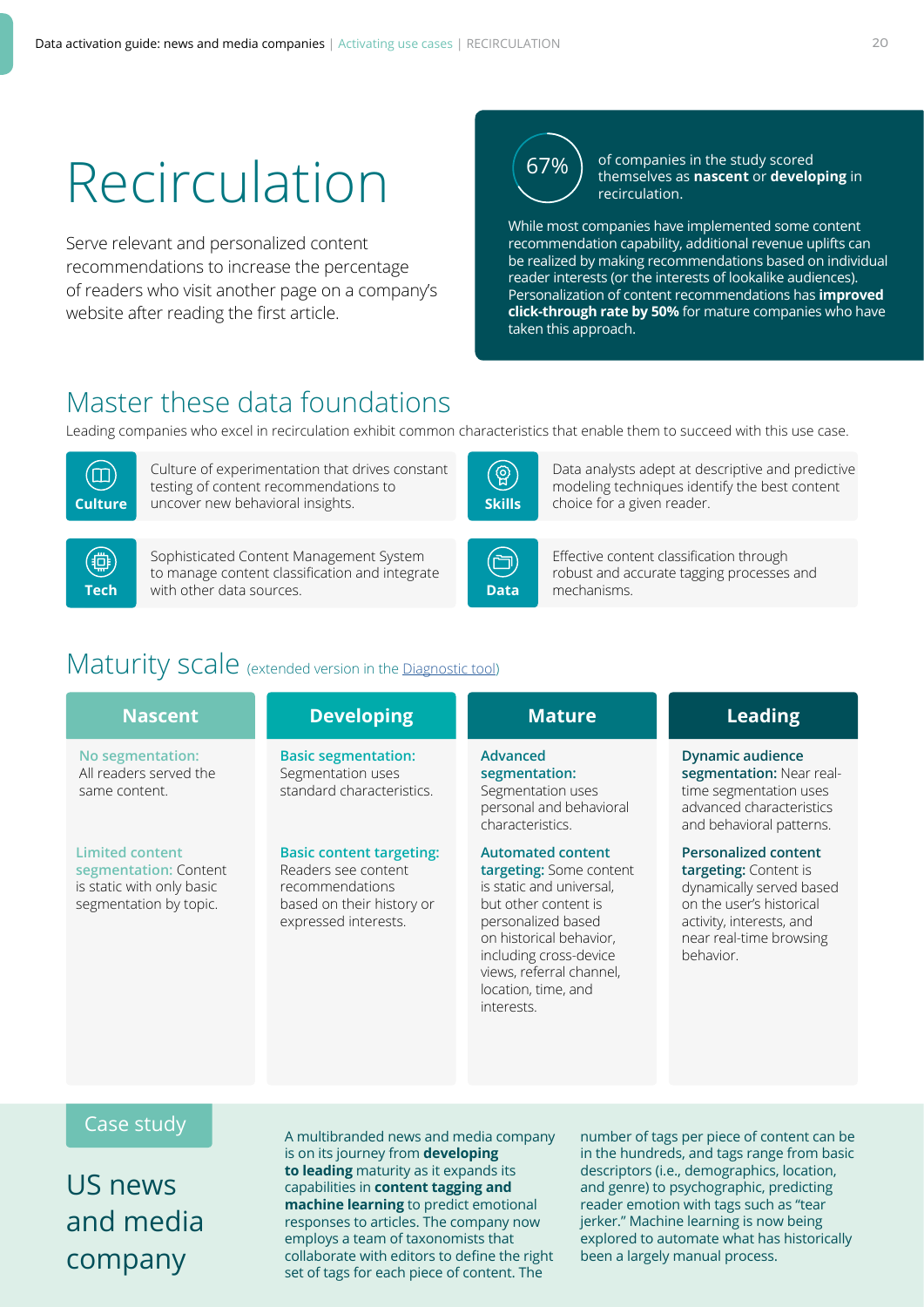### Four steps to activation

Activate this use case after you have properly developed your data foundations. Depending on your level of maturity, you may have mastered certain steps and should focus efforts on perfecting activities further along the journey.

#### **Set recirculation objectives**

**What objective are you trying to achieve with content recommendations?** This is a significant decision that requires alignment across multiple teams, including editorial, product, reader experience, and others. The most common objective among advertising-focused news and media companies is to increase session length for readers. In contrast, companies driving subscriptions might prioritize content that most often converts free users to paid users.

### 2 **Create actionable content tags**

Determine and document a process by which your data and editorial teams will collaborate to **identify relevant tags and classify content to make it searchable for future activation** in your Content Management System. Beyond content recommendations, effective tagging has many benefits such as enhancing content planning, audience-based advertising, and subscription strategy. So keep alternative use cases in mind as you design your processes and supporting technology infrastructure.

#### **Build segments and recommendation rules**

As a first step, **define recommendation rules** by identifying related content, then focus on personalization using your audience insights from specific segments. The aim is to infer the right piece of content to recommend to a given reader based on other articles he or she has read (i.e., browsing history), on which device (i.e., mobile, tablet, desktop), and on which occasion (i.e., time of day, location). A sound **data collection and management approach is critical** here. Having users logged in is also a significant advantage in building a longitudinal data set to support recommendations.

#### **KEY QUESTIONS TO ANSWER:**

Are you looking to optimize advertising revenue or subscriber conversion?

**2**

**1**

**3**

What other applications of content classification can you leverage?

How do you wish to prioritize content: based on promoted stories, other similar content, or historical reader habits?

3

#### 4 **Test and refine recommendations**

**Run frequent A/B tests** to refine assumptions built into the recommendation engine and optimize the reader experience. Combining content analytics with your segmentation is critical in maintaining a picture of how different segments interact with your recommendations and whether **the recommendations are effective at achieving your overall objectives.**

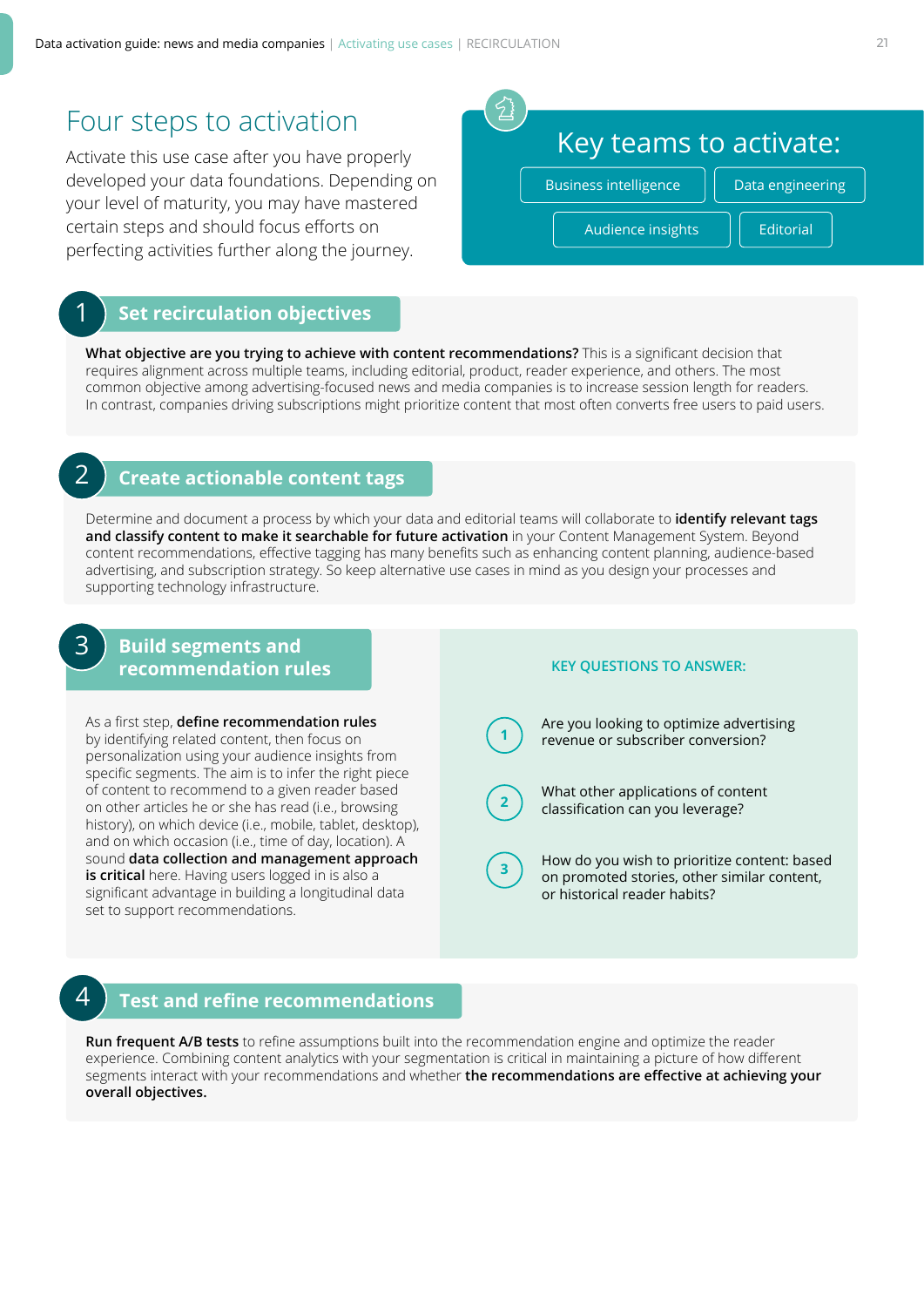# Reader experience

Deliver a great reader experience that improves engagement and propensity to pay by optimizing the look, feel, and navigation of the on-site or inapp experience.

76%

of companies in the study scored themselves as **nascent** or **developing** in reader experience.

A willingness to continuously test new UI / UX features is a key characteristic that separates leading companies from others. While experimentation is important, ensuring that each test is tied to specific KPIs that align with your organization's goals (e.g., increased session time, unique visits) is critical as well.

# Master these data foundations

Leading companies who excel in reader experience exhibit common characteristics that enable them to succeed.



Top-down advocacy for the use of audience data and experimentation permeates the organization and **Culture** aligns efforts to seek an optimal reader experience. Skills

(尊)

A flexible Content Management System used to dynamically test layouts and designs without disruption to the overall reader experience. **Tech Data**



UX / UI designers use a test-and-learn approach that makes design decisions more seamless and efficient.



Robust collection and organization of on-site audience engagement data (i.e., scroll length, time on site, and bounce rates) to infer effective design cues.

# Maturity scale (extended version in the [Diagnostic tool](http://digitalmaturitybenchmark.withgoogle.com/news))

| <b>Nascent</b>                                                                                                                                             | <b>Developing</b>                                                                                                                     | <b>Mature</b>                                                                                                                                                                             | <b>Leading</b>                                                                                                                       |
|------------------------------------------------------------------------------------------------------------------------------------------------------------|---------------------------------------------------------------------------------------------------------------------------------------|-------------------------------------------------------------------------------------------------------------------------------------------------------------------------------------------|--------------------------------------------------------------------------------------------------------------------------------------|
| Limited understanding<br>of readers, periodically<br>reviewed: Understanding<br>of reader needs and<br>preferences is limited to<br>periodic focus groups. | <b>Basic understanding of</b><br>readers: Aggregate view<br>of readers' needs and<br>preferences, which helps<br>to optimize UX / UI. | <b>Detailed understanding</b><br>of readers: Sophisticated<br>analysis of reader<br>behavior to understand<br>needs and preferences.                                                      | <b>Dynamic understanding</b><br>of audience: Near real-<br>time analysis of reader<br>behavior to understand<br>needs in the moment. |
|                                                                                                                                                            |                                                                                                                                       | <b>Partially personalized</b><br>experience: The UI,<br>content, and off-site<br>touchpoints are tailored at<br>the segment level. Limited<br>capability to test site or<br>app features. | <b>Fully personalized</b><br>experience: UI, content,<br>and off-site touchpoints<br>are personalized. A/B<br>testing is routine.    |

#### Case study

US news publisher A news publisher demonstrated its **leading maturity** by developing proprietary technology to support A/B testing, machine learning (ML) and artificial intelligence (AI) capabilities. The publisher used its technology to develop audience control groups and conduct multiple tests on different content layouts and design configurations. ML and AI were used to further enhance the level of personalization to ultimately create individual experiences for each reader.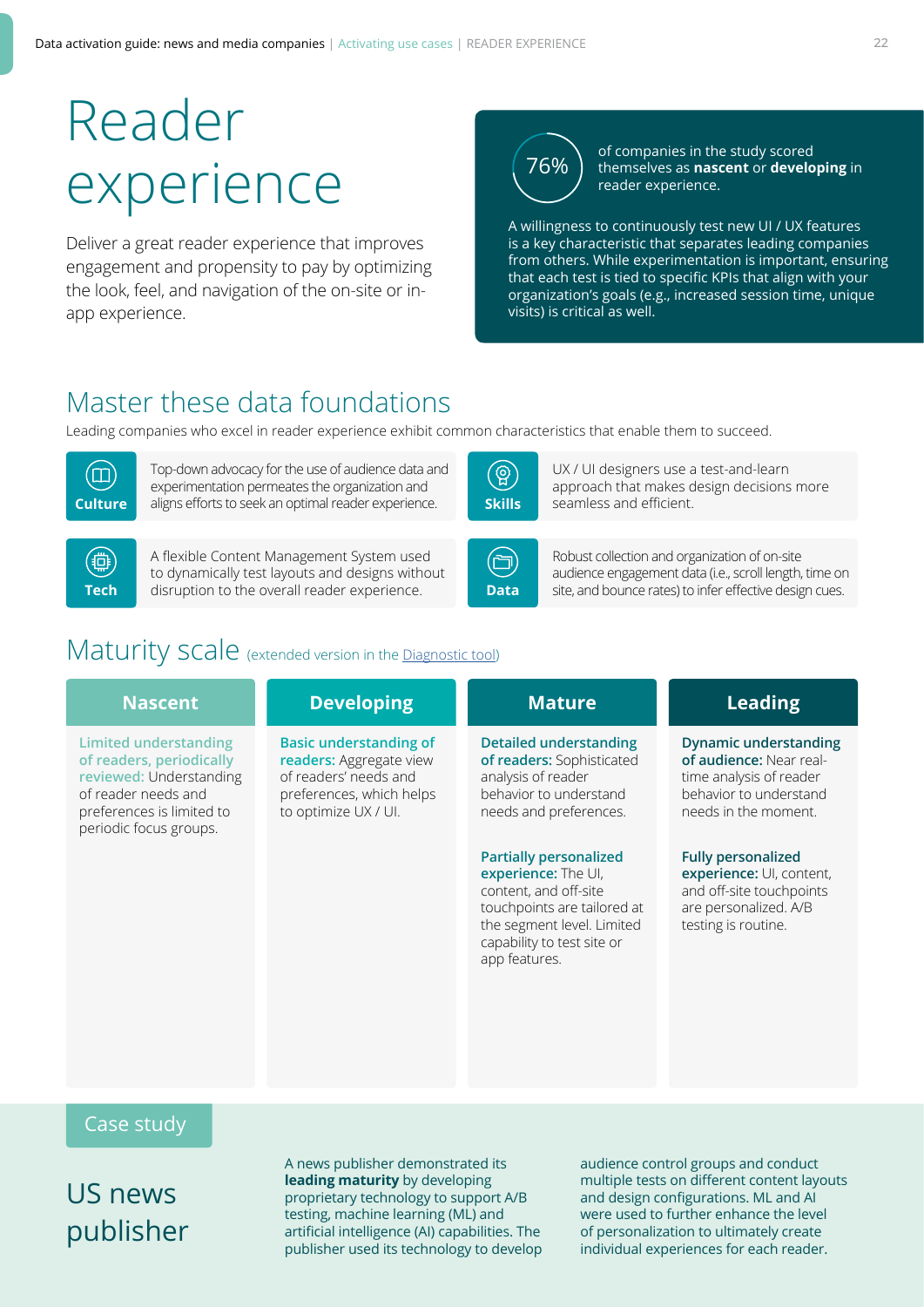### Four steps to activation

Activate this use case after you have properly developed your data foundations. Depending on your level of maturity, you may have mastered certain steps and should focus efforts on perfecting activities further along the journey.

#### 1 **Design content modules**

Collaborate with editorial teams through content planning efforts to **develop multiple configurations of headlines, photo thumbnails, video thumbnails, written content, and advertisement placements.** Depending on UX / UI (cross-platform) design decisions, create multiple variants of the content module in the page builder section of your Content Management System (CMS) based on defined reader experience hypotheses.

### **Publish modules and analyze trends**

Generate control groups for live testing, and publish the content modules in an A/B or multivariate test designed to deliver engagement measurement insights such as differences in click-through rate, scroll length, or length of stay. The **analysis of content performance across module variants will reveal trends** that can inform UX / UI design decisions leading to insights for future layouts.

#### **ADVERTISING CONSIDERATIONS**

A critical UX / UI design decision involves the advertising sales and marketing team. Optimizing for reader LTV may result in dynamic user experiences designed to suppress advertising loads in an effort to increase the length of stay for readers who may otherwise be driven away by an overexposure to advertisements.

**Close collaboration** between UX / UI, editorial, and the advertising sales and marketing team is critical in finding the equilibrium for a company's readership.

#### 3

4

2

#### **Tailor for audiences**

Layering your content module tests by audience segments will lead to a more tailored reader experience. Structuring tests to compare predetermined audience groups such as "subscribers" or by referral source can reveal audience insights that will **define common design rules at a segment level**, creating an even more tailored feel for your readership.

### **Test, learn, and adjust**

**Refining reader experience is an iterative process.** Develop experiments, test on your readers, analyze the output, make design changes, and record updated design rules to guide the ongoing UX / UI direction in the future. Doing this effectively requires a set of tools to make changes and measure the impact, but also requires leadership to encourage and reward experimentation (see **Building Data Foundations** - Culture and ways of working).

#### Case study

EMEA news publisher

A digital-native publisher based in the Middle East says that it is a real challenge finding the balance between monetization and reader experience.

The publisher is ad-funded and has started using data to help optimize the ad density

on its website. Individual advertisements have been shown to perform better when there is a lower ad density because they stand out, plus it improves the reader experience, indicated by session length.

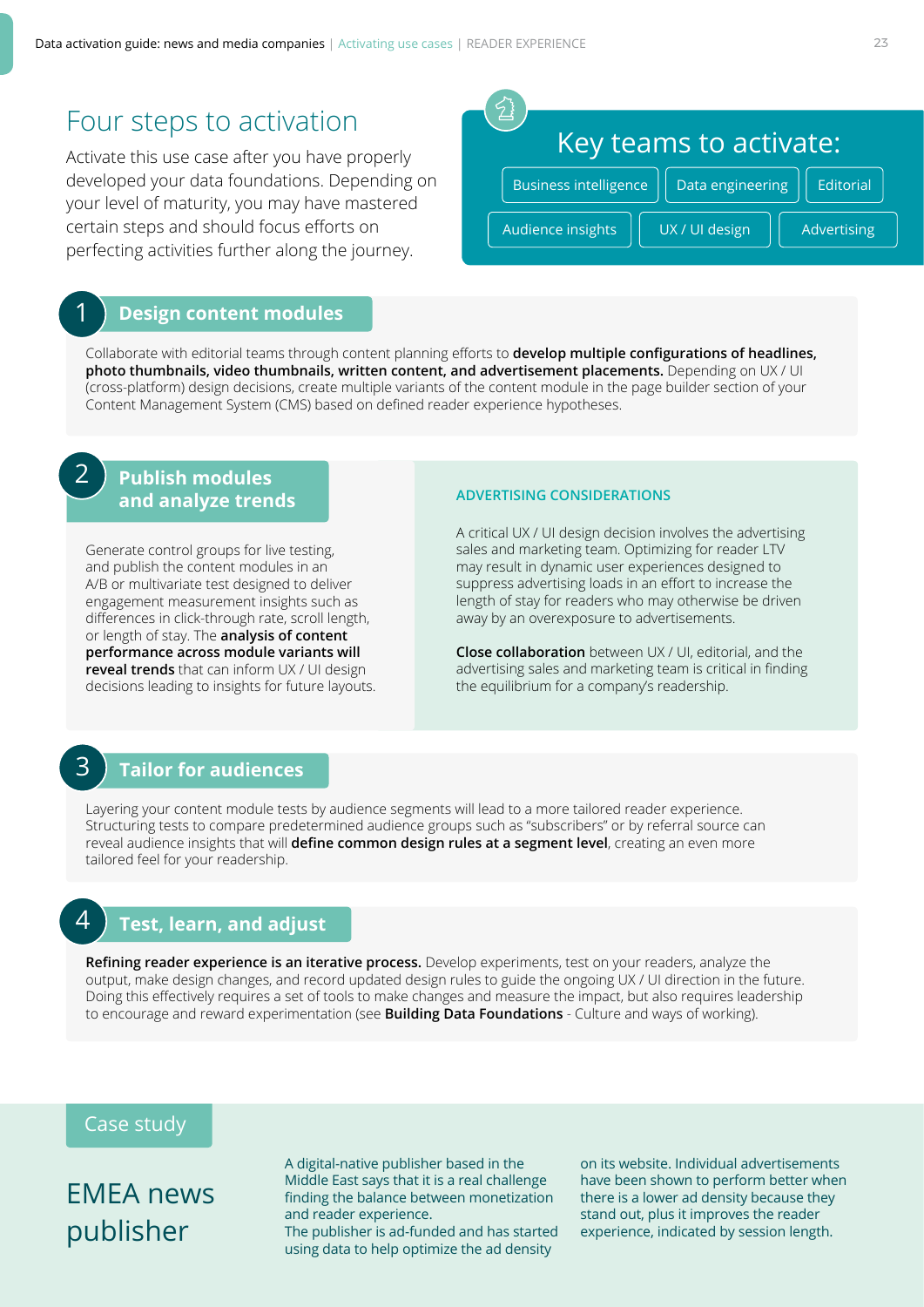# Subscription pricing and promotion

Use audience insights to inform subscription pricing and promotional decisions, including price points, discounts, and paywall meter, to improve overall conversion rate and increase revenue per subscriber.

# 67%

of companies in the study scored themselves as either or **nascent** or **developing** in subscription pricing and promotion.

News and media companies across the globe are only scratching the surface when it comes to implementing advanced subscription pricing strategies. While there is no one-size-fits-all methodology to master this use case, leading companies test every aspect of their strategy and paywall. One company found that simply adding a personalized greeting to certain landing pages **improved conversion by 25%**.

# Master these data foundations

Leading companies who excel in subscription pricing and promotion exhibit common characteristics that enable them to succeed with this use case.



KPIs designed to align behavior with increasing subscription revenue, including emphasis on **Culture** subscriber engagement.



Strong technology foundation supports content and reader engagement reporting to feed into product development. **Tech Data** data, advertising data, and email data.



Cross-functional teams that design and implement frequent A/B testing and **Skills** multivariate tests to validate decisions.



Single data warehouse that integrates data sources such as web analytics, subscription

# Maturity scale (extended version in the [Diagnostic tool](http://digitalmaturitybenchmark.withgoogle.com/news))

| <b>Nascent</b>                                                                                              | <b>Developing</b>                                                                                                                                                         | <b>Mature</b>                                                                                                                             | <b>Leading</b>                                                                                                                                                                               |
|-------------------------------------------------------------------------------------------------------------|---------------------------------------------------------------------------------------------------------------------------------------------------------------------------|-------------------------------------------------------------------------------------------------------------------------------------------|----------------------------------------------------------------------------------------------------------------------------------------------------------------------------------------------|
| <b>Limited Segmentation:</b><br>Little to no segmentation<br>beyond registered users<br>versus subscribers. | <b>Basic segmentation:</b><br>Segmentation uses<br>standard reader<br>characteristics (e.g.,<br>gender, geography), but<br>limited understanding<br>of the reader funnel. | <b>Detailed segmentation:</b><br>Segmentation uses<br>personal and behavioral<br>data to move subscriber<br>segments up the funnel.       | <b>Dynamic Segmentation:</b><br>Near real-time<br>segmentation, using<br>behavioral patterns and<br>advanced characteristics,<br>to automatically serve<br>tailored pricing and<br>paywalls. |
| <b>Universal pricing:</b><br>All readers receive the<br>same price.                                         | <b>Periodic pricing</b><br>adjustments: Periodic<br>analysis of pricing.                                                                                                  | <b>Advanced pricing</b><br>strategy: Regular review<br>of pricing, paywall<br>strategies, and discounts<br>across subscriber<br>segments. | <b>Dynamic pricing</b><br>strategy: Automated<br>processes to inform<br>pricing and promotions.                                                                                              |
| <b>Limited subscription</b><br>marketing: Low<br>emphasis on marketing<br>and promotional content.          | <b>Broad marketing:</b><br>Promotions are offered to<br>all readers, and marketing<br>content is the same for all<br>readers.                                             | <b>Tailored marketing:</b><br>Marketing and promo-<br>tions somewhat tailored.                                                            | <b>Targeted marketing and</b><br>promotions: Marketing<br>content and promotions<br>are tailored in near real-<br>time.                                                                      |
|                                                                                                             |                                                                                                                                                                           |                                                                                                                                           |                                                                                                                                                                                              |
| Case study                                                                                                  |                                                                                                                                                                           |                                                                                                                                           |                                                                                                                                                                                              |

# US news publisher

A news publisher increased its maturity from **mature to leading** by focusing on driving subscription revenue. From dynamic paywalls that meter articles to pricing and promotional considerations, the publisher segments and targets readers based on reader LTV predictions. Content is analyzed to understand the types of content most likely to convert readers, as well as readers' content preferences. The journey took **several years**, but it has delivered **doubledigit percentage growth in digital subscriptions** over the same period.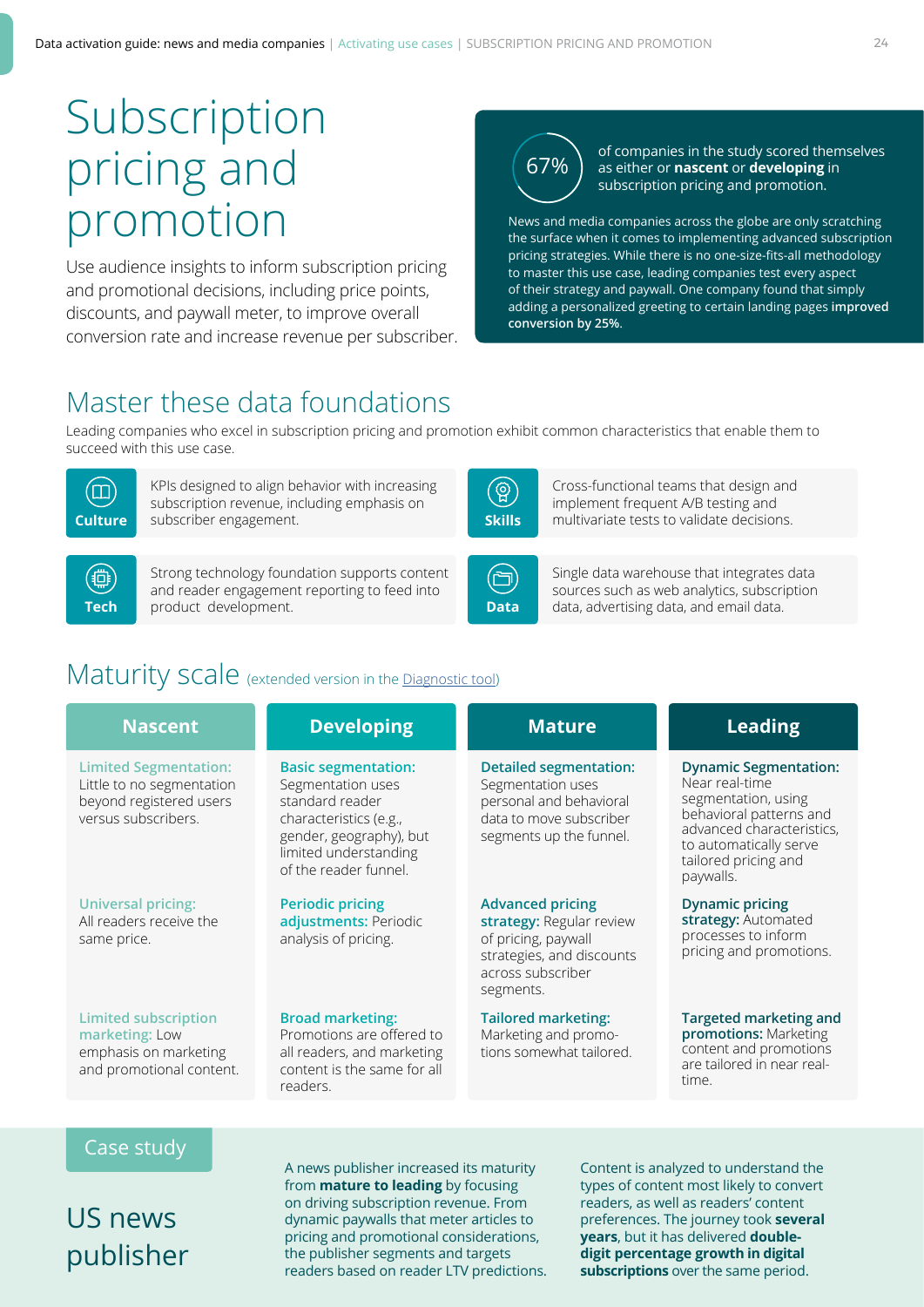### Five steps to activation

Activate this use case after you have properly developed your data foundations. Depending on your level of maturity, you may have mastered certain steps and should focus efforts on perfecting activities further along the journey.



### 1 **Collect data**

Identify data elements provided by your readers on your owned and operated properties. **Develop and document a data strategy** that helps you build a picture of how subscribers and non-subscribers behave, and what drives them to subscribe and maintain their subscriptions. This should help you focus your data collection and management efforts and communicate the value of collecting additional data on readers, if required.

### 2 **Build segments**

Analyze your data to reveal audience insights. Initially, pursue basic segments derived from your subscriber base to **identify relevant characteristics that may signal a new reader's propensity to subscribe.**

#### **EXAMPLE SUBSCRIBER CHARACTERISTICS**

When building segments, there are some key things to look out for:

- 1. Common characteristics in existing subscriber base (e.g., age, income, location, gender, interests, profession)
- 2. Typical behaviors in the lead up to conversion (e.g., content engagement, frequency of visits, time of day, discounts)
- 3. The characteristics and behaviors of long-term subscribers (e.g., subscription type, ancillary engagement)

#### 3 **Analyze segments and conduct tests**

**Monitor behavioral patterns from different segments to inform the set of tactics you will use to elicit desired** behaviors in your existing subscriber base (to drive retention) or target subscriber base (to drive acquisition). This might include universal changes in reader experience (e.g., platform or user interface changes) or reader-specific promotions (e.g., dropping the paywall for certain content, promotions, or other incentives). Conduct A/B testing and **measure the impact of your tactics.** 

#### 4 **Define pricing strategy**

There are **multiple right answers for setting your pricing strategy**, but your best answer will stem from your strategic choices. Some companies choose a flat rate for all subscribers, while others choose to present dynamic subscription prices or promotions. Regardless of your choice, you should test pricing approaches against control segments to validate assumptions and **optimize price for overall revenue**. **4a**

Not all readers are valued the same. In leveraging your existing segments, **understand reader LTV by determining the relative propensity to subscribe and total LTV** of certain segments. Then, based on that analysis, **define rules for free article limits** per segment to target readers you are more likely to not just convert, but retain, on a subscription. **4b**

#### 5 **Continually test, learn, and adjust**

Once your segmentation, pricing, promotion, and paywall infrastructure is in place and operational, test these elements frequently to **unlock new insights and drive higher subscription revenue**. Best-in-class companies scan their platforms for signals and patterns to uncover insights on propensity to subscribe and price optimization. The changes they make to the reader experience are always informed by the predicted impact on reader LTV.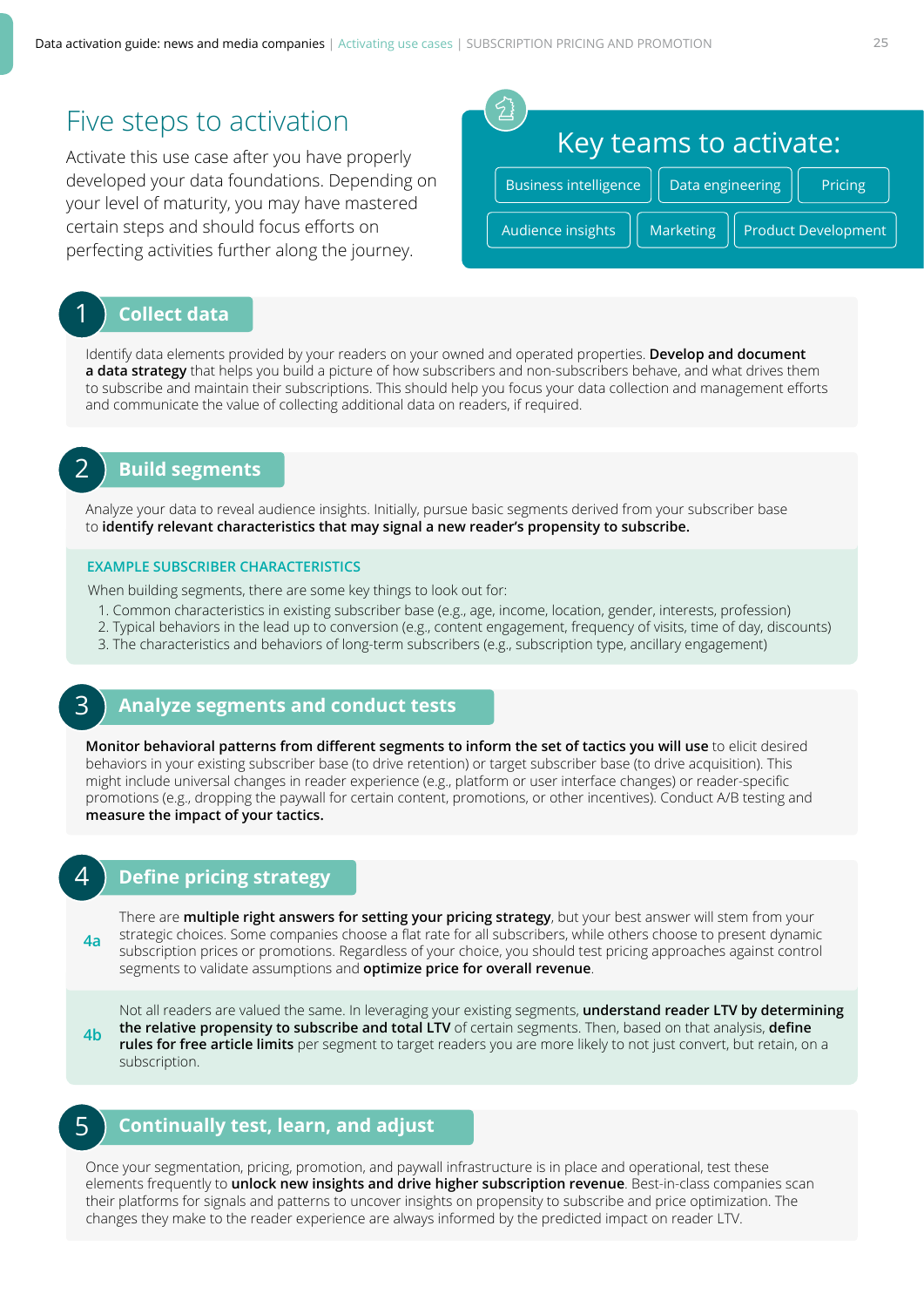# Design for reader LTV

Use audience engagement data to understand and track the value of a reader across the reader's entire relationship with the company (including acquisition, support, and retention) and make business decisions by taking a full view of the reader's value as opposed to at a point in time.



of companies in the study scored themselves as either **nascent** or **developing** in designing for reader LTV.

While many news and media companies are interested in using reader LTV, some are wary of the investment required to aggregate data and design an algorithm to determine a reader LTV score. Mature companies in the study started small, using only a few variables to predict reader behavior and focusing on only the most valuable audience segments. One company was able to **predict reader churn with more than 90% accuracy**. The company then focused marketing messages and offers on those readers predicted to likely churn, which resulted in a double-digit increase in retention rates.

# Master these data foundations

Leading companies who excel in designing for reader LTV exhibit common characteristics that enable them to succeed.



Shared organizational objectives around reader LTV incentivize teams to prioritize LTV over short-term **Culture** revenue targets to make appropriate trade-offs.



Economic and predictive modeling creates informative reader LTV estimates and can be based **Skills** on real-time behavioral signals from readers.



An integrated warehouse of all data facilitates **Tech** bolistic modeling of reader LTV over time. **Data** identified reader.



Near real-time updates to reader data facilitate a frequently refreshed LTV estimate for each

# Maturity scale (extended version in the [Diagnostic tool](http://digitalmaturitybenchmark.withgoogle.com/news))

| <b>Nascent</b>                                                       | <b>Developing</b>                                                                                                      | <b>Mature</b>                                                                                                                                                                                       | <b>Leading</b>                                                                                                                                                                                                                    |
|----------------------------------------------------------------------|------------------------------------------------------------------------------------------------------------------------|-----------------------------------------------------------------------------------------------------------------------------------------------------------------------------------------------------|-----------------------------------------------------------------------------------------------------------------------------------------------------------------------------------------------------------------------------------|
| <b>Limited segmentation:</b><br>Little to no reader<br>segmentation. | <b>Basic segmentation:</b><br>Segmentation uses<br>standard characteristics.                                           | <b>Detailed segmentation:</b><br>Segmentation uses both<br>personal and behavioral<br>data to inform marketing<br>and sales campaigns, as<br>well as long-term product<br>and platform decisions.   | <b>Dynamic segmentation:</b><br>Near real-time<br>segmentation uses<br>detailed characteristics<br>and behavioral patterns<br>and supports scenario<br>analysis for key decisions.                                                |
| Limited reader analysis:<br>Limited understanding of<br>reader LTV.  | <b>Basic reader analysis:</b><br>High-level modeling of<br>LTV, but limited actions<br>taken based on LTV<br>analysis. | <b>Advanced reader</b><br>analysis: Analysis of<br>segments includes<br>subscriber acquisition<br>costs and churn<br>predictions; LTV outputs<br>are shared with teams to<br>drive decision-making. | <b>Total reader analysis:</b><br>A reader's perceived<br>value to advertisers<br>is incorporated into<br>subscriber LTV analysis;<br>LTV outputs are<br>frequently updated and<br>used to drive decisions<br>across the business. |

#### Case study

APAC news publisher

A news publisher in APAC went from **mature to leading** by developing an 'engagement score' for each reader based on breadth (i.e., number of sections read), frequency (i.e., number of visits over past 30 days), and recency (i.e., number of visits in past week). The publisher uses

the engagement score to create targeted content for newsletters and marketing communications. Since introducing the engagement score approach, the publisher has seen a **7% improvement in retention rates** and is now considering incorporating price as a lever to further help retention.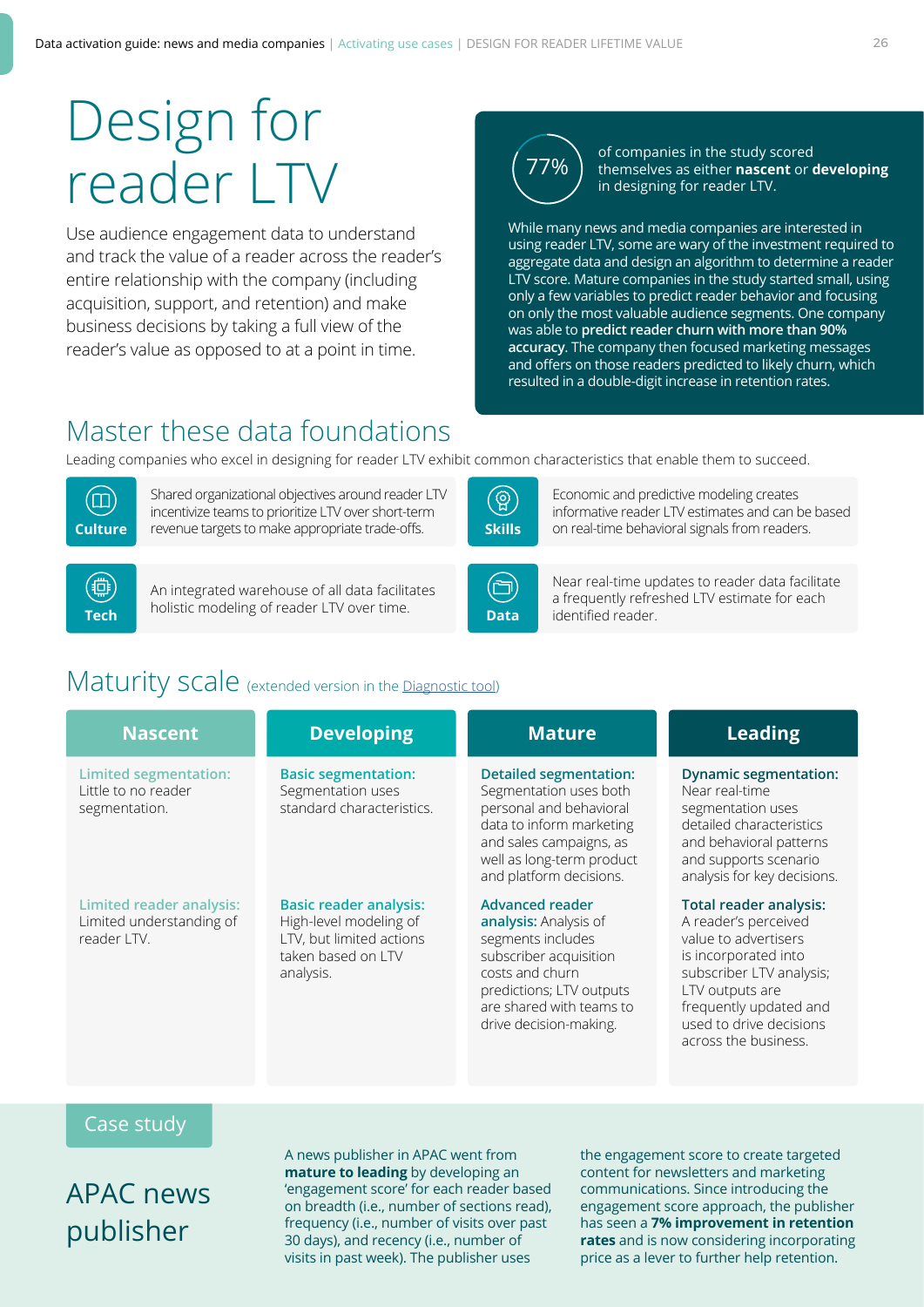### Four steps to activation

Activate this use case after you have properly developed your data foundations. Depending on your level of maturity, you may have mastered certain steps and should focus efforts on perfecting activities further along the journey.



### 1

#### **Structure reader data**

Develop and document a data strategy that defines the governing principles for storing and updating reader data (i.e., unidentified, registered, and subscribers), including personally identifiable information (PII). Develop data collection and management efforts that result in **a trusted, up-to-date, single-source of truth for individual profiles.**

#### **Define drivers and assign value**  $\mathcal{P}_{\mathcal{P}_{\mathcal{P}}}$

Reader LTV management requires a thorough understanding of **revenue value drivers tied to reader behavior.**  Value drivers are related to either direct reader monetization or advertising functions. Common value drivers include subscription pricing and ad impressions. These are influenced by metrics such as subscriber type, page views, and time on-site. Analysis of the economic impact associated with these value drivers helps companies **determine a reader's LTV based on certain behaviors and identify the most effective monetization techniques.** 

#### **Analyze behaviors**

Track engagement as well as other descriptive data (e.g., demographic) to better understand signals that suggest alternative monetization techniques (e.g., one-off payments versus subscriptions) or a subscriber event such as acquisition, renewal, or cancellation. **These audience insights will guide decision-making around monetization strategy, promotion strategies, and other customer support offerings.**

### 4

3

#### **Design customer support efforts**

Design systems by which you may react to behaviors exhibited by a certain subset of subscribers. Segmentation efforts will help cluster and prioritize subscribers for more effective deployment of marketing and other customer support initiatives. The most advanced instances of this involve using machine learning models to **uncover new subscriber behavior patterns and suggest the best response** based on the success of previous support initiatives.

#### **ADVERTISING CONSIDERATIONS EDITORIAL CONSIDERATIONS**

Reader LTV is not just a measurement of subscriber revenue potential. Many news and media companies can track reader LTV for either individual readers or audience segments, based on descriptive data that may be correlated with high-value advertising opportunities.

While it is difficult to maintain a persistent view of a given reader without the authentication of transaction data and sign-in, companies can tailor efforts to serve readers based on their perceived value to advertisers.

News and media companies that are particularly successful in leveraging reader LTV analysis also use the metric in content planning to both serve the preferences of high-value readers, as well as tag types of content that may signal a subscriber event.

For instance, if long-form political stories are more frequently followed by a subscription sign-up than other types of articles, that may inform recommendations of free political articles in advance of any paywall restrictions.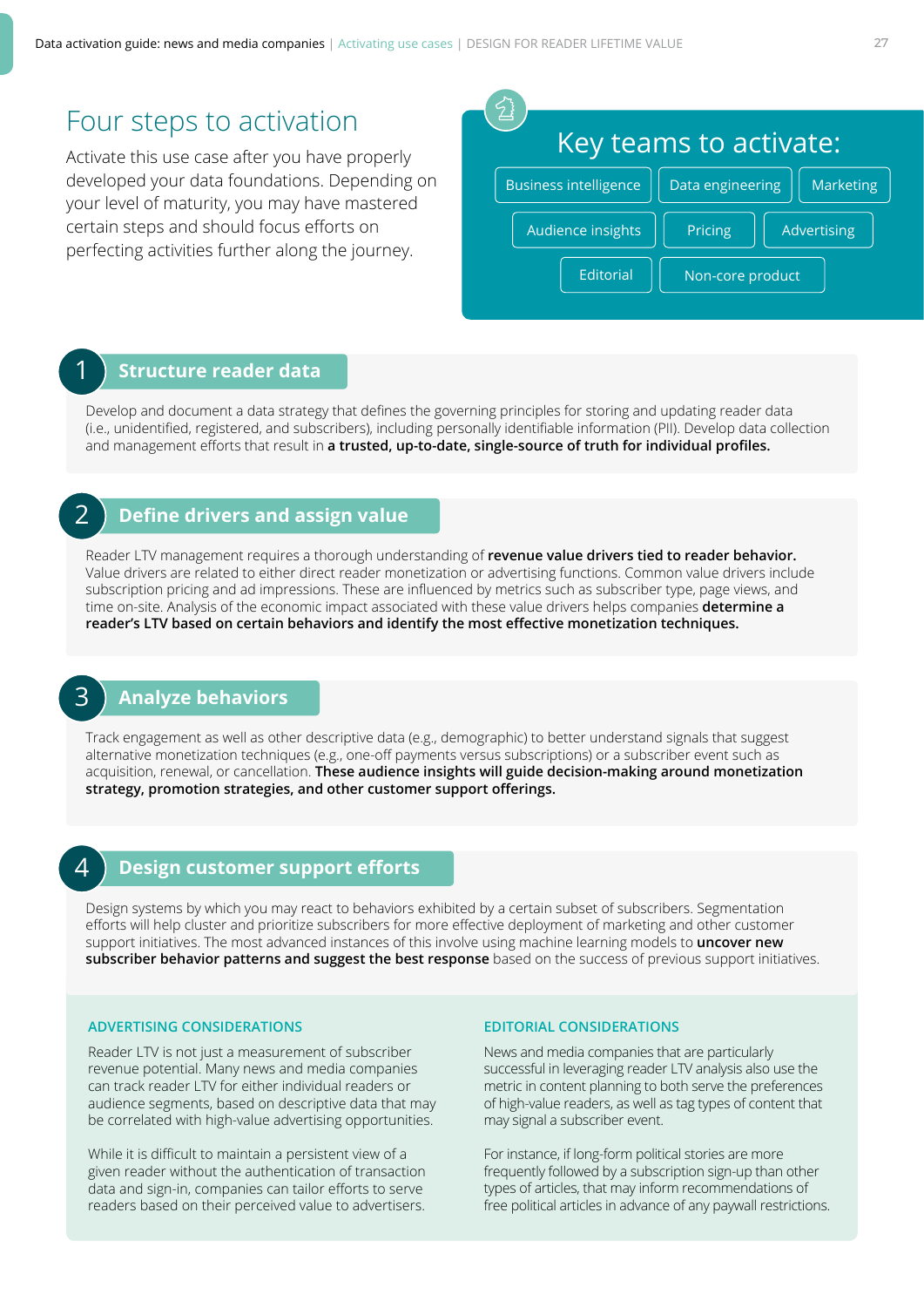# Revenue r<sub>8%</sub> diversification

Develop and target non-core products and services to readers based on their interests and behavior to drive additional revenue beyond traditional content and advertising products.

# Master these data foundations

Leading companies who excel in revenue diversification exhibit common characteristics that enable them to succeed with this use case.



Shared objectives for reader LTV that incentivize core business areas to support revenue **Culture** diversification.



Intuitive analytics and reporting tools democratize access to audience insights, as well as help identify and assess revenue diversification opportunities. **Tech Data** (e.g. e-commerce, news, classifieds).

# Maturity scale (extended version in the [Diagnostic tool](http://digitalmaturitybenchmark.withgoogle.com/news))

**Universal approach:**  All readers are treated the same.

**Generic product strategy:** Products are rarely promoted as packaged offerings.

#### **Limited insight sharing:**

Non-core products are developed independently, and data is not shared with the core business.

#### **Nascent Developing Mature Leading**

**Basic segmentation:** Audience segmentation uses standard characteristics.

**Basic product strategy:** 

Ancillary product offers decided periodically and served to all readers; limited use of data to make these decisions.

#### **Basic insight sharing:**

Key reader and product insights are shared across functions.

of companies in the study scored themselves as **nascent** or **developing** in revenue diversification.

While activating this use case can vary substantially from one company to the next, leading news and media companies in the study reported success with these revenue diversification opportunities: **Events:** Hosting conferences, seminars, or workshops to increase brand

awareness and create sponsorship opportunities **E-commerce:** Developing product lines that complement the interests

of high-value reader segments (e.g., cookware for food connoisseurs) to generate sales revenue **Affiliates:** Supporting sponsored links to relevant goods and services

(e.g., link to purchase recently reviewed products) to create new sales revenue

**Memberships:** Charging for exclusive perks and premium content serve as brand extensions that drive additional revenue and can provide a more engaging reader experience



Integration between business development, marketing, and data teams to develop and **Skills** promote new products to audience segments.



A single view of the reader enables tracking of a reader across multiple owned properties

**Detailed segmentation:** Segmentation uses personal and behavioral data and incorporates analysis on propensity to buy.

#### **Tailored product**

**strategy:** Ancillary products offered in crossbrand packages; good view of readers across platforms and synergies between business units are well understood.

#### **Advanced insight**

**sharing:** Key reader and product insights influence business decisions across functions.

#### **Dynamic segmentation and propensity modeling:** Near real-

time segmentation using advanced characteristics and behavioral patterns, with detailed propensity modeling used across business units.

#### **Advanced product**

**strategy:** Readers with high cross-sell potential are auto-flagged, and all new product opportunities are supported or driven by reader insights.

#### **Advanced insight sharing:**

Key reader and product insights influence business decisions across functions.

#### Case study

APAC news publisher

A large national publisher increased its maturity from **developing to leading** as it sought new revenue streams to support its digital business. The publisher was advancing its digital footprint by expanding into ancillary products and services such as classifieds, music streaming, gaming and e-commerce. The publisher developed an in-house advertising technology platform

that created a single reader identity across all digital properties (i.e., more than 40 in total). This created value for the publisher in two ways. First, it helped the publisher target higher value readers to drive **higher reader LTV**. Second, it **reduced acquisition costs** as readers acquired on one platform were monetized multiple times across other digital properties.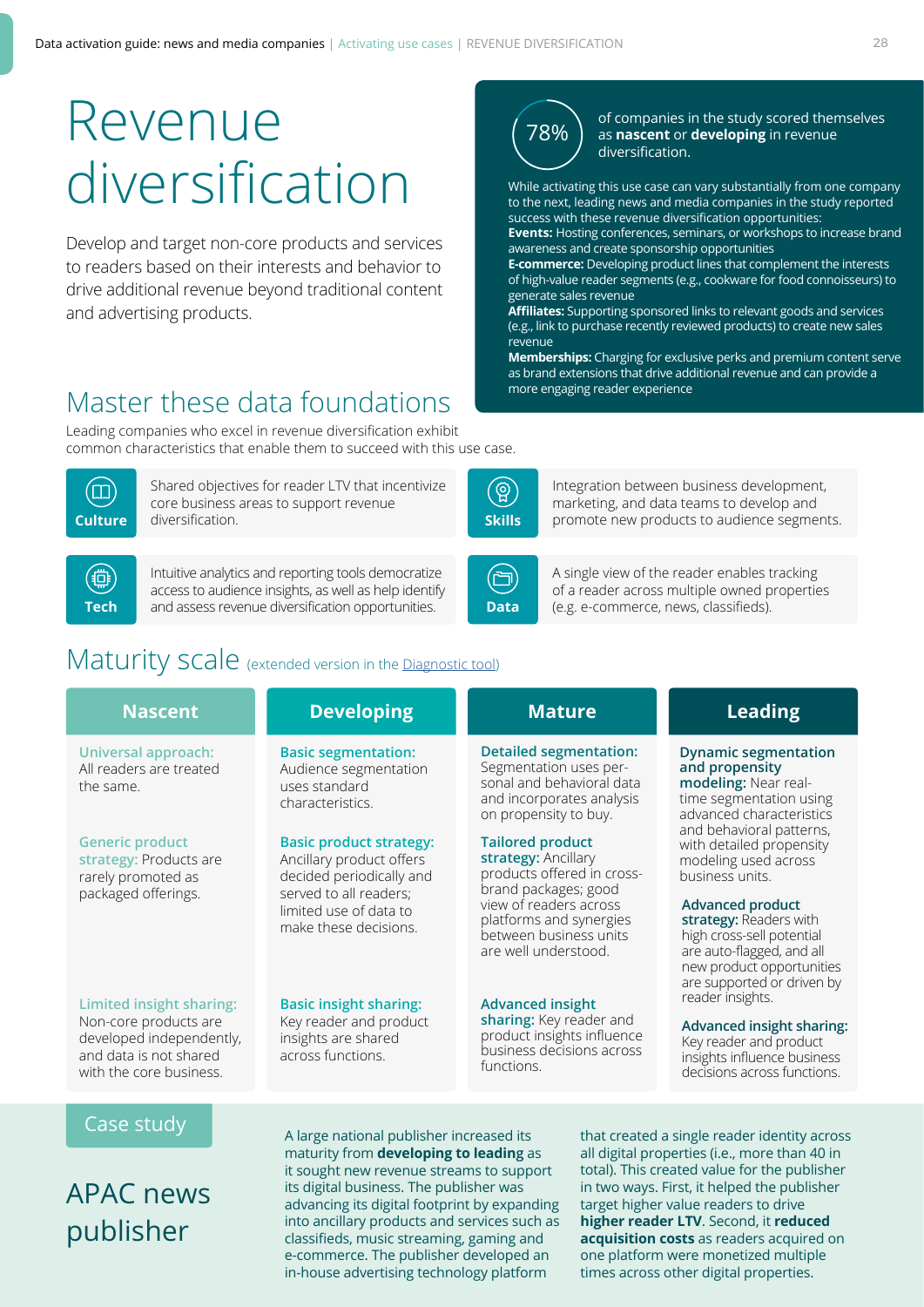### Four steps to activation

Revenue diversification is a unique use case because there are many factors (unrelated to the use of data) that news and media companies need to consider. Broadly speaking, downward pressure on advertising revenue and challenges associated with creating substantial subscription revenue have pushed news and media companies to look beyond their core product of journalism to drive revenue growth. These decisions are multidimensional, but an adept use of audience data has shown to mitigate risks and reveal new opportunities to pursue adjacent businesses. These steps should append broad strategic, financial, and operational decision processes in pursuing new revenue opportunities.



#### **Analyze the audience to inform strategy**

Analyze your data to reveal audience insights. Focus segmentation efforts on **inferring interests** of particular segments and **identifying areas of high reader engagement**. You can define interest-based segments (e.g., technology, entertainment, automotive) based on the content that your audience reads or identify patterns within highly engaged audience groups that might seek other ways to engage with you. Traffic source may also reveal groups seeking products and services beyond the core news product.

#### **Develop and test concepts**

Bring cross-functional teams such as editorial, sales and marketing, and business development together to **identify and evaluate product extensions and new business opportunities** that may satisfy unmet demand from target segments. Test these concepts directly with your readers through focus groups, surveys, or other direct research tactics.

### **Build a minimum viable product**

3

 $\overline{\mathcal{L}}$ 

1

Once your team has aligned on a new concept to test, develop a minimum viable product and conduct an in-market pilot. Through content planning and marketing efforts, **use existing platform strengths to drive awareness and engagement.** Where possible, develop control groups within your target audience and conduct A/B and multivariate tests to isolate product attributes and measure performance accordingly.

|   | ٢ |
|---|---|
|   |   |
|   | ≃ |
| σ |   |
|   | r |
|   | ц |
|   |   |
|   |   |
|   |   |
| ┍ | ₹ |
|   | ے |
|   |   |
|   |   |

In recent years, news and media companies have branched into a number of new products and services, including events and newsletters, as well as less traditional markets such as second-hand car sales and e-commerce. Deciding what ancillary services to offer can depend on brand association, consumer needs, and company capabilities.

One company experienced considerable success in publishing stylistic content on its food vertical. The content popularity led to an opportunity to develop branded cookware with a captive audience at critical mass and broad brand awareness. The company used its platform to market its physical products through other digital and traditional retail channels.

### 4 **Continually test, learn, and adjust**

After the initial piloting of a new product or service, it is critical to **continually adjust and improve the offering**  (even after launch). Whether a repackaged news product or a net new physical product line, the company should leverage its existing data collection and management capabilities to better inform pricing strategy, promotion strategy, execution, and other important product management considerations.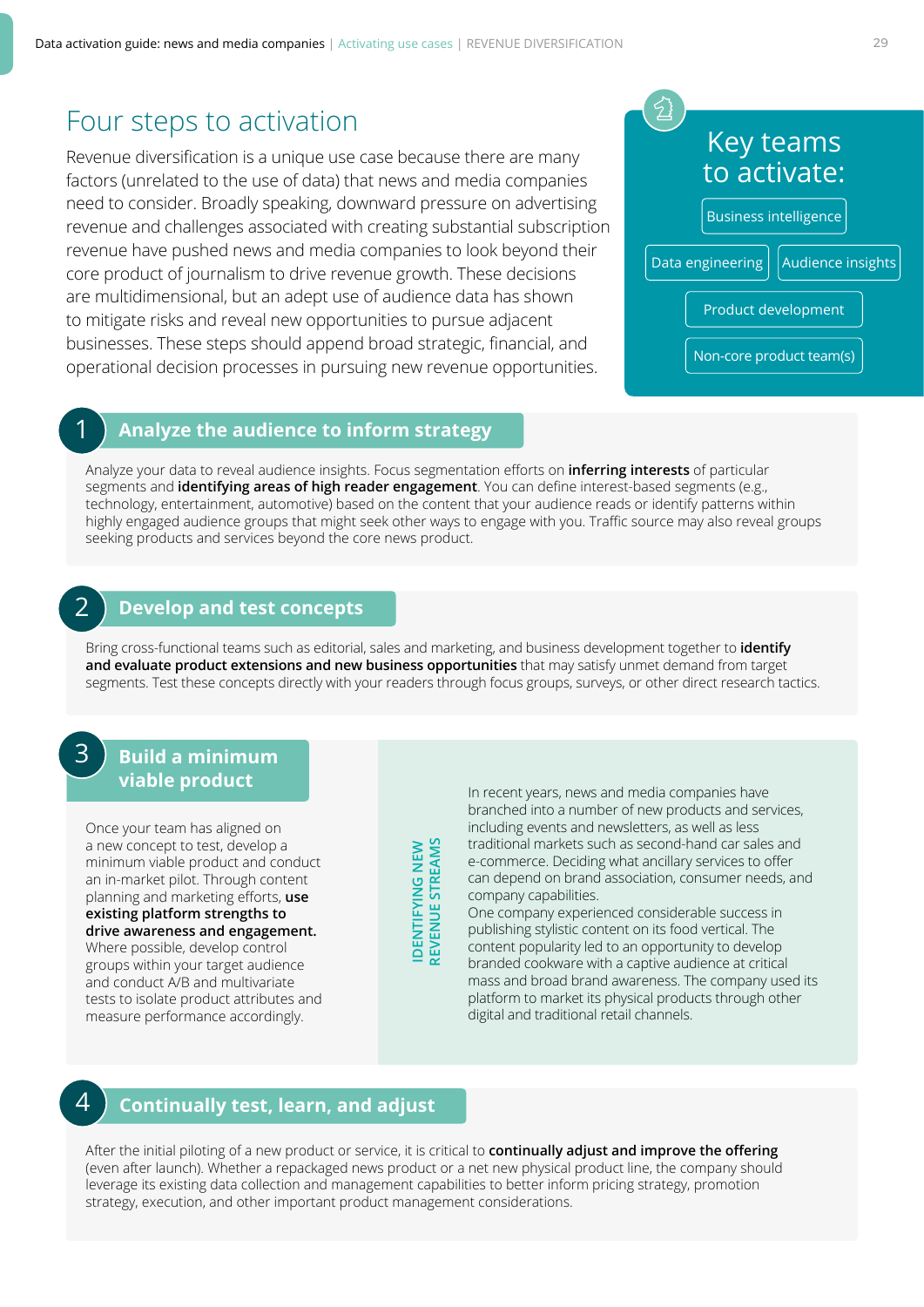# Audience-based advertising

Use audience data to serve the most appropriate advertisements to readers based on contextual and behavioral data. The objective is to increase the relevance of the advertising to the reader and attract greater digital advertising spend.

# 47%

of companies in the study scored themselves as **mature** or **leading** in audience-based advertising.

Mature companies have established basic segmentation capabilities and are looking to implement advanced targeting using first-party behavioral and contextual data. One leading publisher saw advertising revenue improve up to 20% driven primarily by higher CPM for audiencebased advertisements.

# Master these data foundations

Leading companies who excel in audience-based advertising exhibit common characteristics that enable them to succeed with this use case.



Tight collaboration between data and sales teams to craft and articulate the value **Culture** proposition of unique segments to advertisers.

讏

Sophisticated reporting and analytics tools that provide timely performance feedback on all campaigns. **Tech** all campaigns. **Data** second-, and third-party data.



Access to data analysts who can create and maintain unique audience segments that are **Skills** valuable to advertisers.



Effective use of a Data Management Platform (DMP) to collect, curate, and activate first-,

# Maturity scale (extended version in the [Diagnostic tool](http://digitalmaturitybenchmark.withgoogle.com/news))

| <b>Nascent</b>        | <b>Developing</b>          |
|-----------------------|----------------------------|
| Limited segmentation: | <b>Basic segmentation:</b> |

No reader or content segmentation and no targeting of ads served, as a result.

**Limited sign-in:** Limited sign-in (or otherwise identifiable) information captured for readers.

Some segmentation using standard reader characteristics (e.g., gender, location); basic knowledge of the link between segments and content consumption. Most revenue-generating readers are signed in or identifiable.

#### **Basic ad segmentation:**

Static rules that dictate the types of content sent (not dynamically) to different groups of readers.

#### **Detailed segmentation:** Readers are segmented using both personal (e.g., demo) and behavioral (e.g., clicks) characteristics.

Segments are updated regularly, and all revenuegenerating readers are identifiable.

#### **Ad targeting:**

Advertisements are served to readers based on interest, historical behavior, and other editorial or commercial rules.

### **Nascent Developing Mature Leading**

**Dynamic segmentation:** 

Near real-time segmentation using advanced characteristics and behavioral patterns (e.g., behavior at different times of day). All revenuegenerating readers are identifiable and perceived reader value is analyzed.

#### **Dynamic ad targeting:**

Recognize content (including images and videos) and augment first-party data with a limited number of trusted third-party data sources to serve the most effective advertisements to the most appropriate readers.

#### Case study

US news publisher

A digital-native publisher transformed itself from **nascent to mature** over a fiveyear period. The company made a strategic pivot to become more data-informed in its advertising efforts and reduced its reliance on third-party data. The publisher incrementally improved its collection of first-party data and segmentation capabilities. At first, segmentation was

based on content consumption, but it expanded to include segmentation based on content engagement, e-commerce, and affiliate marketing. As first-party segments became more robust, the publisher pivoted its external value proposition from "reach" to "high quality engagement and performance", driving **increased advertising revenue through higher CPM.**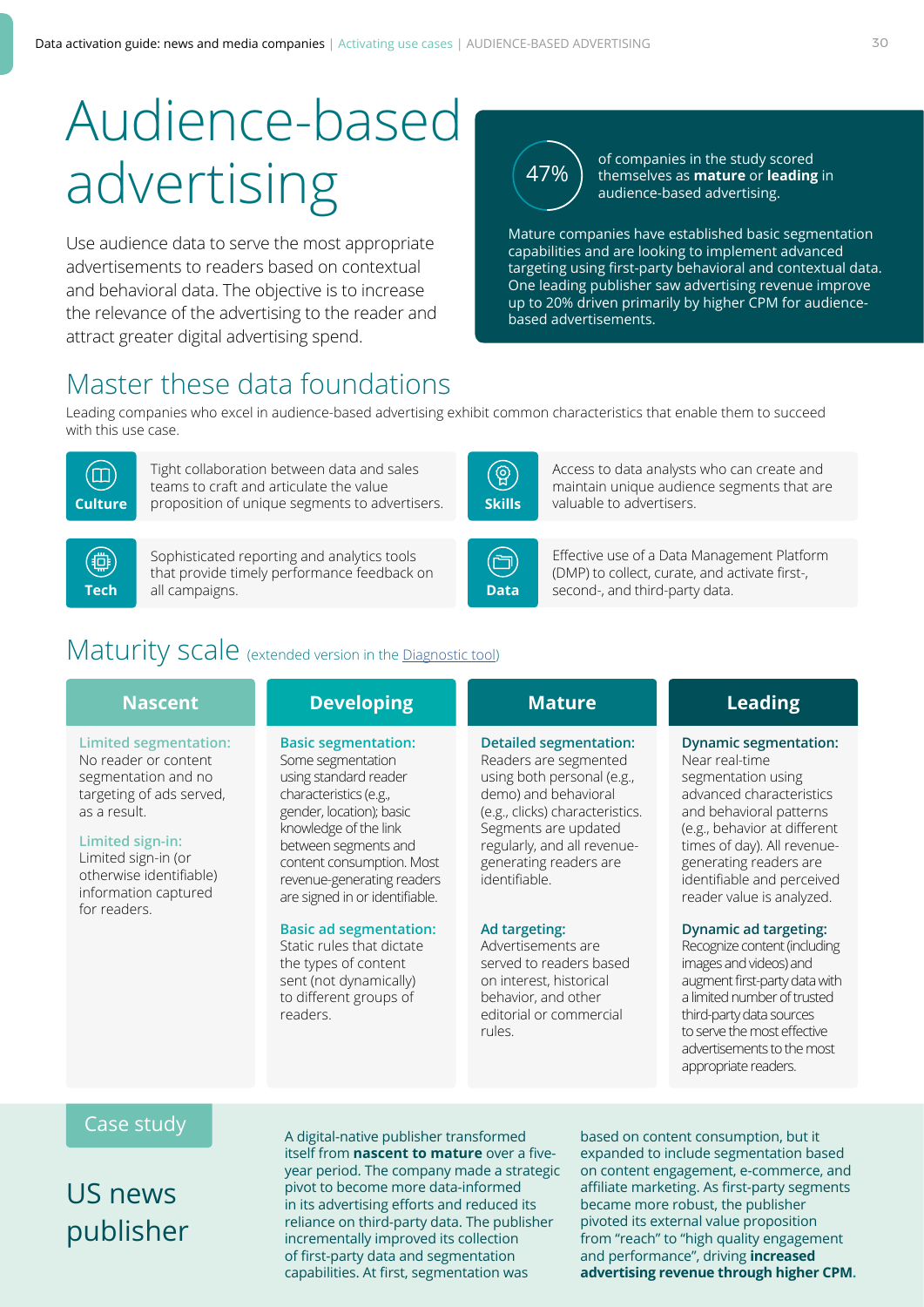### Five steps to activation

Activate this use case after you have properly developed your data foundations. Depending on your level of maturity, you may have mastered certain steps and should focus efforts on perfecting activities further along the journey.

### 1 **Collect data**

Identify data elements provided by your readers (i.e., unidentified or logged-in readers) on your owned and operated properties. **Develop and document a data strategy that defines the uniqueness of your first-party data** and sets integration goals for data collection and management efforts. Evaluate DMPs and third-party data providers to fill gaps and augment your internal capabilities to ensure you have a complete data set.

Editorial

vetting DMPs and third-party data providers. Successful companies evaluate DMPs on existing scale, reputation, accessibility, support, and knowledge of the company's business model. Leading companies tend to limit their use of third-party data and vet such data thoroughly for compliance with data privacy regulations. Validating third-party data elements against ground truth firstparty data mitigates data accuracy risks.

Many news and media companies struggle with

Key teams to activate:

Data engineering / Tech  $||$  Ad sales / Marketing

Business intelligence / Ad insight

### 2 **Build segments**

Analyze your data to reveal audience insights. **Group audience segments based on common characteristics.**  Initially, pursue basic segments such as demographics (e.g., gender, age, location, income) interest-based content (e.g., technology, entertainment, automotive), and traffic source. Increasing the proportion of your readers that log in while browsing will improve the accuracy and completeness of your data and strengthen your ability to generate meaningful audience segments.

#### 3 **Articulate the value of your segments**

Prepare advertising sales and marketing teams to **articulate the value of your segments.** What makes your segments unique? Can you show advertisers something they did not know about their target audiences? Offer advertisers the option to dedicate a portion of their media buy to initiatives powered by your data, and run A/B testing between basic segments and your enhanced segments to **build trust in your data's performance.**

#### 4 **Enhance segments**

Leverage existing advertiser relationships to understand their strategic priorities and their demand for certain audience segments. Measure audience engagement and use content analytics to infer the interests and intent in your segments based on audience behavior. **These insights will help you transition toward selling highvalue audiences.** 

- own predefined target segments that you need to satisfy.
- **Think about who your readers are and how they**
- **behave:** your readers have interests and needs.
- **Look for similarities:** map your advertisers' needs to your
- readers' interests to create valuable advertising segments.
- **Tell a narrative:** develop a narrative around your different
- **HIGH-VALUE SET ASSESS THEORY**<br> **HIGH-VALUE SET ASSESS**<br> **HIGH-VALUE SET ASSESS**<br> **HIGH-VALUE SET ASSESS**<br> **Look for similarities:** map your advertisers' needs to your<br> **HIGH-VALUE SET ASSES**<br> **HIGH-VALUE SET ASSES**<br> **HIGH** segments, including what they respond to and how they behave. Consumer personas (e.g., busy moms) can also be great starting points to bring the segments to life.

### 5 **Activate campaigns**

Create campaigns with **mutually reinforcing relationships between a premium advertising product, relevant content planning, and the right high-value audience segment**. Continually improve campaign development and execution through A/B testing of different advertising formats and against potential segments. Also, perform timely campaign analytics and reporting to help you further refine campaigns with advertisers.

**DEVELOPING**

**DEVELOPING** 

Ad operations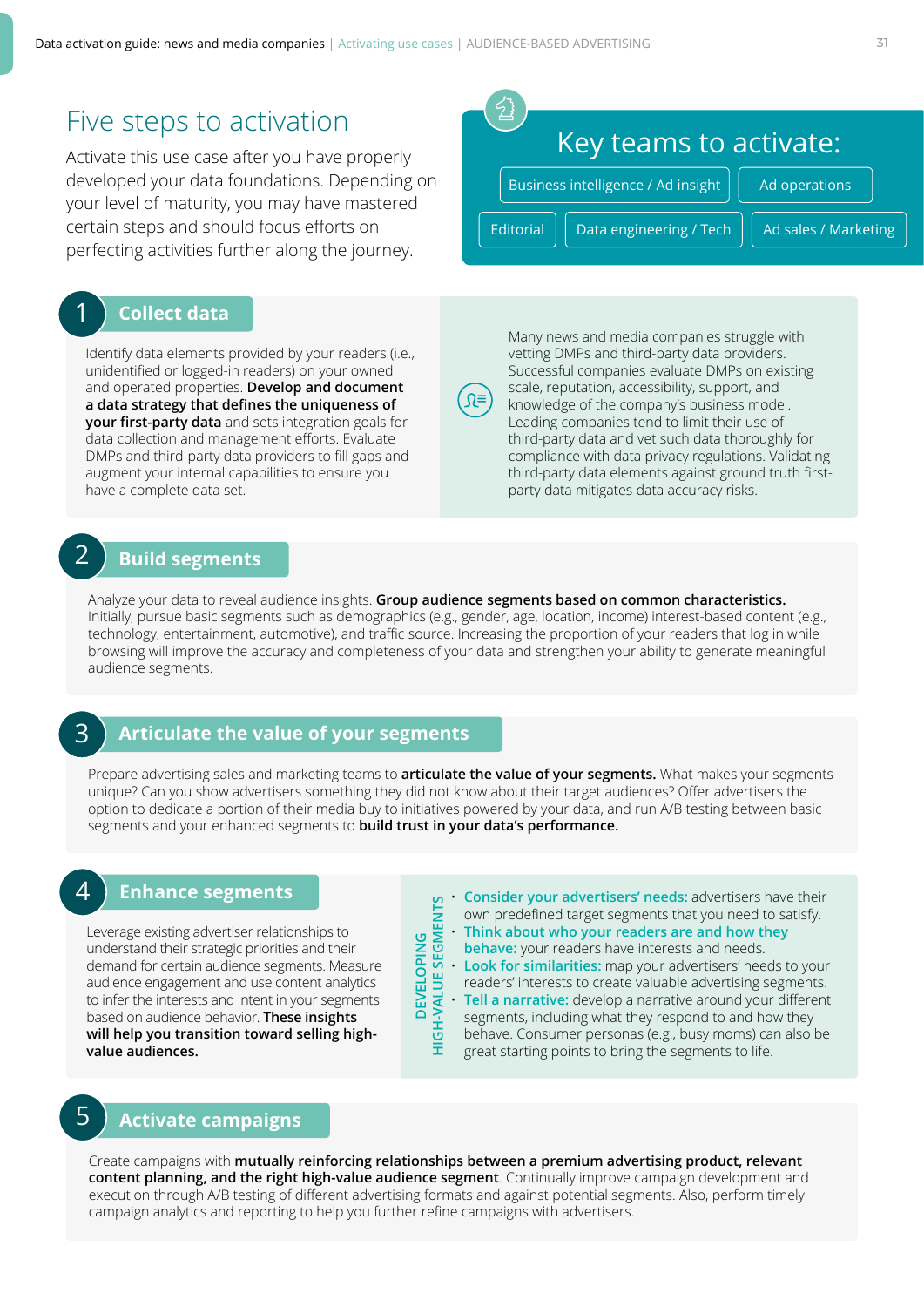# Advertising pricing strategy

Leverage audience data to support the advertising sales team in yielding higher per unit revenue, regardless of sales channel, by understanding the relative value of different audience segments to advertisers.

# 72%

of companies in the study scored themselves as **nascent** or **developing** in advertising pricing strategy.

The majority of news and media companies have established reporting capabilities to analyze segment performance and make periodic revisions to their rate cards.

# Master these data foundations

Leading companies who excel in advertising pricing strategy exhibit common characteristics that enable them to succeed with this use case.



Tight collaboration and transparency between data, sales, and pricing teams ensure timely **Culture** reaction to price changes.



Analytics tools ingest historical rate data and optimize price based on forecasted inventory. **Tech Data** commensurate pricing.



Pricing experts that analyze market data and inform rate card decisions can optimize the **Skills** price and volume of advertisements sold.



Reliable identification of audience segments builds trust with advertisers and commands

# Maturity scale (extended version in the [Diagnostic tool](http://digitalmaturitybenchmark.withgoogle.com/news))

| <b>Nascent</b> |  |  |
|----------------|--|--|
|                |  |  |

**Limited audience and advertiser segmentation:** Minimal segmentation of either readers or advertisers to inform pricing.

#### **Static rate card:**

Periodic updates to rate card based on historical pricing.

**No reporting:** 

Advertisers do not receive performance reporting.

**Basic audience and advertiser segmentation:** Some segmentation using basic characteristics of readers (e.g., demographics) and advertisers (e.g., annual spend).

#### **Revised rate card:**  Rate card routinely

updated using historical price and expected demand.

#### **Regular reporting:**

Performance reports routinely shared with advertisers.

#### **Nascent Developing Mature Leading Detailed audience and advertiser segmentation:** Segmentation using personal (e.g., demographics) and behavioral (e.g., clicks) data of readers and detailed characteristics of advertisers (e.g., annual spend, vertical).

#### **Advanced pricing strategy:** Pricing models and

discounts informed by campaign performance and demand forecasts.

#### **Advanced reporting:**

Performance reporting is dynamic.

**Dynamic audience and advertiser segmentation:** 

Near real-time segmentation using detailed reader needs, characteristics, and behavioral patterns and detailed segmentation of advertisers (e.g., annual spend, vertical).

**Dynamic pricing strategy:**  Pricing models and discounts are dynamically updated.

**Transparent reporting:**  Near real-time reporting.

### Case study

US news publisher A digital-native publisher increased its maturity from **developing to mature** by identifying the value of different audience segments to advertisers so it could revise its rate card accordingly. The publisher developed its audience segments using a combination of first-, second-, and thirdparty data. By assessing the performance of different segments and collaborating

with advertisers, the publisher identified specific segments that were perceived as more valuable to advertisers. Using this information, the publisher created pricing tiers commensurate with the observed value of each segment. The rate card is not yet dynamic, but it is periodically adjusted to reflect market changes.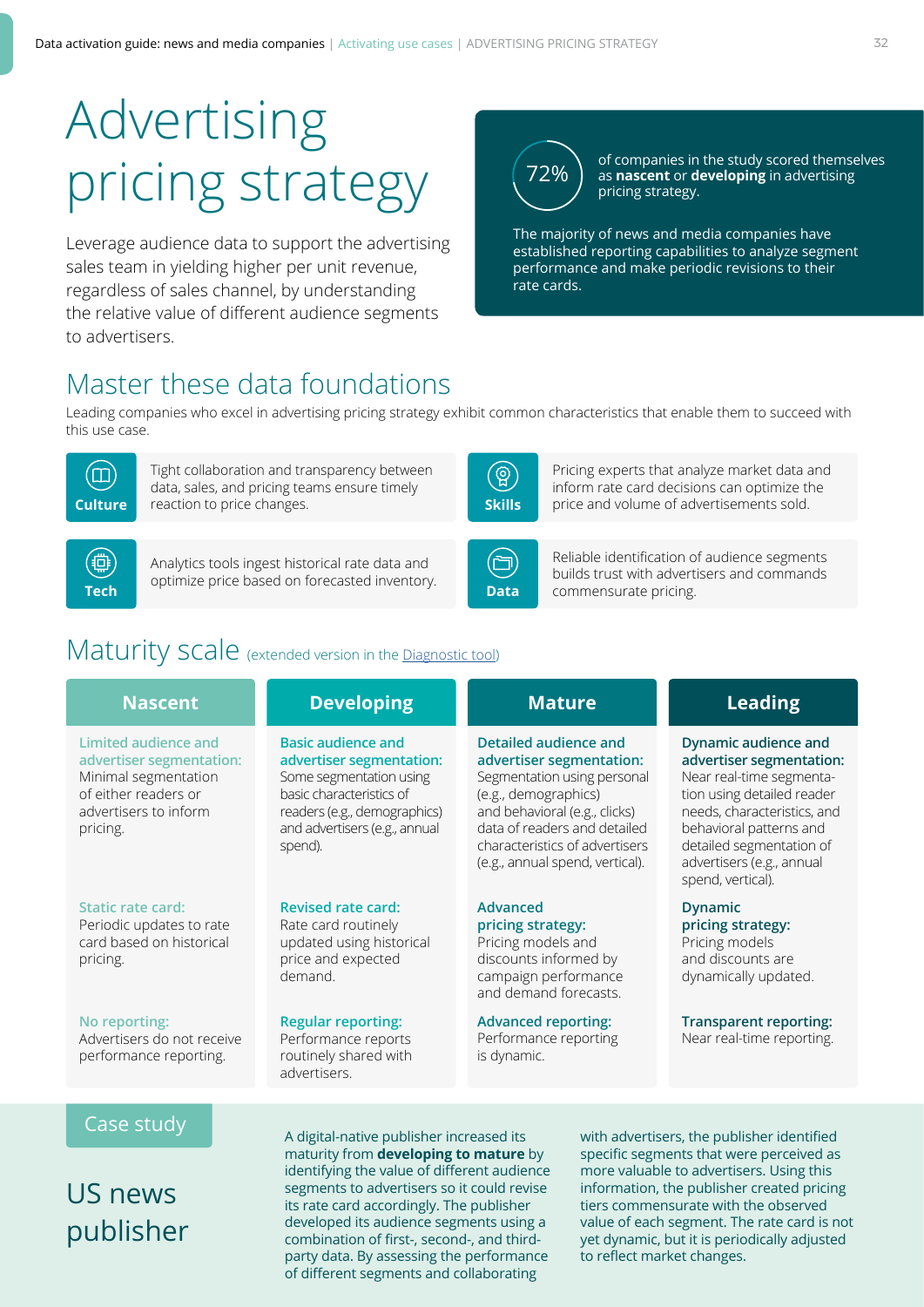### Five steps to activation

Activate this use case after you have properly developed your data foundations. Depending on your level of maturity, you may have mastered certain steps and should focus efforts on perfecting activities further along the journey.

# Key teams to activate: Business intelligence / Ad insight  $||$  Ad operations Data engineering / Tech  $||$  Ad sales / Marketing

### 1 **Collect data**

Identify data elements provided by your readers (i.e., unidentified or logged-in readers) on your owned and operated websites. **Develop and document a data strategy that defines the uniqueness of your first-party data** and sets integration goals for data collection and management efforts. Evaluate Data Management Platforms (DMPs) and thirdparty data providers to fill gaps and augment your internal capabilities to ensure you have a complete data set.

#### 2 **Build segments**

Analyze your data to reveal audience insights. **Group segments based on common characteristics.** Initially, pursue basic segments such as **demographics** (e.g., gender, age, location, income), **interest-based content** (e.g., technology, entertainment, automotive), and **traffic source**. Increasing the proportion of your readers that log in while browsing will strengthen your audience segments.

#### 3 **Analyze performance**

Leverage **engagement measurement and campaign analytics tools to understand ad performance.** Refine your understanding of individual segment performance through A/B testing. Articulate outcomes and learnings to advertisers via your sales team to **prove the strength and value of high-impact segments**, and assess how you have priced these segments.

### 4 **Collect sales intelligence**

**Collaborate with the sales team on pricing strategy** to understand which other segments and formats advertisers value, and how they buy segments throughout the year. This will help **identify how audience data can be used to support negotiations.** For example, before experimenting with a premium advertising format, you might need to prove the performance uplift you delivered with a similar segment on another campaign.

#### **"I know that I have 5% of my inventory that gets \$50 CPM, but I don't know why."**

- *Mature* news publisher, US



#### 5 **Adjust rate cards**

Analyze reader LTV to **define value ranges associated with all audience segments.** Combine segment performance analysis, reader LTV analysis, and demand forecasts to update rate card. Continue to **update rate cards based on market changes and updates to audience segmentation.**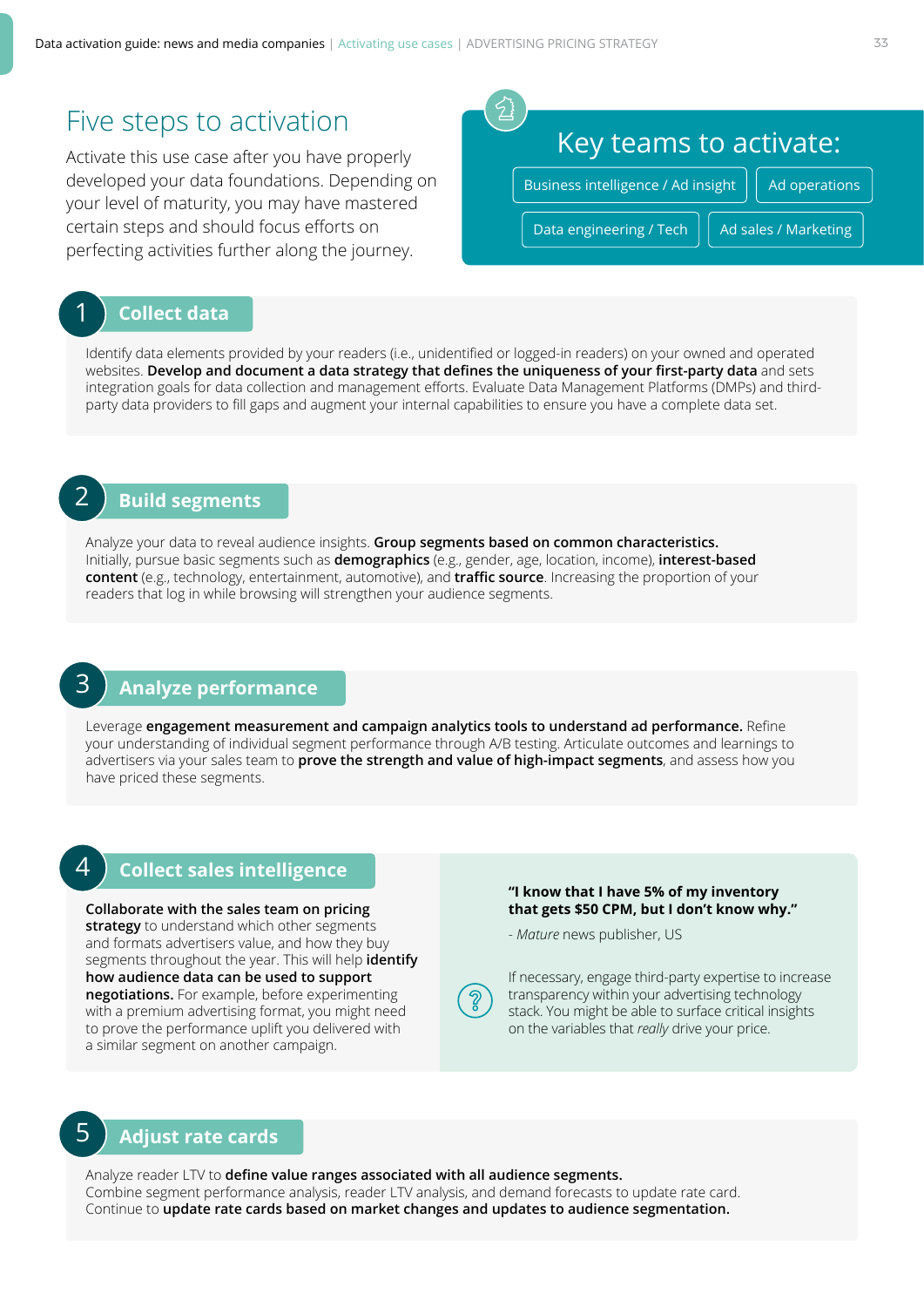# Inventory yield management

Use content planning and audience engagement data to forecast future inventory and optimize the mix across direct sales, private marketplaces, and open auctions to maximize advertising revenue.



of companies in the study scored themselves as **mature** or **leading** in inventory yield management.

Many news and media companies have found that the most significant challenge is determining the balance between direct and programmatic, and then whether to create a private marketplace or place inventory on open exchanges. Data can support this decision, however there are a number of other strategic inputs such as advertiser demand.

# Master these data foundations

Leading companies who excel in inventory yield management exhibit common characteristics that enable them to succeed with this use case.



Continuous improvement mindset that seeks to optimize price across channels on a regular

御

Sophisticated forecasting tools to ensure a reliable analysis of future inventory to sell against. sales platforms that enable execution.



Yield optimization teams with full visibility over all sales channels, and they can allocate **Skills** forecasted inventory.



Effective segments connected to advertising

# Maturity scale (extended version in the [Diagnostic tool](http://digitalmaturitybenchmark.withgoogle.com/news))

**Limited inventory analysis:** Inventory management is performed infrequently based on historical reader behavior and the display market.

**Basic inventory analysis:** Basic understanding of historical traffic and advertising volume, with some future

volume forecasting.

#### **Basic channel strategy:**

High-level understanding of the relative value of ads across different channels (e.g., direct programmatic). Teams occasionally review channel performance.

#### **Nascent Developing Mature Leading Reader forecasting:** Regular review of reader behavior with analytics used to revise inventory forecast. **Advanced reader forecasting:**

#### **Channel optimization:**

Detailed understanding of how exchanges, networks, and advertising technology are evolving, and the impact of these trends on the value and placement of inventory. Regular review of performance.

Sophisticated simulation of reader behavior across dynamic segments to predict inventory demand.

#### **Dynamic channel**

**optimization:** Near realtime understanding of value across advertising sales channels to maximize yield and advertising revenue.

#### Case study

EMEA news publisher

A **leading** EMEA publisher uses inventory forecasting to inform future pricing across its different channels (e.g., direct, programmatic). Forecasts are based on historical sales volume, pricing, and inventory performance. By understanding the volume of advertising inventory the publisher expects to sell through each channel, and the resultant inventory

performance, the publisher can optimize its pricing. Knowing the performance of different channels is critical to justifying pricing decisions. For example, the publisher's private marketplace has a **CPM four times greater than the open market**, as the publisher was able to differentiate inventory according to the advertiser's goals.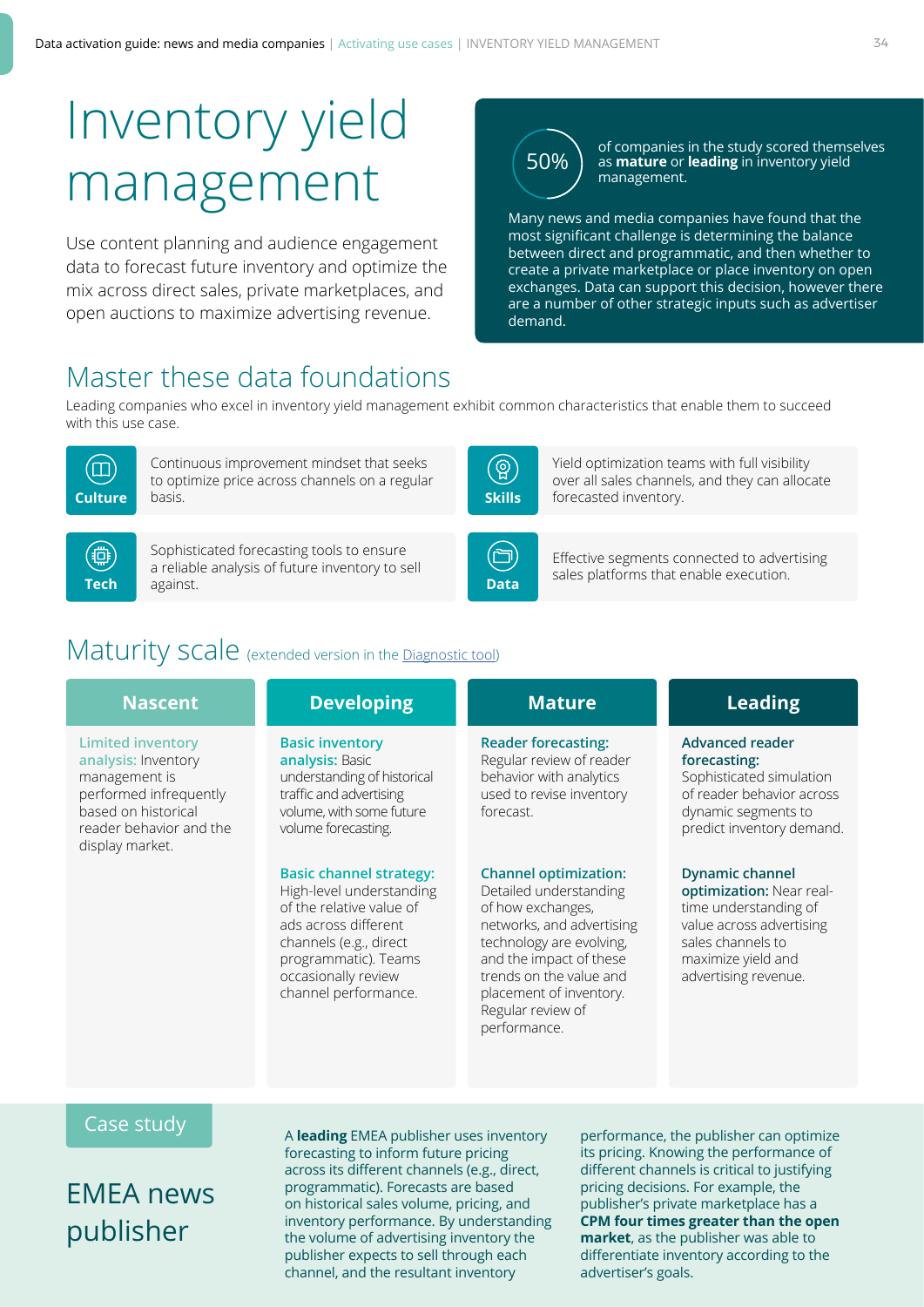### Five steps to activation

Activate this use case after you have properly developed your data foundations. Depending on your level of maturity, you may have mastered certain steps and should focus efforts on perfecting activities further along the journey.

| Key teams to activate:                              |                  |
|-----------------------------------------------------|------------------|
| Business intelligence / Ad insights                 | Ad operations    |
| Data engineering / Tech    <br>Ad sales / Marketing | Content planning |

#### **Align inventory forecasting to other data**

Before you start adjusting your channel mix, are your content planning, engagement measurement, and inventory forecasting teams aligned? Sometimes inventory is cleared on open exchanges (for a lower price) because inventory forecasts include incorrect engagement assumptions. These types of mistakes are easily avoided through effective cross-team communication. **Direct sales teams report that one of their barriers to selling premium inventory is simply not knowing how much inventory is available.** 

1

#### **Enhance forecasting with engagement data**

**Leverage engagement measurement tools to better understand the habits and behaviors of different segments,** and feed this into your inventory forecasting. You might uncover more about how and when your most valuable segments consume content, which will allow you to better forecast the number of impressions you can generate.

### 3

#### **Analyze channel performance**

**Take stock of the different channels you are using to sell your inventory**. How much of your inventory do you sell via each channel? What price are you realizing for that inventory? Pricing analytics by channel should help you answer this question. Look for parts of your inventory or specific segments that are realized at lower (or higher) rates than expected.

#### 4

#### **Re-visit channel mix**

**Does your channel mix make sense?** There might be certain channels that perform well for specific types of inventory or segments based on your pricing analytics. There might also be opportunities to introduce new channels as part of your pricing strategy. For example, a private marketplace might be appropriate if advertisers want to buy programmatically and are willing to pay a premium to access inventory before it hits an open exchange.

**"Our private marketplace gets much better CPMs, but we need to educate our buyers on why it is safer and delivers better performance for them"**

- *Mature* news publisher, US

#### **Monitor performance** 5

Optimizing your channel mix is not a onetime activity. To reap the most benefits, you need to continue to connect your different data sources and monitor price realization. Few companies have invested in completely automating this process, but leading companies have established a rhythm for reviewing and adjusting their channel mix. **Pricing strategy (including channel mix) should be regularly revisited.** 

HT **PRIORITIZATION WATERFALLCOMMON CHANNEL ORITIZATION WATERF COMMON CHANNEL**  $\mathbf{R}$ 

Companies typically follow a prioritization waterfall to fill their advertising inventory starting from the channels that provide the highest CPM. While header bidding largely removes the need for a waterfall approach, many companies still use the waterfall approach since it:

- Does not require additional effort to set up and run complex header bidders or server-to-server connections
- Does not suffer from latency issues that are common if you run too many header bidders
- Can be relied upon as a backup to sell remaining impressions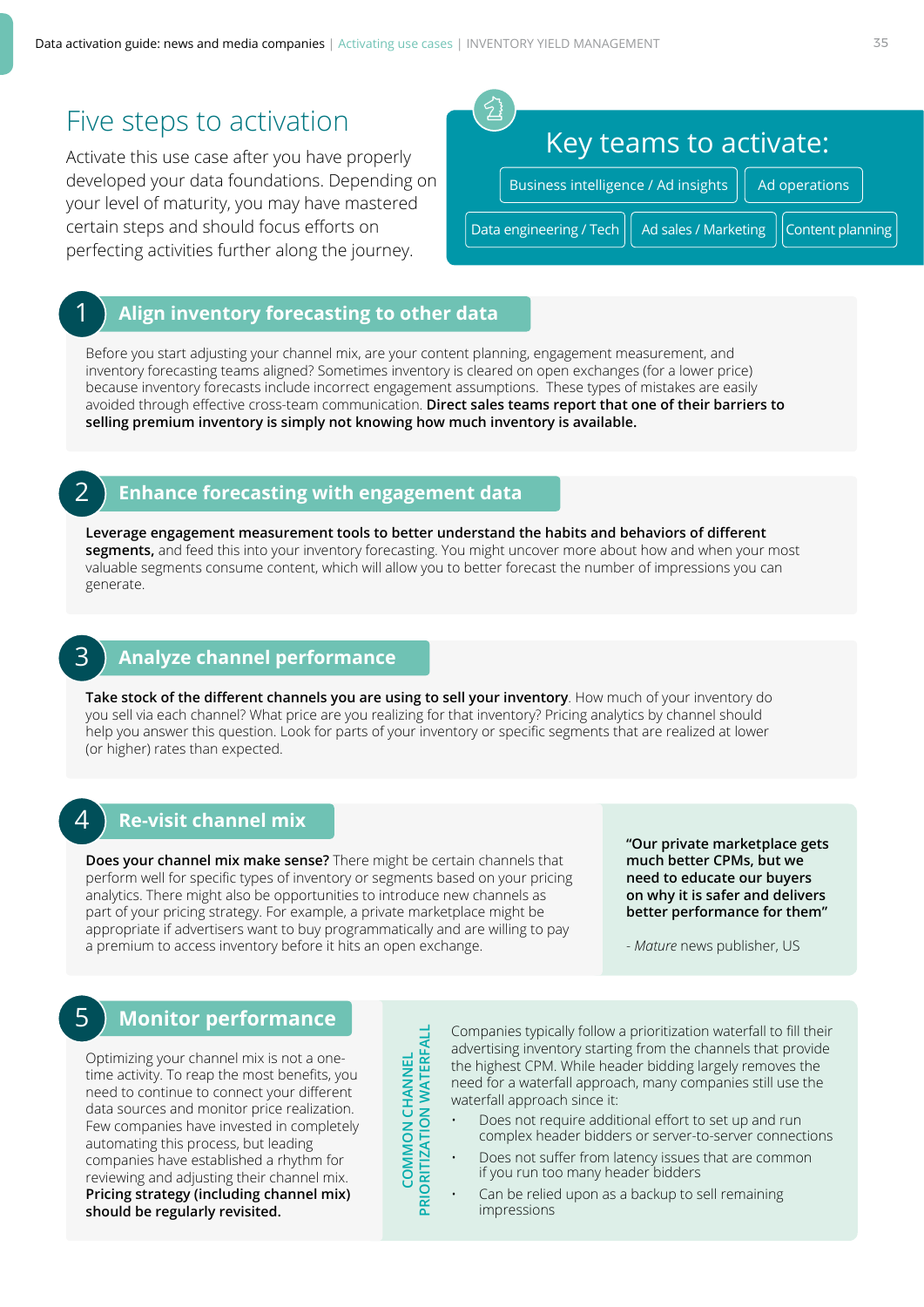# <span id="page-35-0"></span>Appendix

### Maturity scale

| <b>Nascent</b>                                                                                                                                                                                                                                                                                                                                                                                                                                                                        | <b>Developing</b>                                                                                                                                                                                                                                                                                                                                                                                   | <b>Mature</b>                                                                                                                                                                                                                                                                | <b>Leading</b>                                                                                                                                                                                                                                                                                                          |
|---------------------------------------------------------------------------------------------------------------------------------------------------------------------------------------------------------------------------------------------------------------------------------------------------------------------------------------------------------------------------------------------------------------------------------------------------------------------------------------|-----------------------------------------------------------------------------------------------------------------------------------------------------------------------------------------------------------------------------------------------------------------------------------------------------------------------------------------------------------------------------------------------------|------------------------------------------------------------------------------------------------------------------------------------------------------------------------------------------------------------------------------------------------------------------------------|-------------------------------------------------------------------------------------------------------------------------------------------------------------------------------------------------------------------------------------------------------------------------------------------------------------------------|
| News and media<br>companies have the<br><b>basic tools</b> to collect data<br>and some insights, but<br>they often face cultural<br>challenges when<br>embracing data and<br>digital initiatives due to<br>an emphasis on investing<br>in other initiatives by<br>senior leadership. Their<br>technical teams struggle<br>to integrate all back-<br>end data sources into<br>one unified place, which<br>limits access to useable<br><b>audience data</b> within the<br>organization. | News and media<br>companies have some<br>success deriving<br>insights from data and<br>using those insights to<br>drive value in pockets<br>of their business.<br>Leadership understands<br>that data initiatives are a<br>priority for the business,<br>but is <b>unclear on how</b><br>to unlock investment<br>or where to invest time<br>and resources to make<br>the best near-term<br>changes. | News and media<br>companies drive action<br>based on data, and<br>data-informed decision<br>making is the standard<br>across much of the<br>business. The technology<br>supports various use<br>cases, but these are<br>mostly on a project basis,<br>not business as usual. | News and media<br>companies see data<br>as an integral part of<br>achieving their strategic<br>objectives, and team<br>members throughout the<br>organization characterize<br>their work as data-<br>informed. The company<br>tests innovative projects<br>and technologies that<br>help drive the industry<br>forward. |

We identified four dimensions of data maturity. These dimensions define where news and media companies prioritize data efforts, and their maturity across these dimensions helps distinguish leading companies from nascent companies:

#### **Strategic direction and ambition for data:**

Ensures data is understood consistently at all levels of the business and prioritizes data's critical role in setting broad strategic direction and achieving business objectives.

#### **Reader engagement:**

Reflects the understanding of critical audience segments and emphasizes the dedication of resources in service of satisfying reader preferences.

#### **Reader revenue:**

Represents the approach to drive financial value directly from readers, whether through subscriber acquisition and retention efforts or through net new revenue opportunities.

#### **Advertising revenue:**

Encompasses the use of rich data sets to effectively reach the right audiences and deliver high-impact advertising campaigns that do not diminish the reader experience.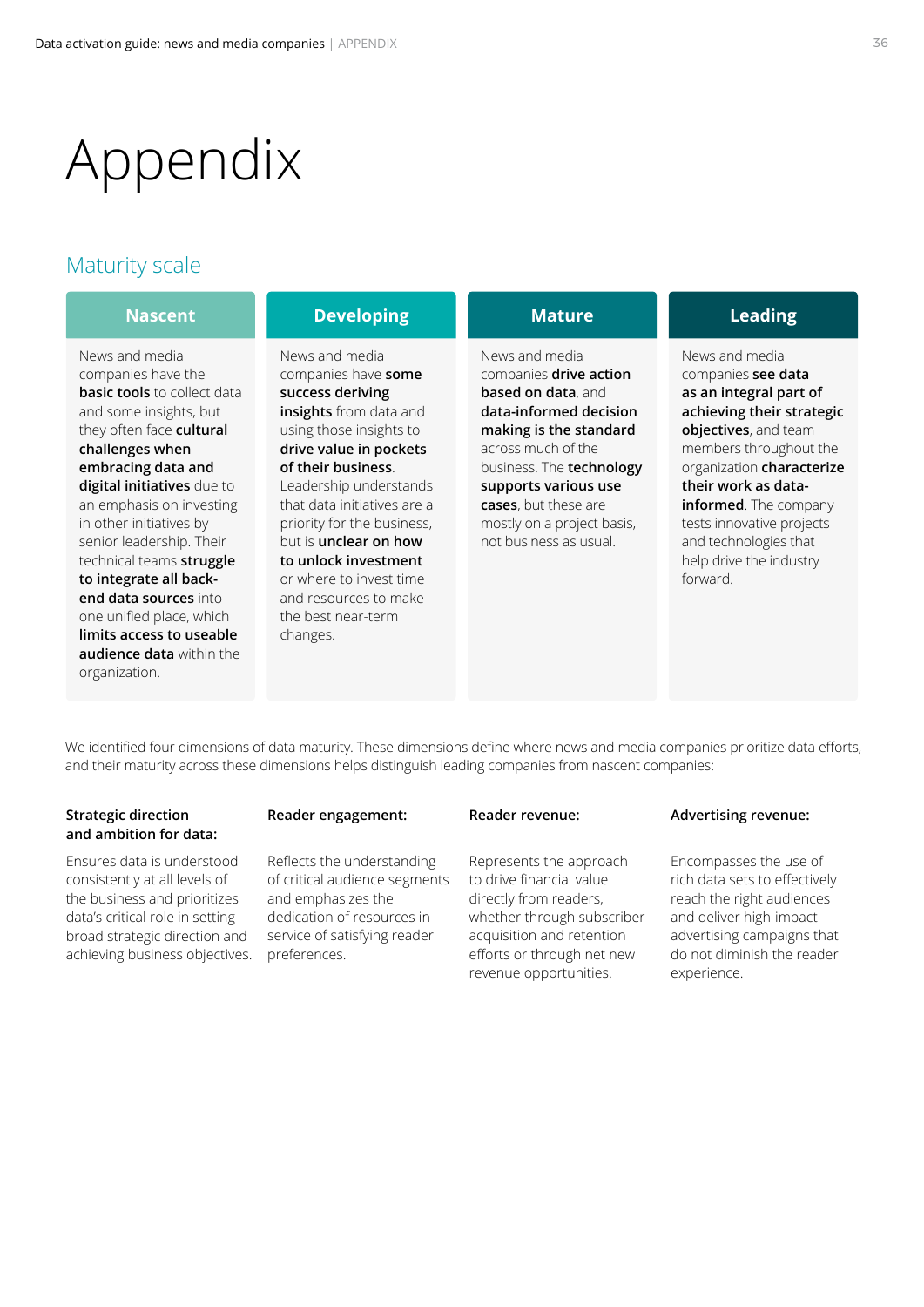|                                                    | <b>Nascent</b>                                                                                                                | <b>Developing</b>                                                                                                                                            | <b>Mature</b>                                                                                                                                                                               | <b>Leading</b>                                                                                                                                                                                          |
|----------------------------------------------------|-------------------------------------------------------------------------------------------------------------------------------|--------------------------------------------------------------------------------------------------------------------------------------------------------------|---------------------------------------------------------------------------------------------------------------------------------------------------------------------------------------------|---------------------------------------------------------------------------------------------------------------------------------------------------------------------------------------------------------|
| Strategic<br>Direction and<br>Ambition for<br>Data | Limited connection<br>between data and<br>overarching business<br>goals.                                                      | Initial articulation of<br>specific and well-defined<br>data initiatives.                                                                                    | Widespread knowledge<br>and respect for the role<br>data plays in achieving the<br>business strategy.                                                                                       | Universal understanding<br>of how data underpins<br>the overarching business<br>strategy, at all levels.                                                                                                |
| Reader<br>Engagement                               | Audience analysis:<br>Collect basic engagement<br>data (i.e., page views),<br>but do not translate into<br>audience insights. | Audience analysis: Know<br>what the broad audience<br>segments are and start to<br>uncover discrete audience<br>insights using basic web<br>analytics tools. | Audience analysis:<br>Understand how different<br>segments engage with<br>content and use these<br>insights to improve<br>engagement.                                                       | Audience analysis:<br>Understand the context<br>of the full reader journey<br>and why readers engage.<br>Reader experience:<br>Tailor the reader<br>experience for different<br>segments and occasions. |
|                                                    | <b>Editorial strategy:</b><br>Content decisions are<br>primarily based on<br>editorial experience.                            | <b>Editorial strategy:</b><br>Reader experience and<br>content decisions are still<br>driven by "gut instinct."                                              | <b>Editorial strategy:</b><br>Share engagement insights<br>with the editorial team<br>and actively use data to<br>improve content format<br>(i.e., headlines, length).                      | <b>Editorial strategy:</b><br>Editorial decisions are<br>data-informed.                                                                                                                                 |
| Reader<br>Revenue                                  | Product strategy: Paid<br>content offerings are one-<br>size-fits-all.                                                        | Product strategy: Use<br>metrics to develop<br>promotions or price tiers<br>for paid content offerings.                                                      | Product strategy: Use<br>different paid content<br>offerings or products<br>to improve the reader's<br>journey and determine<br>how to bundle these<br>products for different<br>audiences. | Product strategy:<br>Have differentiated paid<br>content offerings or<br>products that are relevant<br>to readers across their life<br>cycles.                                                          |
|                                                    |                                                                                                                               |                                                                                                                                                              | <b>Reader LTV:</b><br>Start to use reader LTV-<br>focused metrics.                                                                                                                          | <b>Reader LTV:</b><br>The portfolio of products<br>are mutually reinforcing<br>and drive loyalty and<br>reader LTV.                                                                                     |
|                                                    |                                                                                                                               | Reader analysis:<br>Understand conversion<br>drivers such as<br>registration, log-in, and<br>subscription.                                                   | Reader analysis:<br>Understand conversion<br>and retention drivers, and<br>adjust accordingly.                                                                                              | Reader analysis:<br>Understand the needs<br>and behaviors of readers<br>at different stages in their<br>life cycles.                                                                                    |
| Advertising<br>revenue                             | Audience segmentation:<br>Conduct standard<br>targeting using<br>basic segments (e.g.,<br>demographic, location).             | Audience segmentation:<br>Use combinations of<br>pre-built segments to<br>assemble campaigns for<br>advertisers.                                             | Audience segmentation:<br>Use first-, second-, and<br>third-party data to build<br>interest and intent-based<br>segments.                                                                   | Audience segmentation:<br>Build unique segments<br>using enriched first-party<br>data that gets to the heart<br>of reader interest and<br>intent.                                                       |
|                                                    |                                                                                                                               |                                                                                                                                                              | Sales strategy:<br>Share insights and equip<br>the sales team to clearly<br>communicate the value<br>of different segments to<br>advertisers.                                               | Sales strategy:<br>Collaborate with<br>advertisers and agencies<br>to craft campaigns that<br>incorporate unique<br>audience insights.                                                                  |
|                                                    |                                                                                                                               | Exchange strategy:<br>Use exchanges / private<br>marketplaces in a reactive<br>way, primarily to monetize<br>remnant inventory.                              | Exchange strategy:<br>Use exchanges / private<br>marketplaces in a strategic<br>way to optimize yield.                                                                                      | Exchange strategy:<br>Use exchanges / private<br>marketplaces in a<br>strategic way to optimize<br>yield.                                                                                               |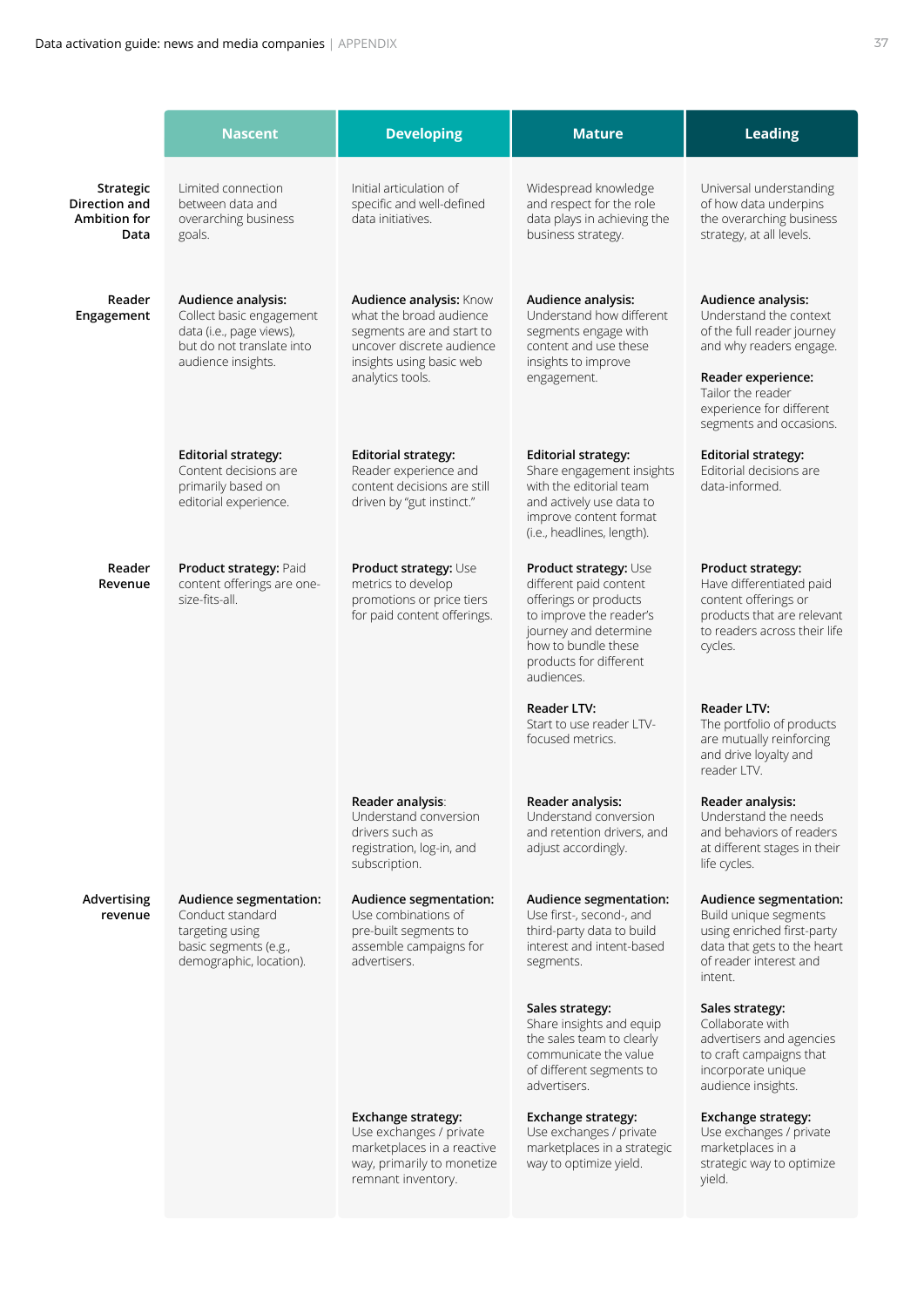# Glossary (1 of 2)

| <b>A/B Testing</b>                                | An experiment in which two or more variants of a page are shown to users at<br>random, and statistical analysis is used to determine which variation performs better<br>for a given goal                                                                                                    |
|---------------------------------------------------|---------------------------------------------------------------------------------------------------------------------------------------------------------------------------------------------------------------------------------------------------------------------------------------------|
| <b>Audience Data</b>                              | First-, second-, and third-party data collected on user characteristics<br>(such as location and demographic), reader engagement (such as page views and<br>click-through rates) and transaction history (as it pertains to paying for content or<br>other ancillary products and services) |
| <b>Audience Insights</b>                          | Translating data into an understanding of your readers' needs, preferences, and<br>behaviors, in order to inform business decisions                                                                                                                                                         |
| <b>Audience Segments</b>                          | Specific subsets of a broad market / population that have common needs<br>and / or behaviors                                                                                                                                                                                                |
| <b>Behavioral Data</b>                            | Data elements, like time on-site or scroll length, that are captured from a reader's<br>engagement with a website / app                                                                                                                                                                     |
| <b>Content Analytics</b>                          | Technology that processes how users consume and engage with digital content in<br>order to adjust, enhance, or discontinue content production or marketing                                                                                                                                  |
| <b>Content Tagging</b>                            | The system by which a keyword or term is assigned to a piece of content to improve<br>searchability of the content for future use                                                                                                                                                           |
| <b>Contextual Data</b>                            | Metadata that is used to identify the context (e.g., time of day, platform) in which<br>content is being consumed to provide a deeper understanding of reader behavior                                                                                                                      |
| <b>Cross-platform</b>                             | Ability to analyze and support reader interactions with mobile and web platforms                                                                                                                                                                                                            |
| <b>Reader Lifetime Value</b><br><b>Management</b> | Understanding and tracking the value of a reader across their entire relationship<br>with the business (including acquisition, support, and retention) and making business<br>decisions by taking a full view of the reader's value as opposed to at a point in time                        |
| <b>Data Element</b>                               | An atomic unit of data that has precise meaning                                                                                                                                                                                                                                             |
| <b>Data Governance</b>                            | The organizational models, policies, procedures, and standards to effectively manage<br>and sustain the quality of enterprise data                                                                                                                                                          |
| <b>Data Maturity</b>                              | The relative ability of an organization to collect, organize, and convert data into<br>actionable business insights                                                                                                                                                                         |
| <b>Data Strategy</b>                              | A set of choices that defines how data will be used in an organization as well as the<br>systems and processes that will be required to store, maintain, and analyze data                                                                                                                   |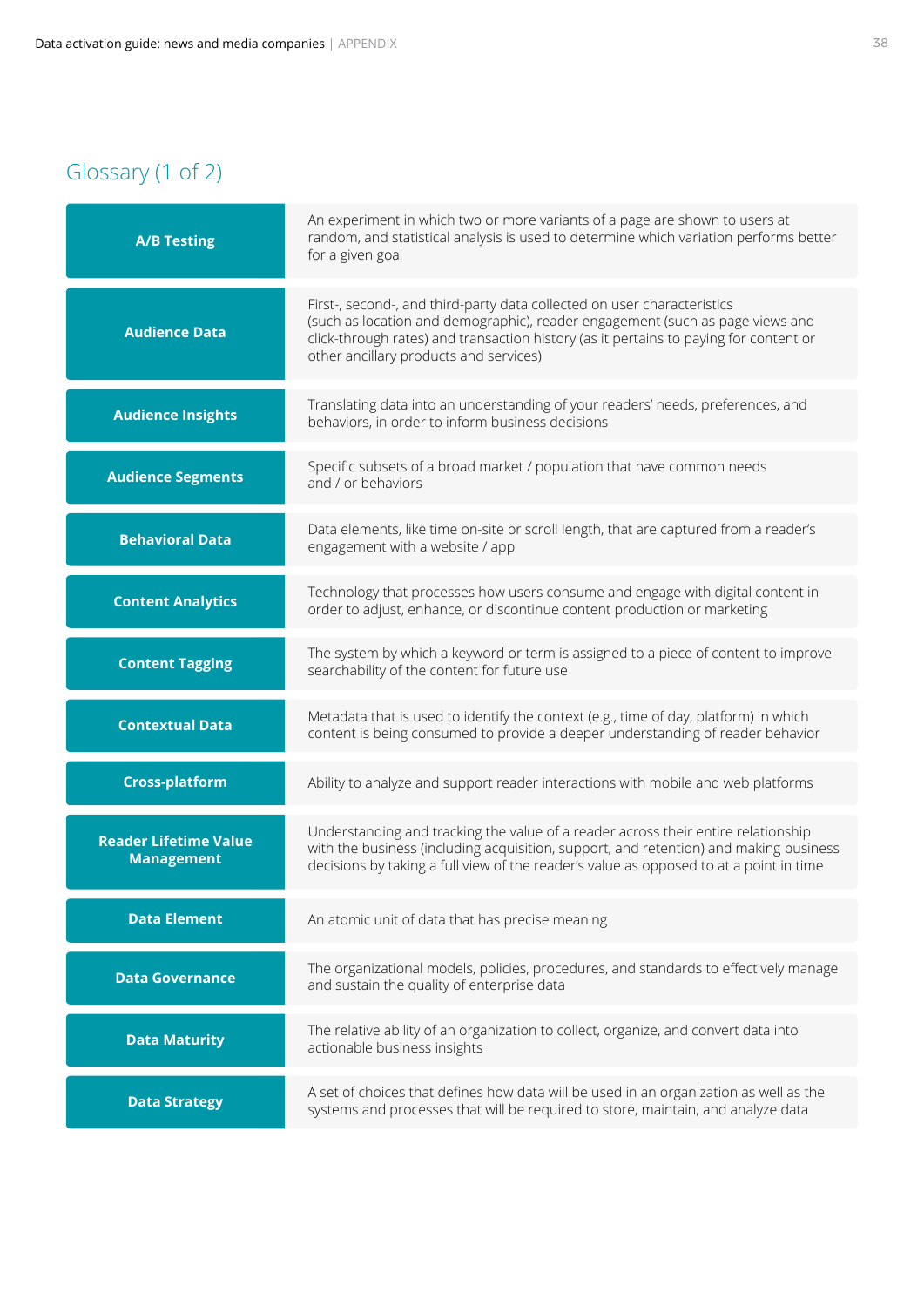# Glossary (2 of 2)

| <b>Digital Transformation</b>     | The process by which an organization uses technology to incorporate data<br>into decision-making processes with the intention of driving overall operational<br>improvements, ultimately resulting in higher data maturity                                       |
|-----------------------------------|------------------------------------------------------------------------------------------------------------------------------------------------------------------------------------------------------------------------------------------------------------------|
| <b>Dynamic Paywall</b>            | A mechanism that adjusts the amount of free articles available to a reader prior to<br>requiring a subscription or payment for further access based on a reader's likelihood<br>to subscribe                                                                     |
| <b>Engagement Measurement</b>     | Analytical capabilities to measure the level of engagement on different channels<br>and platforms                                                                                                                                                                |
| <b>Machine Learning</b>           | The process in which a computer distills regularities from training data. An algorithm<br>"learns" to identify patterns, like occurrence of certain elements (e.g. words, images)<br>or combinations of elements, that determine or inform operational decisions |
| <b>Multivariate Testing</b>       | An experiment that compares multiple variables and configurations of variables<br>to reveal information about how individual variables interact with one another in<br>different scenarios                                                                       |
| <b>Predictive Modeling</b>        | Utilizing data mining and probability to forecast outcomes; ability to create, test,<br>and validate a model to best predict audience-focused outcomes (e.g., articles read,<br>promotions used)                                                                 |
| <b>Private Marketplace</b>        | An invitation-only auction environment for programmatic advertising that leverages<br>companies' online advertising inventory, typically to a select number of advertisers                                                                                       |
| <b>Programmatic Advertising</b>   | The automated serving of digital ads in real-time based on individual advertising<br>impression opportunities                                                                                                                                                    |
| <b>Propensity Modeling</b>        | The statistical practice of predicting the likelihood to purchase a product or service in<br>a predefined time horizon in the future                                                                                                                             |
| <b>Reader Engagement</b>          | A measurement of how readers interact with a publishing platform, often<br>incorporating the recency, frequency, volume, and session duration for a reader                                                                                                       |
| <b>Recirculation</b>              | The percentage of readers who visit another page on a news and media companies'<br>website after reading the first article                                                                                                                                       |
| <b>Segmentation and Targeting</b> | Dividing a broad market / population into more specific subsets that have common<br>needs and / or behaviors and using these identifiers to serve the most relevant<br>content or message                                                                        |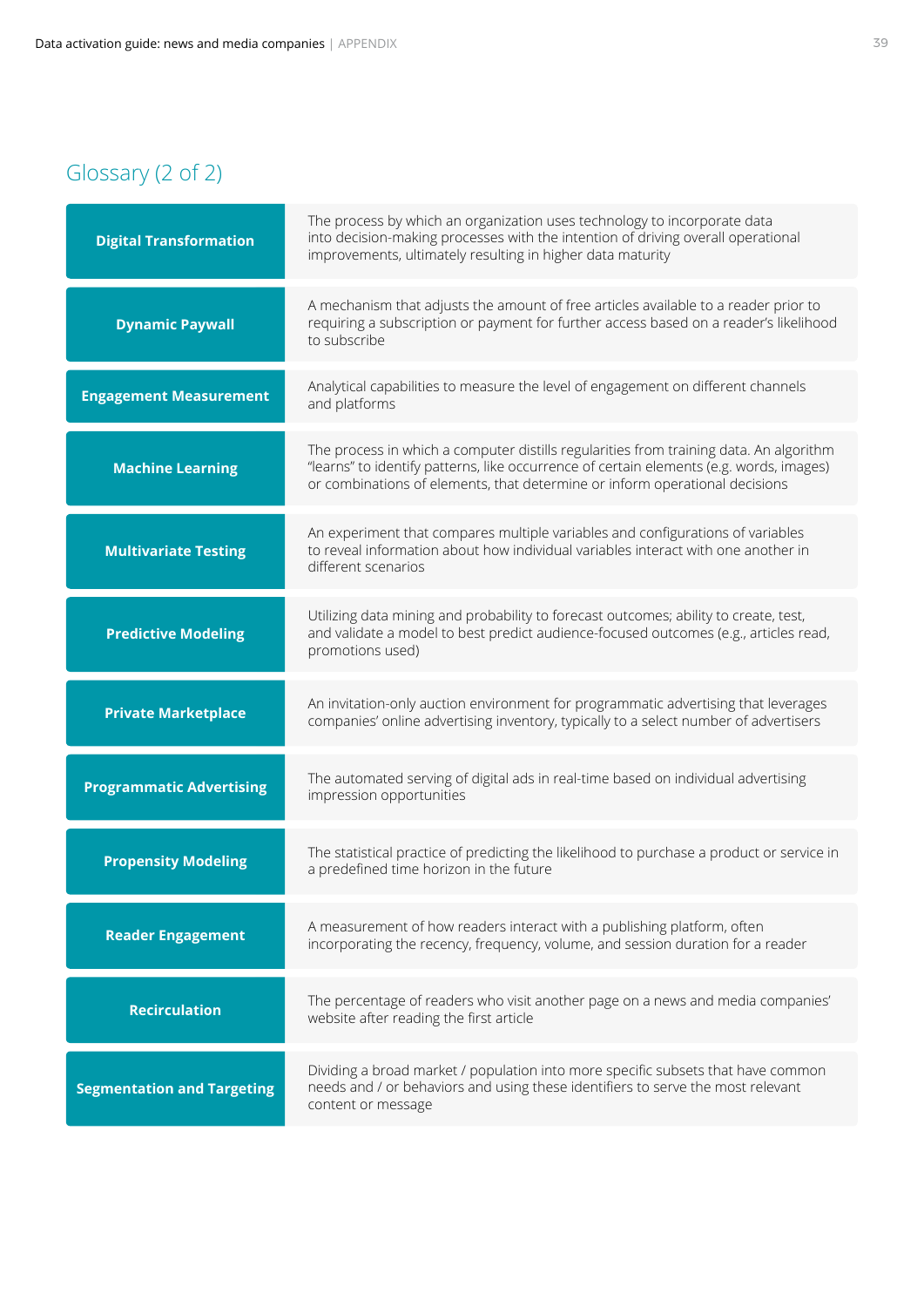# Contributors

# US

**Rob Aitken** *Managing Director, [Media & Entertainment](mailto:raitken%40deloitte.com?subject=) Monitor Deloitte,*  New York raitken@deloitte.com

#### **Tyler Heidebrecht**

*Monitor Deloitte,* New York [theidebrecht@deloitte.com](mailto:theidebrecht%40deloitte.com?subject=)

# EMEA

**Ed Shedd** *North West Europe TMT Industry Leader Monitor Deloitte,* London [eshedd@deloitte.co.uk](mailto:eshedd%40deloitte.co.uk?subject=)

**Amanda Bott** *Monitor Deloitte,* London [amabott@deloitte.co.uk](mailto:amabott%40deloitte.co.uk?subject=)

#### **Felix Lepetit**

**Kyle Hebenstreit** *Monitor Deloitte,* Chicago

[khebenstreit@deloitte.com](mailto:khebenstreit%40deloitte.com?subject=)

*Director, Media & Entertainment Deloitte,*  London *[felixlepetit@deloitte.co.uk](mailto:felixlepetit%40deloitte.co.uk?subject=)*

**Hannah Simmonds** *Monitor Deloitte,* London [hsimmonds@deloitte.co.uk](mailto:hsimmonds%40deloitte.co.uk?subject=)

# APAC

**Sachin Shirwalkar** *Monitor Deloitte,*  Hyderabad [sacshirwalkar@deloitte.com](mailto:sacshirwalkar%40deloitte.com?subject=)